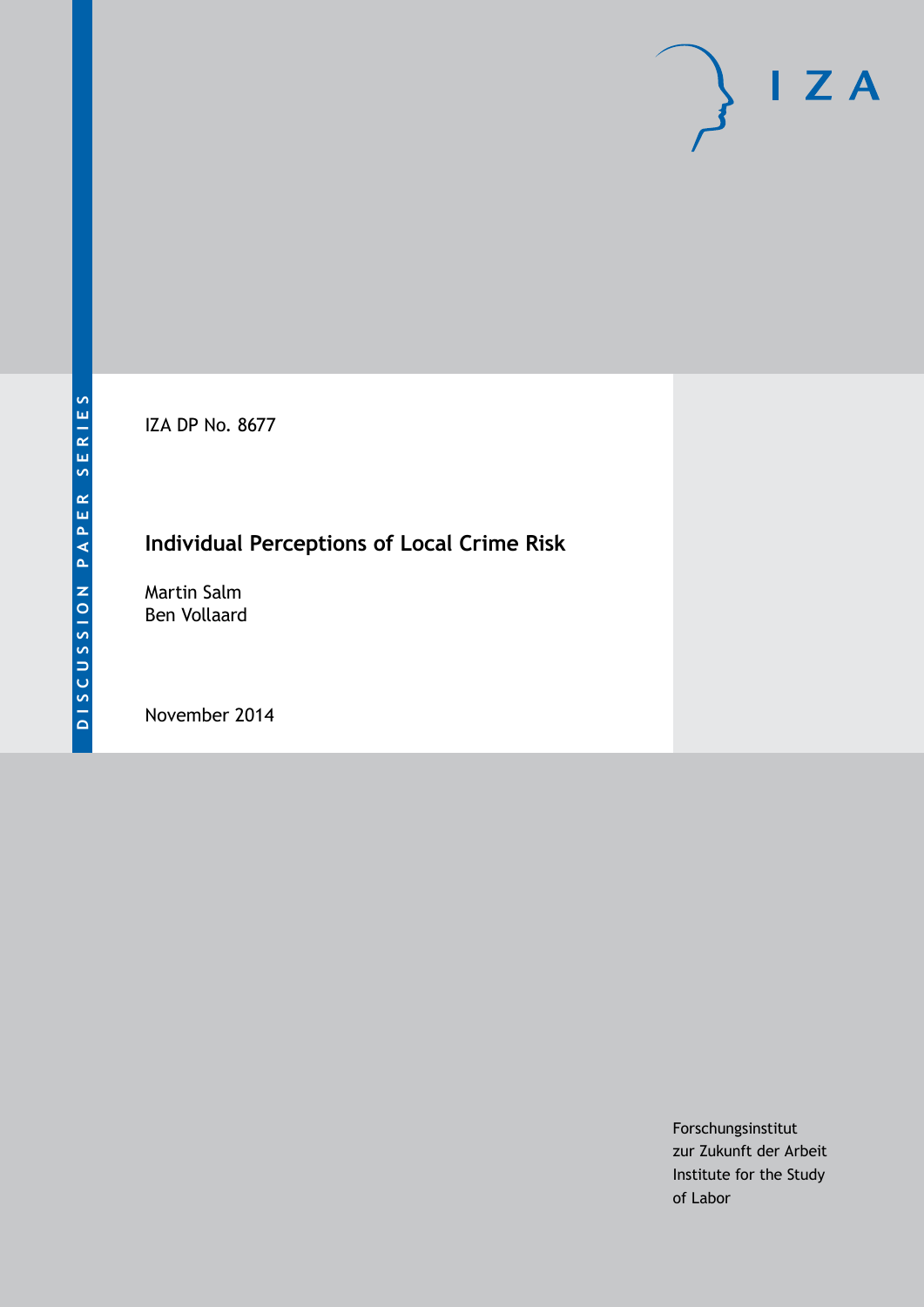# **Individual Perceptions of Local Crime Risk**

### **Martin Salm**

*CentER, Tilburg University and IZA*

### **Ben Vollaard**

*CentER and TILEC, Tilburg University*

Discussion Paper No. 8677 November 2014

IZA

P.O. Box 7240 53072 Bonn Germany

Phone: +49-228-3894-0 Fax: +49-228-3894-180 E-mail: [iza@iza.org](mailto:iza@iza.org)

Any opinions expressed here are those of the author(s) and not those of IZA. Research published in this series may include views on policy, but the institute itself takes no institutional policy positions. The IZA research network is committed to the IZA Guiding Principles of Research Integrity.

The Institute for the Study of Labor (IZA) in Bonn is a local and virtual international research center and a place of communication between science, politics and business. IZA is an independent nonprofit organization supported by Deutsche Post Foundation. The center is associated with the University of Bonn and offers a stimulating research environment through its international network, workshops and conferences, data service, project support, research visits and doctoral program. IZA engages in (i) original and internationally competitive research in all fields of labor economics, (ii) development of policy concepts, and (iii) dissemination of research results and concepts to the interested public.

<span id="page-1-0"></span>IZA Discussion Papers often represent preliminary work and are circulated to encourage discussion. Citation of such a paper should account for its provisional character. A revised version may be available directly from the author.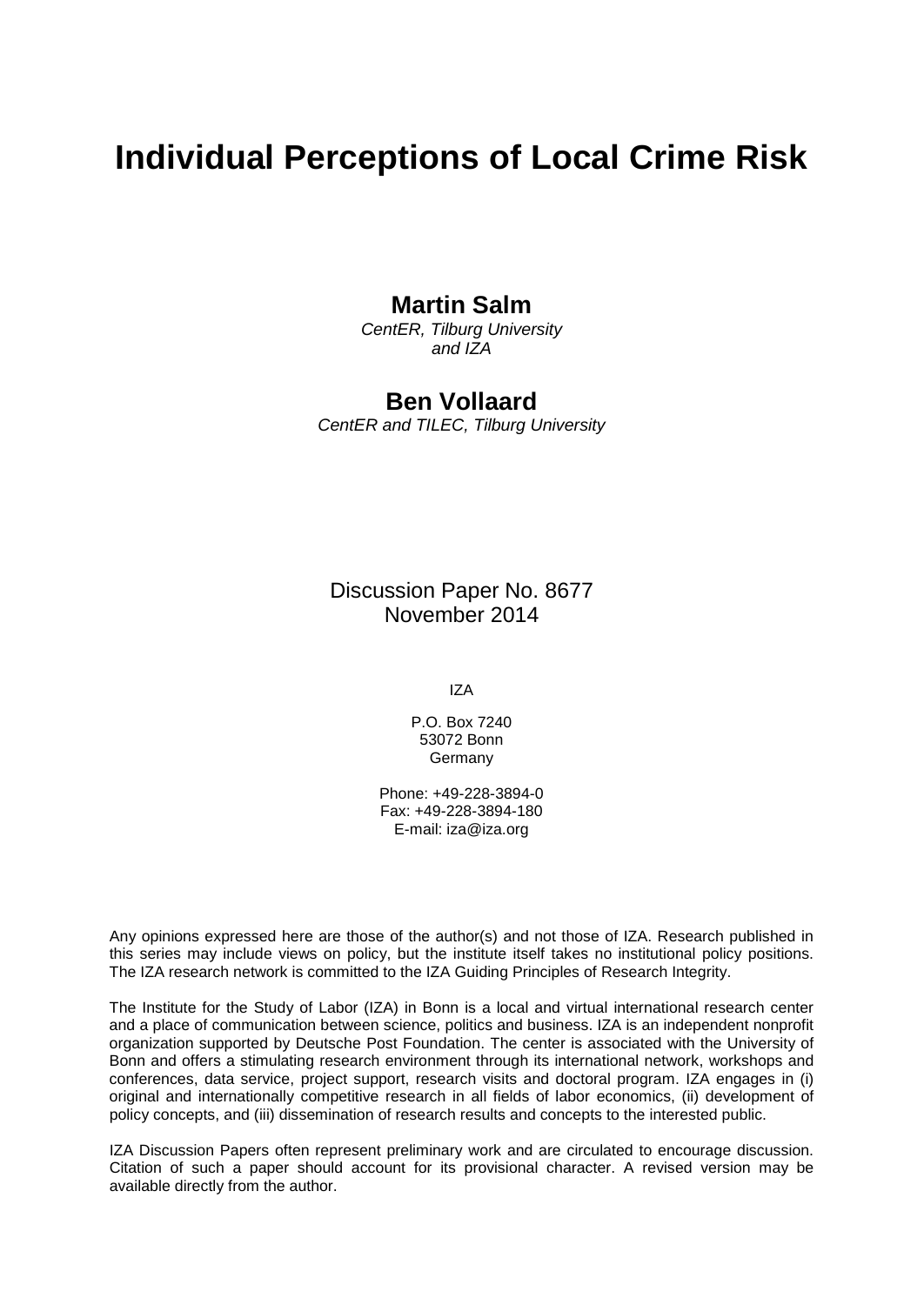IZA Discussion Paper No. 8677 November 2014

## **ABSTRACT**

## **Individual Perceptions of Local Crime Risk[\\*](#page-1-0)**

We provide evidence that perceptions of crime risk are severely biased for many years after a move to a new neighborhood. Based on four successive waves of a large crime survey, matched with administrative records on household relocations, we find that the longer an individual lives in a neighborhood, the higher their perception of the crime rate in the neighborhood. This finding holds irrespective of whether the move is from a relatively lowcrime to a relatively high-crime area or vice versa. We find that avoidance behavior adjusts in line with the observed changes in beliefs.

JEL Classification: D81, K42

Keywords: heuristic, victimization, crime

Corresponding author:

Martin Salm Tilburg University P.O. Box 90153 5000 LE Tilburg The Netherlands E-mail: [m.salm@tilburguniversity.edu](mailto:m.salm@tilburguniversity.edu)

\* The authors thank Padmaja Ayyagari, Andrew Caplin, Philip Cook, Glenn Harrison, Jan Kabatek, Tobias Klein, Emily Owens, Arthur van Soest and Elke Weber for valuable comments and suggestions as well as participants of the 5th Transatlantic Workshop on the Economics of Crime in Frankfurt (2013), the UCL-NHH Crime Workshop in London (2013), the Health Economics Conference in Grindelwald (2014), the 6th Annual Meeting on the Economics of Risky Behaviors in Medellin (2014), the International Symposium on Environmental Criminology and Crime Analysis in Kerkrade (2014), and seminar participants at Aarhus University, CPB, Erasmus University Rotterdam, Essen University, Ruhr University Bochum and Tilburg University. The provision of individual-level survey and administrative data by Netherlands Statistics is gratefully acknowledged.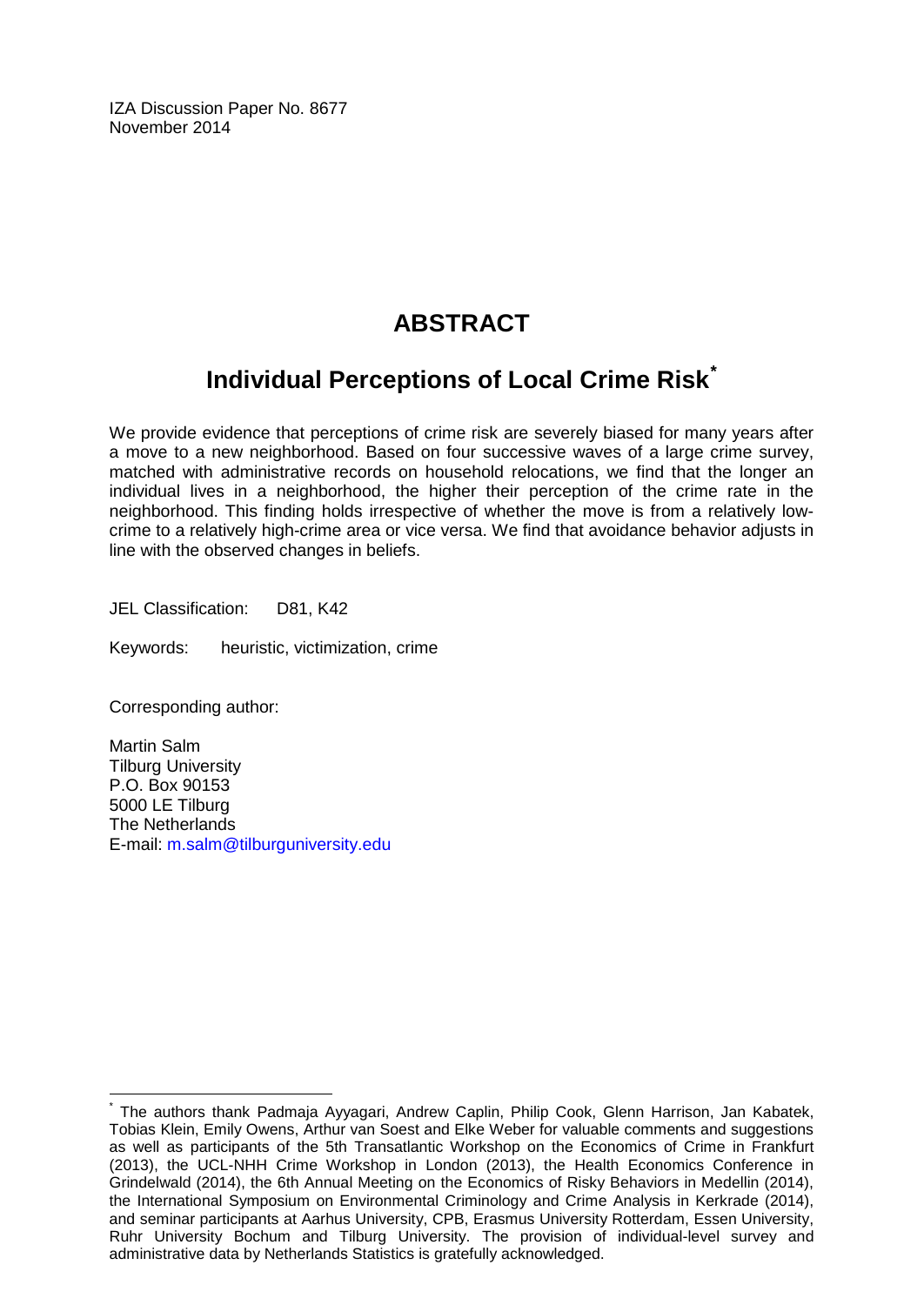#### **1. Introduction**

-

Crime is not only a story of upbringings gone wrong or school careers that ended nowhere, but also of the environment in which potential offenders currently operate, and of the actions and reactions of potential victims in particular. Deliberately or inadvertently, potential victims expand and also limit the set of criminal opportunities that are available to offenders (Cohen and Felson 1979; Cook 1986). Victim behavior features prominently in studies of how offenders select tactics and targets (Bernasco, Block and Ruiter 2013). Even relatively simple and cheap precautionary measures have been shown to greatly affect offenders' choices (Vollaard and Van Ours 2011; Van Ours and Vollaard forthcoming).

Taking appropriate precautions is not straightforward, however. Potential victims face several unknowns when deciding how to allocate their scarce resources towards crime prevention. One of the unknowns is the crime risk to which they are actually exposed.<sup>1</sup> It is challenging to deduce something about the nature of this risk from the – often prolific – descriptions of crime, since those descriptions may not apply to the individual's own situation. The danger from crime varies greatly between places, individuals and time of day.<sup>2</sup> Direct observation of criminal events tends to be rare, rendering it another poor source of information about the risk. Without a clear idea of the risk, deciding which precautionary measures to take becomes difficult. Uncertainty about the outcomes of alternative actions is common in many domains of life, but it may be particularly costly within the context of crime. Think about having to experience a robbery first before taking proper precautions. Learning from experience is also difficult because crime events tend to be rare. For instance, on average a US household experiences burglary once every 50 years (Lauritsen and Rezey 2013) and a Dutch household once every 40 years (IVM 2011).

How potential victims learn about the crime risk has been largely ignored in the study of crime. If potential victims' actions play a role at all, as in Ehrlich's (1981, 1996) model of the market for offenses, then their behavior has been modeled under the assumption that all information relevant for making the right decision is known.<sup>3</sup> Potential victims are assumed to be able to

 $<sup>1</sup>$  Another unknown is the effectiveness of precautionary measures. Victim precaution has the characteristic of a</sup> credence good. Simply put: burglars do not leave a note when they pass a home because it is too well-protected, leaving the home owner uncertain about the value of precautionary measures that she has taken.

<sup>&</sup>lt;sup>2</sup> See Weisburd et al. (2012) on risky places, Cohen and Felson (1979) on individual risk, Felson and Poulsen (2003) on risk at different times of the day.

<sup>&</sup>lt;sup>3</sup> Even though crime is a risk to which everybody is exposed, crime preventive behavior has seen little study (Cook and MacDonald 2011). Economists took some interest in crime preventive behavior in the late 1970s and the early 1980s (Clotfelter 1977; Ehrlich 1981; Cook 1986). This work resulted in models in which the crime rate was determined by the simultaneous actions of both offenders and victims. This line of research was largely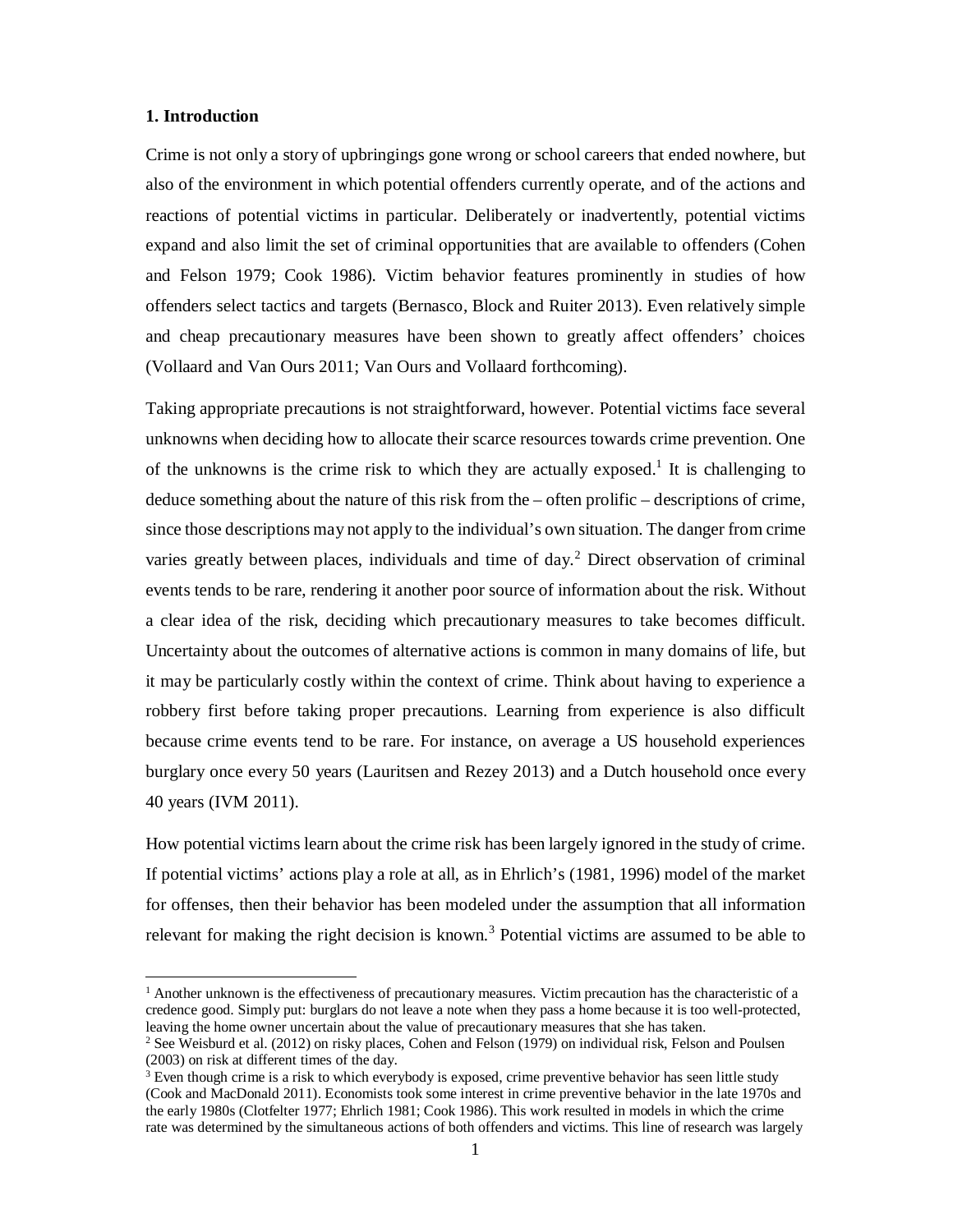act in anticipation of the crime risk. They invest in crime precaution up to the point where the marginal costs of prevention are equal to the marginal benefits. In these static models, the crime rate is determined by a one shot interaction between potential offenders and potential victims. In contrast, if potential victims do not have a perfect understanding of the crime risk, then their level of precaution may well be off. As a consequence, the crime rate resulting from the interaction between imperfectly informed potential victims and offenders may be very different from the one in models with well-informed agents. This is of great relevance to our understanding of what drives crime and also of policies to address crime, because it suggests another cause of crime: mistakes made by potential victims due to distorted perceptions of the crime risk. These mistakes may result in inadvertent rather than deliberate exposure to the crime risk. Our aim is to uncover whether people's beliefs about the crime risk are off, and if so, whether the bias is large and long-lasting, and how it can be explained.

We develop a test that unambiguously shows whether perceptions of local crime risk are biased or not, based on a method not previously used in the literature about perception of risk. We take a risk that is shared by a group of individuals, the crime risk in the neighborhood in which they live, and study how perceptions of this risk change with the time since their move into the neighborhood. If the crime risk in the new neighborhood is stable, then in the absence of any systematic bias, on average beliefs about crime should not change with time since the move date. If risk perceptions of individuals systematically increase or decrease with increasing time since the move date, then the perceptions must be off at some point in time. Our test relies on changes in crime risk perceptions over time rather than a comparison of objective crime rates with elicited subjective probabilities or assessments of the number of crimes within a population, as in Slovic (1987) and later Dominitz and Manski (1997) and Quillian and Pager (2010). Our approach has the advantage that it does not rely on the assumption that people are able to express their beliefs about crime risk in terms of percentage chances (see Krumpal et al. 2011 for a discussion). For our test, verbal assessments of likelihood suffice. Our dynamic perspective also reveals useful information about the way people learn about crime risk. An

discontinued, except for empirical work into the use of guns as a private deterrent (for instance, Cook and Ludwig 2006; Acquisti and Tucker 2011) and car security (Ayres and Levitt 1998; Gonzalez-Navarro 2013; Van Ours and Vollaard forthcoming). Other work is focused on externalities emanating from precautionary measures, including Shavell (1991), Hui-Wen and Png (1994), Helsley and Strange (1999, 2005), Di Tella, Galiani and Schargrodsky (2010) and Amodio (2013). Within criminology, there is an extensive literature on fear of crime and its measurement, which is primarily focused on fear as an outcome rather than as an input into crime preventive behavior (for an exception see Jackson and Gray 2010). Similar to economics, the interest in precautionary behavior in criminology waxed in the 1970s and 1980s (e.g. Skogan and Maxfield 1981) and waned afterwards, with Van Dijk (1994) as a rare exception. This also holds for work by psychologists in this area (e.g. Tyler 1980).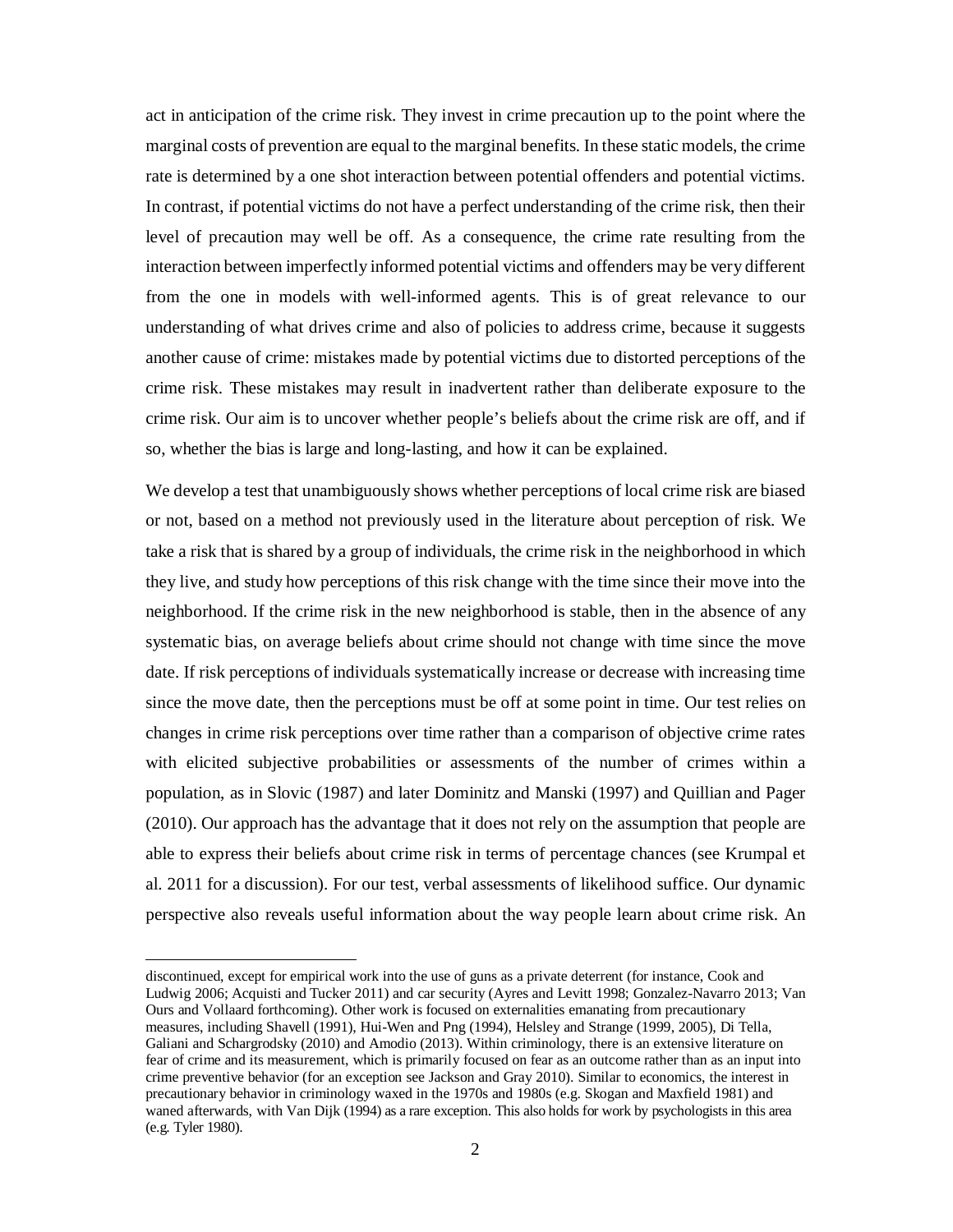advantage of our focus on the population base rate rather than personal risk is that it allows us to abstract from the complex interaction between crime risk perceptions and individual precautions. 4

Our empirical approach is based on following cohorts of movers, and we examine how their perception of crime risk in their neighborhood changes with increasing time since their move date. In our estimation, we control for cohort fixed-effects for annual cohorts of movers and for underlying time trends at the neighborhood level based on the assumption that time trends in crime are the same for incumbent residents and different cohorts of movers. We also control for selective attrition by excluding future movers from our sample. Our empirical strategy is similar to Borjas (1995), who examines how immigrant wages evolve with time since immigration – based on the assumption that underlying time trends are the same for immigrant and native wages.

We use micro-level data from the Netherlands Crime Survey (IVM), a cross-sectional survey that is repeated annually. It is one of the largest crime surveys in the world relative to size of population. We merge four recent waves of the survey (2008-2011), providing us with a sample of about half a million respondents, one out of 25 of the Dutch population aged 15 or over. Uniquely, we are able to match the survey data with administrative records on household moves which includes all places of residence of respondents for the period between 1995 and 2011. We show the elicited beliefs about crime risk to have face validity: the perceived prevalence of a crime is strongly related to its rate of occurrence.

We find that with increasing time since the move date, residents perceive the crime risk in their neighborhood to be higher, closer to the beliefs of the incumbent residents. Changes in risk perceptions are large and statistically significant. The adjustment of beliefs after moving to a new neighborhood is exceedingly slow. The adjustment process can take 10 years or longer. Strikingly, the upwards adjustment in risk perceptions holds irrespective of whether the move is from a relatively low-crime to a relatively high-crime area or vice versa. Hence, after the initial adjustment at the time of move, perceptions of the neighborhood crime risk are always lower shortly after the move than they are longer after the move. Our assertion that the survey questions reveal the beliefs that respondents truly hold is validated by the finding that changes in elicited beliefs with time since the move date are in line with changes in avoidance behavior.

<sup>&</sup>lt;sup>4</sup> When asked about personal risk, it is unclear to what extent respondents take into account the mitigating impact of precautionary measures; such concerns are absent for perceptions of neighborhood crime risk. In addition, we do not know how personal risk evolves over time, whereas we do know how the neighborhood crime risk changes.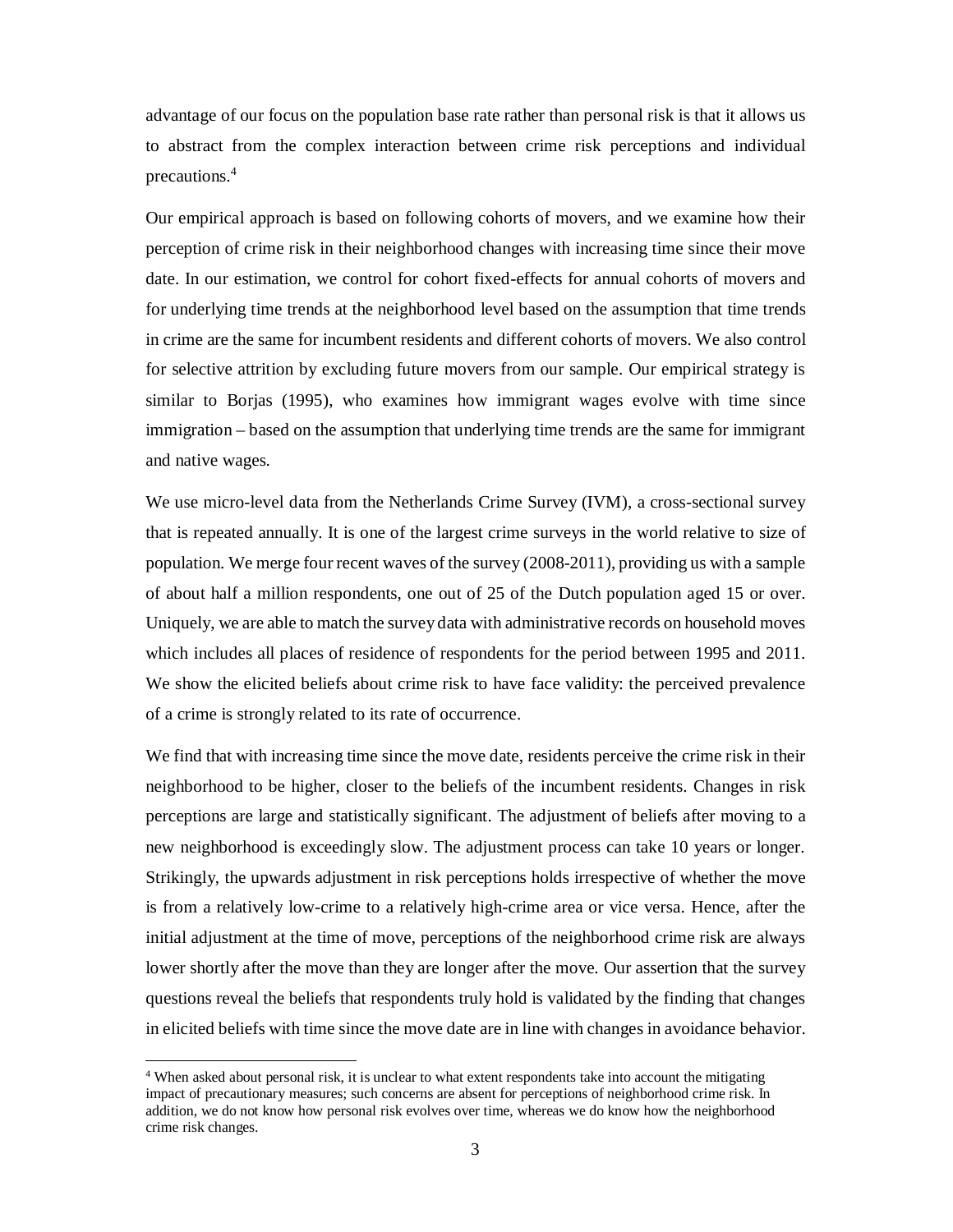In other words, we not only find particular patterns in the beliefs that people report in the survey, but also that people act on those beliefs.

Our results suggest the presence of a judgmental bias. One explanation for our findings is that people follow the so-called availability heuristic when forming beliefs of the local crime risk. When using the availability heuristic, the probability of an event is judged by the ease with which instances can be brought to mind (Tversky and Kahneman 1973). People who just moved into a neighborhood have few first-hand or second-hand experiences with crime in that locality. When asked about the local crime risk, relatively few instances can be brought to mind. Over time, the stock of crime-related events in the new locality an individual draws upon goes up, resulting in a progressively greater perceived risk of crime.<sup>5</sup> Thus the longer people live in a neighborhood, the greater the perceived crime risk. We also observe far less adjustment in risk perceptions for moves within a neighborhood than for moves outside a neighborhood. That fits with the availability heuristic, with the stock of experiences built up in the previous place of residence being partly relevant for nearby moves but not for moves further away.

An alternative and observationally equivalent explanation for our findings is the so-called choice-supportive bias or cognitive dissonance (Akerlof and Dickens 1982). People may feel inclined to justify their decision to move house by casting characteristics of their new living environment in too positive a light. The upward adjustment in risk perception with increasing time since the move date can then be explained by a diminishing tendency to distort characteristics of their environment.

Our paper contributes to the crime literature by showing that potential victims' perceptions of crime risk can be off substantially and for a long time. So far, the study of the beliefs of actors in the model of crime is largely limited to offenders(some recent studies include Lochner 2007, Hjalmarsson 2009 and Loughran et al. 2014). We show that judgment of crime risk is not static, but evolves after a change in environment. As such, we offer new insight into how crime risk perceptions evolve over time and how these changes can be explained, compared to static comparisons of the level of objective and subjective probabilities (Dominitz and Manski 1997; Quillian and Pager 2010). The judgmental bias of potential victims that we find may well have consequences for precautions that they take, as our results for avoidance behavior show.

<sup>5</sup> This interpretation also fits well with results from evolutionary biology: bad events have longer lasting and more intense consequences for impression formation than good events (Baumeister et al. 2001: 344-348). From this perspective, it makes sense that stories about crime in the neighborhood and an individual's own experience of crime have a much larger effect on the formation of beliefs about the neighborhood crime risk than the realization that crime did not happen or only rarely.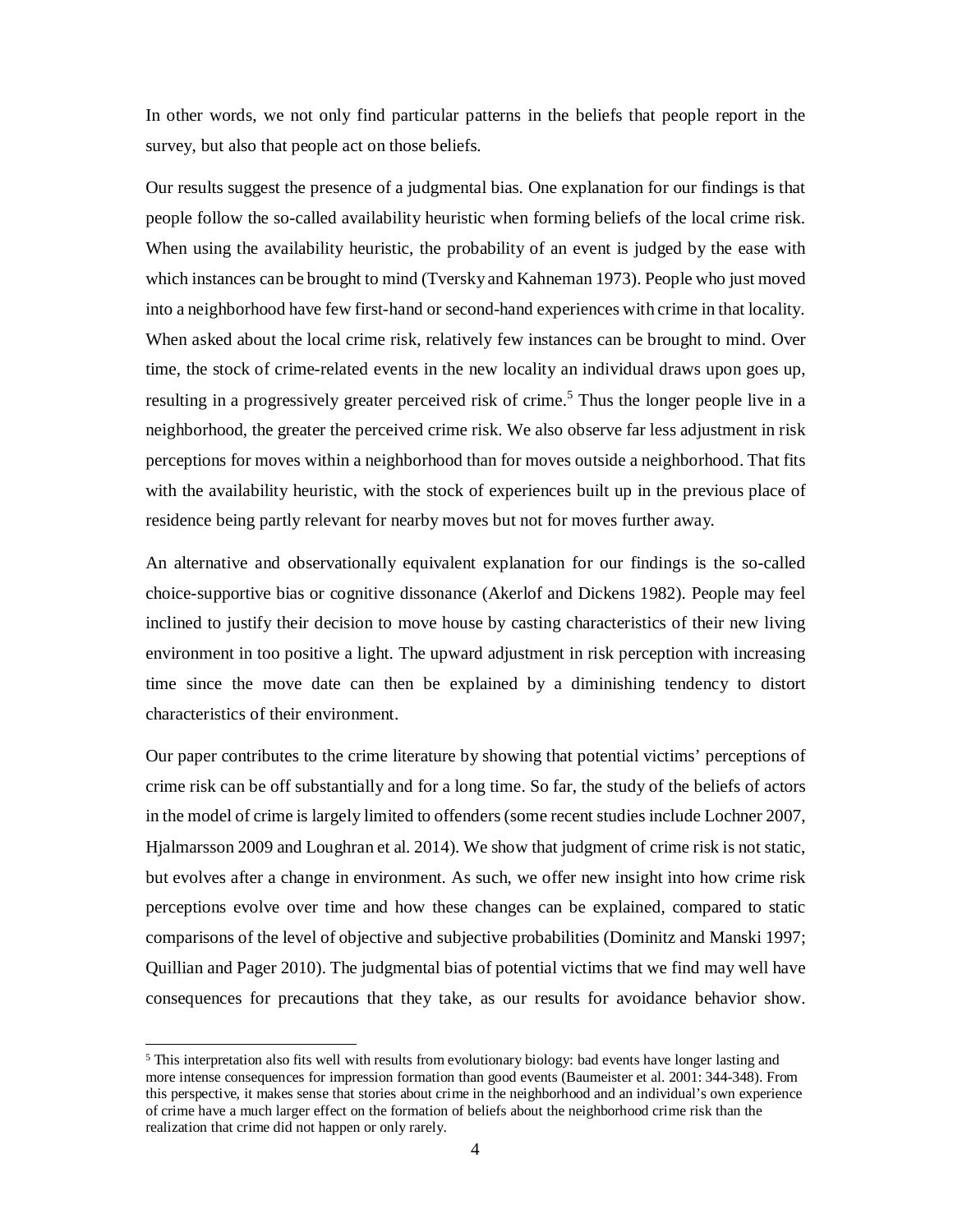Potential victims may not make the right preventive decisions simply because they do not have the necessary information. This also suggests an alternative way of addressing crime: targeting the behavior of potential victims. If government intervention is able to affect the level of crime prevention, for instance by mandating burglar-resistant features in residential construction or anti-theft devices in cars (Vollaard and Van Ours 2011; Van Ours and Vollaard forthcoming), then this helps people to avoid large losses suffered during the time that it takes to gather better information about the crime risk. In other words, we provide an alternative argument for government intervention in preventive behavior, next to the externalities emanating from private victim precaution.

Our paper also contributes to the literature on risky choice. We present rare empirical evidence on the evolution of beliefs about the population base rate of a risky event in a natural setting. Our paper is related to work in the context of health preventive behavior and natural hazard mitigation, two other domains where the formation of beliefs is of great relevance to individual wellbeing. In line with our results, Gallagher (2014) finds that people deal with flood risk as if they use the availability heuristic when updating their beliefs. Recent experiences with a flood are found to be the primary driver of current beliefs. Similarly, within the health context, Smith et al. (2001) find that smokers often quit only after a smoking-related health condition was diagnosed. We add to this strand of the literature by studying how people play against another human being rather than nature. People have been shown to deal with risk differently when the threat is posed by a stranger with bad intentions (Slovic et al. 1987).

The remainder of the paper is structured as follows. The next section presents a model of learning about risk. Section 3 discusses the empirical strategy. Section 4 describes the data. In Section 5, we present the estimation results. In Section 6, we discuss our findings and draw conclusions.

#### **2. Learning about crime risk**

Individuals learn about the risk of crime in their neighborhood in many ways, including their own experiences, observation of criminal events, and description of the experiences of others such as coverage in local news media and stories from friends and neighbors. When individuals move into a new neighborhood, they form an initial assessment of crime risks. Over time, individuals adjust their perceptions of crime risk as they obtain new information.

We can think of learning about the risk of crime in a new neighborhood as a process of Bayesian updating. At the time of moving, individuals form a prior distribution about the crime risk in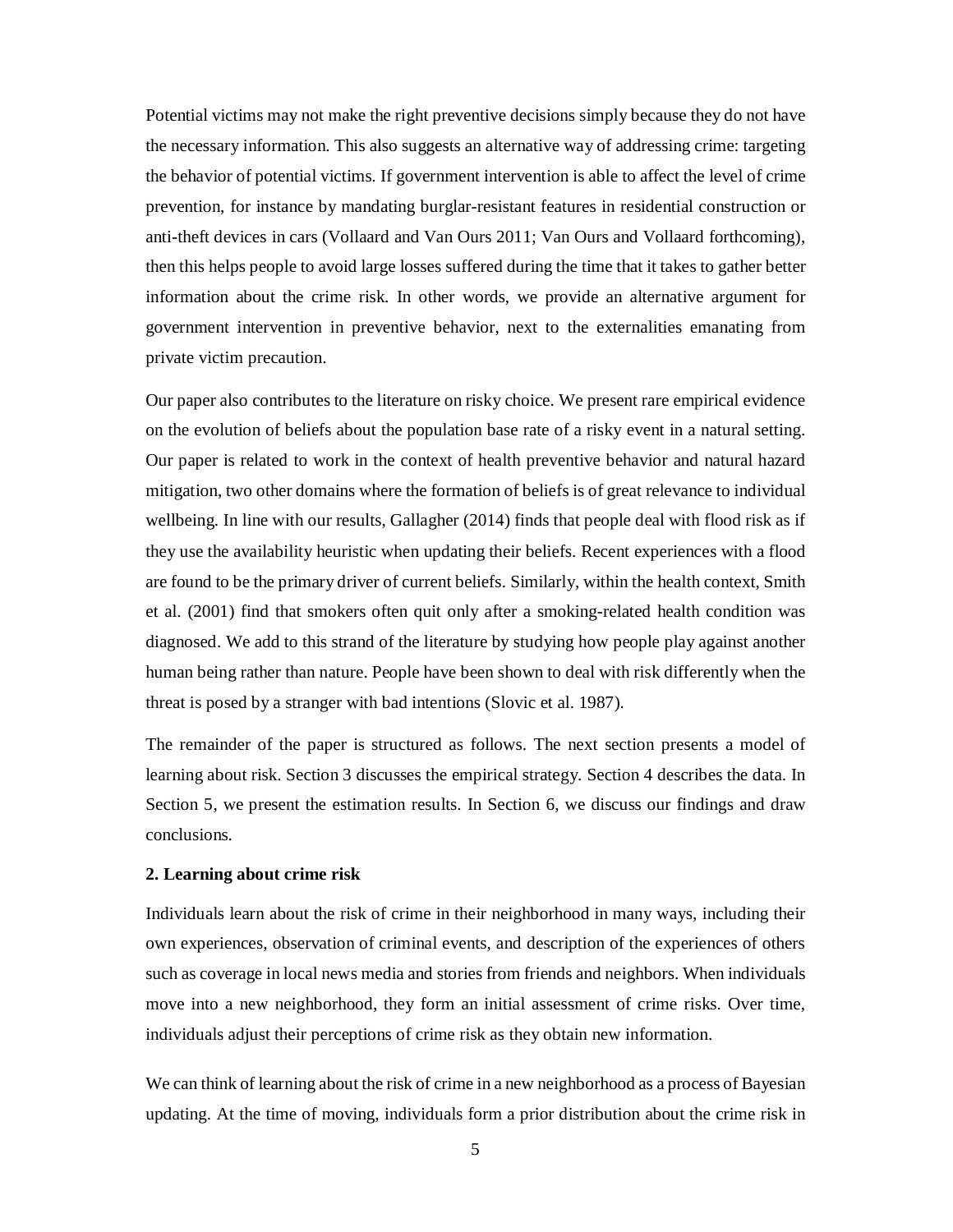the new place of residence. We assume that this prior distribution is a normal distribution with mean  $\mu_p$  and variance  $\sigma_p^2$ . Later in this section, we discuss alternative theories of how individuals form priors about the risk of crime in a new environment. At this point, it suffices to state that the mean of the prior distribution is not necessarily equal to the true level of crime risk in the neighborhood, which we define as  $\theta$ .

After moving to a new neighborhood, individuals gradually obtain new information about the level of crime risk in the new environment. We assume that in every period  $t = 1...T$  after the move, individuals receive a signal about the level of crime risk. For example, being victimized can form a high signal for that period. We denote the signal as  $X_t$ , and we assume that it is normally distributed with mean  $\mu_t$  and variance  $\sigma_0^2$ . If  $\mu_t = \theta$  then the mean of the signals reflects the true level of crime risk. We assume that individuals know the variance of the signal, but they do not know the mean of the distribution. We further assume that signals are independently distributed across periods.

Individuals update their prior beliefs about the risk of crime based on the signals they have received to date. At the end of period  $t$ , individuals have received signals  $X_1, ..., X_t$ . We denote the average value of these signals as  $\bar{x}_t$ . Posterior beliefs about  $\theta$  at the end of period *t* are normally distributed with probability density function  $f_t(\theta)$ . The mean value  $\mu_t$  of the posterior distribution is given by the formula below (for a derivation see Wonnacott and Wonnacott, 1985: 599, Theorem 19-23):

$$
\mu_t = \frac{t\sigma_0^2}{t\sigma_0^2 + \sigma_p^2} \overline{x}_t + \frac{\sigma_p^2}{t\sigma_0^2 + \sigma_p^2} \mu_p
$$
\n(1)

This formula implies that with increasing time since the move date, beliefs about crime risks depend more on the average value of the signals  $\bar{x}_t$  and less on the mean of the prior distribution  $\mu_p$ . For the case  $\mu_p < \mu_t$ , individuals' beliefs about crime risk are likely to increase with time since the move date. For the case  $\mu_p > \mu_t$ , individuals' beliefs about crime risk are likely to decrease with time since the move date.

In the following, we discuss theories of how  $\mu_p$  and  $\mu_t$  are formed. Standard models of victim behavior assume that individuals have rational expectations (Ehrlich 1981, 1996). Under rational expectations, both the mean of the prior distribution  $\mu_p$  and the mean of the signals  $\mu_t$  should not systematically deviate from the true level of crime risk  $\theta$ . In other words, under rational expectations, if the crime risk is constant, then perceptions of the crime risk should not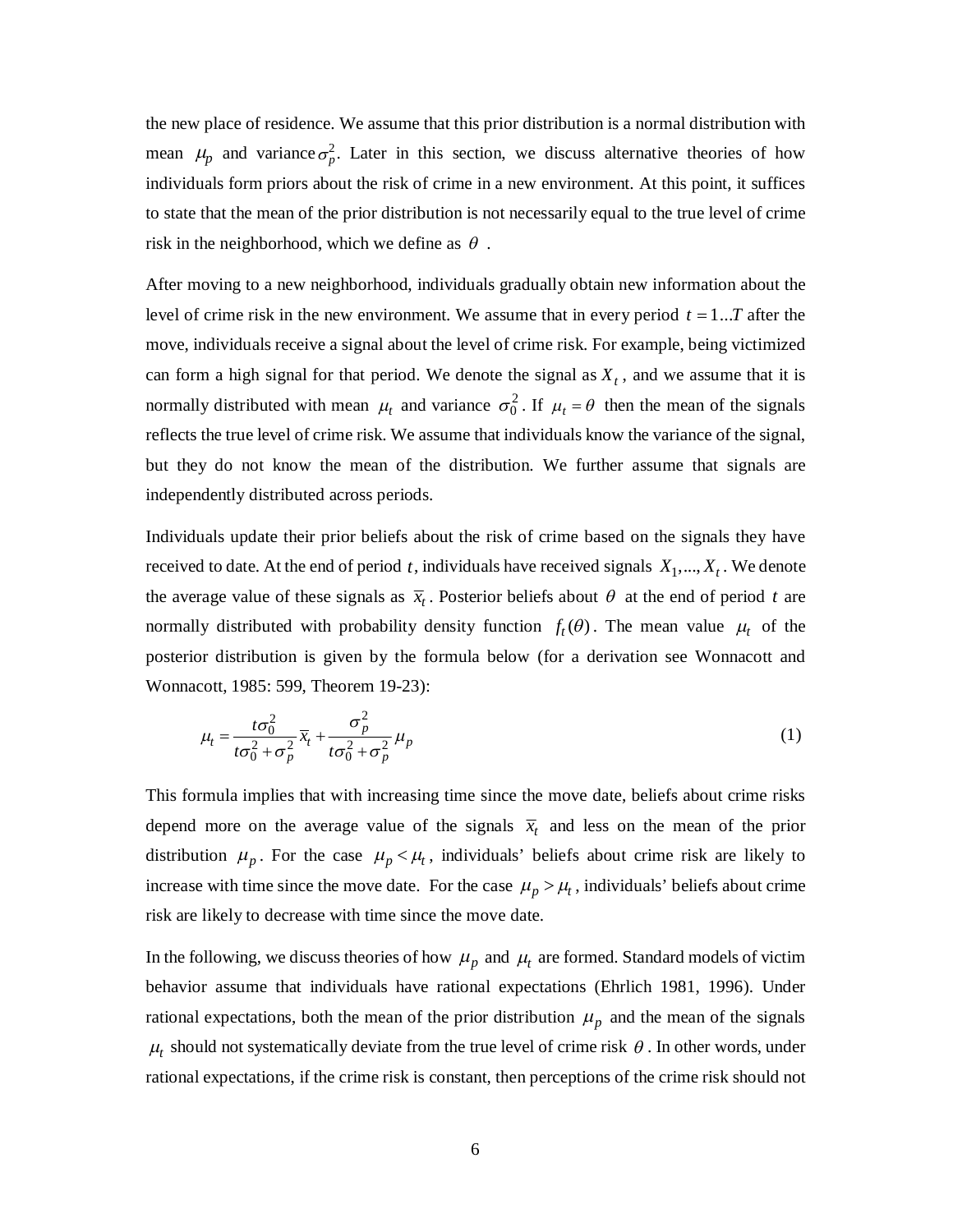systematically change with time since the move date. Formally, if  $\mu_p = \theta$  and  $\mu_t = \theta$ , then it is not possible that  $\mu_p \neq \mu_t$ .

The behavioral economics and psychology literature provides theories for why beliefs may deviate from rational expectations, i.e. why risk perceptions on average may change with time since the move date. Some biases are the effect of information-processing rules, called heuristics, which help to simplify decision making (Slovic et al. 1987: 281). Biases in judgment can also result from motivation, such as when beliefs are distorted by wishful thinking. Below, we discuss several biases that may be relevant to our context.

The perceived crime risk is likely to go up with time since the move date if people follow the availability heuristic. The availability heuristic posits that individuals judge an event to be likely or frequent if instances of the event are easy to imagine or recall (Tversky and Kahneman 1973). People who have just moved into a neighborhood have few first-hand or second-hand experiences with crime in that locality. When asked about the local crime risk, relatively few instances can be brought to mind. Over time, the stock of crime-related events in the new locality an individual draws upon goes up, resulting in a progressively greater perceived risk of crime.

The perceived neighborhood crime risk may go up with time since the move date for other reasons as well. If beliefs are affected by choice-supportive bias or cognitive dissonance (Akerlof and Dickens 1982), then a similar pattern emerges. People may feel inclined to justify their decision to move house by viewing it in too positive a light. This bias could lead to an overly optimistic assessment of the crime risk in the period after a move. It is difficult to say how long people may feel a tendency to justify their move, but this tendency is likely to diminish with time. In this case, an upwards adjustment in beliefs is due to a diminishing tendency to be overly optimistic rather than to obtaining new information, as in the availability heuristic discussed above.

The perceived risk is also likely to be adjusted upwards if individuals with over-optimistic beliefs about the neighborhood crime risk are overrepresented among movers to that neighborhood – similar to the winner's curse in auctions. Over time, these movers come to realize that they had too positive a picture of the neighborhood they moved to. The initial misperception and following adjustment result in a positive relation between time since the move date and perceived risk.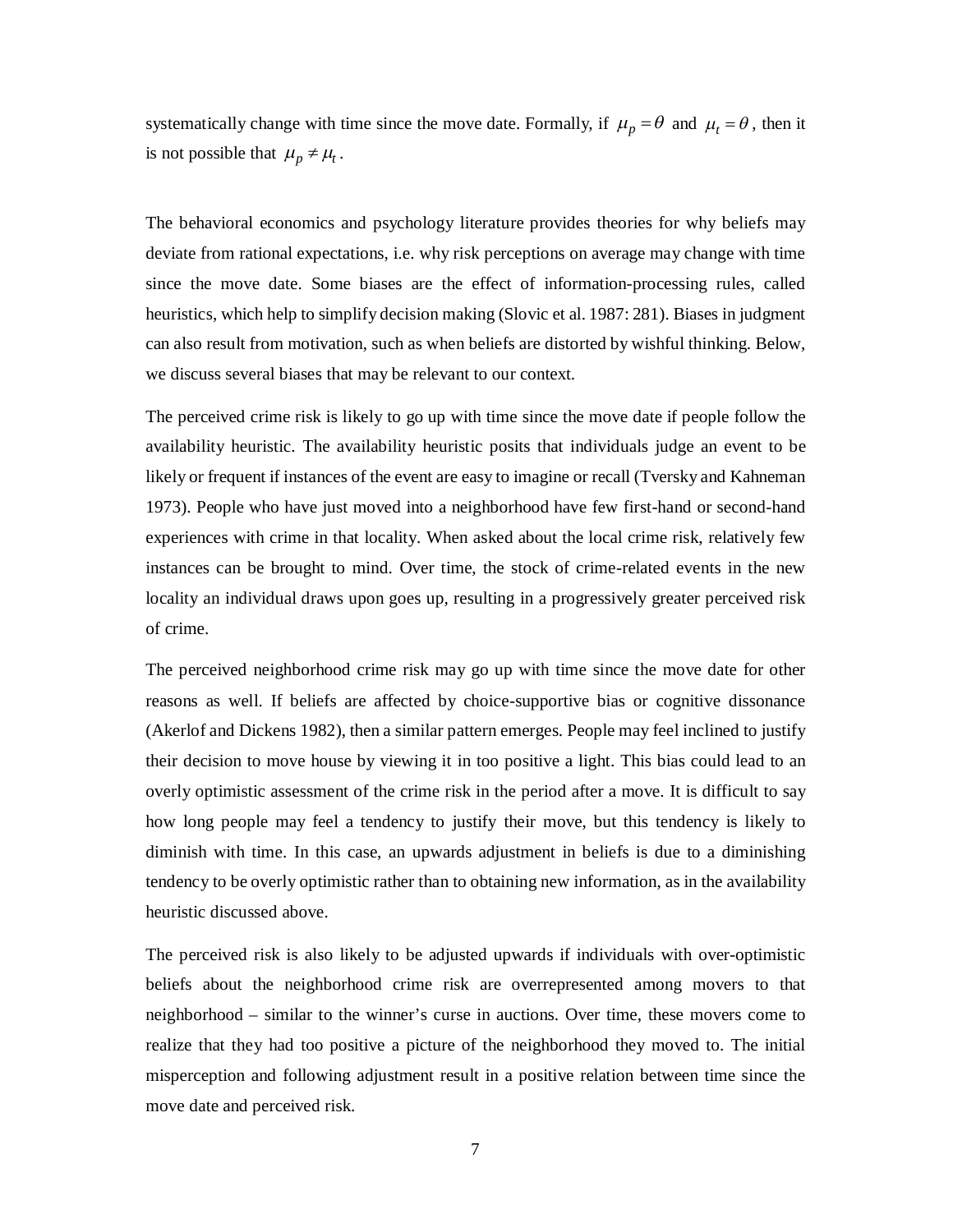Finally, an upwards adjustment in beliefs after a move can also hold if people follow the anchoring and adjustment heuristic (Tversky and Kahneman 1974) – but only if the move is to a neighborhood with a crime risk that is higher than in the previous neighborhood of residence. The anchoring and adjustment heuristic posits that an individual's prior beliefs are determined by an anchor, e.g. the level of crime in their previous neighborhood. Translated to our context, this implies that individuals who move to a neighborhood with a crime risk that is higher than in the previous neighborhood of residence are likely to initially underestimate the crime risk in the new neighborhood. This theory can be distinguished from the previous ones since the adjustment of beliefs should be exactly opposite for those who moved to a neighborhood with a crime risk that is lower than in the previous neighborhood of residence.

This leaves the question whether the process of gathering information or the weakening tendency for wishful thinking eventually leads to unbiased risk perceptions. To be able to say something to this effect, one needs to make an assumption about the risk perception of incumbent residents (those living in the area for more than 10 years). On the one hand, incumbent residents may have less distorted beliefs because they have better information or suffer less from wishful thinking than movers. If so, beliefs of those who moved into the neighborhood become more correct if they converge to the beliefs of the incumbent residents. On the other hand, biased risk perceptions need not be temporary, and risk perceptions could still be biased even after many years of living in the same neighborhood. A discussion of whether incumbent residents have unbiased risk perceptions is outside the scope of this paper.

#### **3. Empirical specification**

In our empirical analysis, we examine whether and how risk perceptions change with time since the date an individual moves to a different neighborhood. Our aim is to estimate the effect of length of time spent in a neighborhood on the perception of the crime risk in this neighborhood. Our empirical strategy is based on following cohorts of movers, and we examine how their perception of crime risk changes over successive survey years. In our estimation, we control for cohort fixed-effects for annual cohorts of movers, and for time trends in crime risk perception at the neighborhood level. Specifically, we estimate regression models of the following type:

$$
y_i = time \text{ } here_i \beta + incumbent_i \gamma + X_i \lambda + I_c^{\dagger} \mu + \alpha_{n,t} + \varepsilon_i
$$
 (2)

where outcome variable  $y_i$  measures perceptions of crime in the neighborhood; *i* indexes persons; *time here*<sub>*i*</sub> measures time since move date to the current address for up to ten years (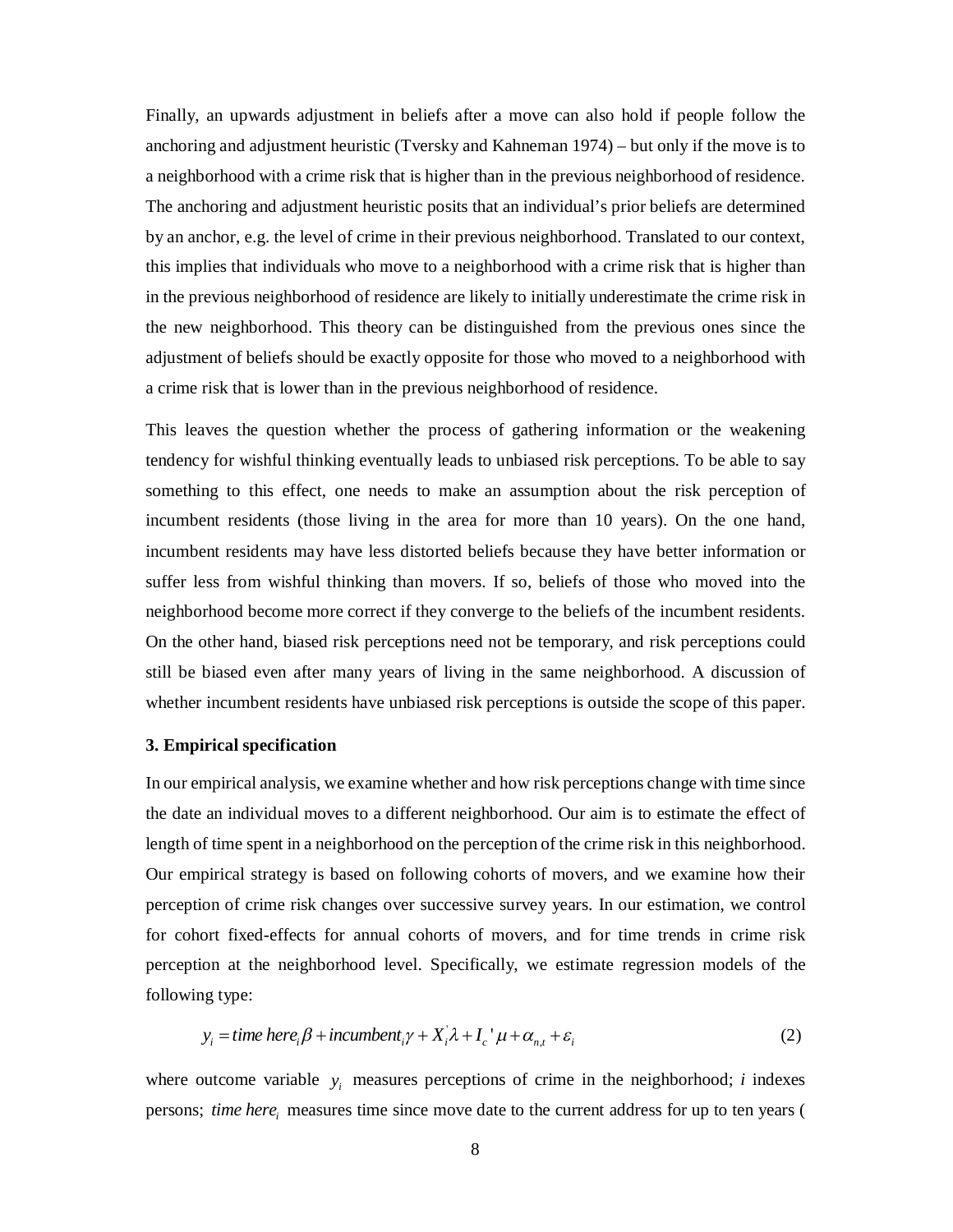*ime here*<sub>i</sub> is set to zero for incumbent residents); *incumbent*<sub>i</sub> is a binary indicator for persons who have lived at their current address for more than ten years;  $X_i$  is a vector of individual characteristics;  $I_c$  is a vector of binary indicators for annual cohorts of movers, e.g. for persons who have moved to the current address in the year  $c$ ;  $\alpha_{n,t}$  is a vector of interaction terms of neighborhoods and survey years, i.e. for individuals who lived in neighborhood *n* in survey year *t*;  $\beta$  and  $\gamma$  are parameters;  $\lambda$  and  $\mu$  are vectors of parameters;  $\varepsilon$ <sub>i</sub> is an individual specific error term. We cluster the standard errors at the level of the neighborhood.

The main parameter of interest is  $\beta$ , which represents a linear trend of how perceptions of crime change with time since the date of moving to the current neighborhood. Estimation coefficients for  $\beta$  can be interpreted as causal effects if the exogeneity assumption below holds:

$$
E[\varepsilon_i | \text{time here}_i, \text{move}_i X_i, I_c, \alpha_{n,t}] = 0 \tag{3}
$$

This assumption could be violated if unobserved determinants of risk perception in  $\varepsilon$ <sub>i</sub> are correlated with explanatory variables. In the following, we discuss whether the exogeneity assumption is plausible within the context of our study. We discuss possible violations of this assumption, and how we can address these violations. We focus on three possible violations: 1) differential trends in risk perception between movers and incumbent residents, 2) the effects of selective attrition, and 3) the direct effect of time.

In our empirical strategy, we control for time trends in crime risk perception at the neighborhood level. A violation of the exogeneity assumption could be caused by different time trends in risk perceptions between movers and incumbent residents. Our estimation problem is akin to a classic problem in the empirical analysis of panel data and repeated crosssection data, namely how to disentangle the effects of age, cohorts and time. In our analysis, time since the move date takes the role of age, the year of move defines cohorts, and survey years define time. As is well known, age, time and cohort effects cannot be disentangled without further assumptions. In our example, we need to make assumptions either about time trends in risk perception or about cohort effects. Regression equation (2) is based on the assumption that time trends are the same for incumbent residents and for different cohorts of movers in the same neighborhood. Formally, we assume:

$$
\alpha_{n,t,incumbents} = \alpha_{n,t,\text{cohort 1998}} = \alpha_{n,t,\text{cohort 1999}} = \dots = \alpha_{n,t,\text{cohort 2011}} \tag{4}
$$

This assumption is similar to the assumption that for example Borjas (1995) uses in a study on immigrant wages where he assumes that underlying trends for immigrant wages are the same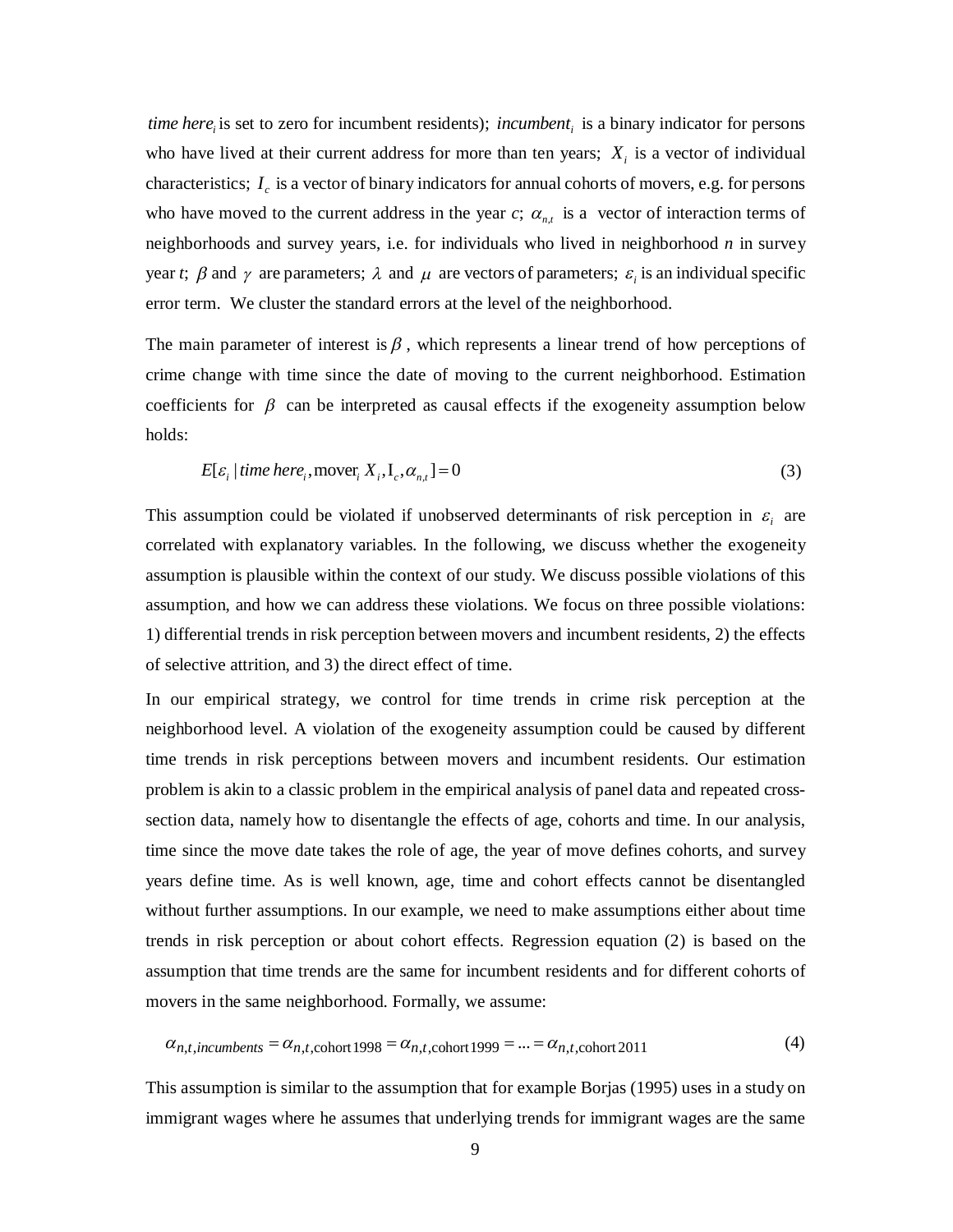as underlying trends for the wages of natives. Our question on risk perception refers to the perceived frequency of crime in the neighborhood. Thus, we assume that changes in crime risk at the neighborhood level do not systematically affect incumbent residents and different cohorts of movers in different ways.

We consider the assumption in equation (4) to be generally plausible. However, there are specific situations for which this assumption could be violated, e.g. if movers of a specific moving cohort disproportionally moved into a newly built part of the neighborhood that subsequently followed a different time trend in crime. While we cannot control for different time trends at a geographical level even smaller than neighborhoods, we conduct two robustness tests for the plausibility of assumption (4).

The first robustness test is to control for time trends in crime risk perceptions at a geographical level higher than the neighborhood. Instead of controlling for time trends at the neighborhood level, we control for time trends at the municipality or national level. If estimation results for the effect of time since the move date do not differ much between these alternative specifications, then this suggests that our results are robust to the specific geographical level of the time trends.

The second robustness test is to replace assumptions about time trends by assumptions about cohort effects. Specifically, we estimate regression equation (2) without cohort effects. Thus, we compare respondents who live in the same neighborhood in the same survey year, but who have lived there for different lengths of time. This specification assumes that there are no systematic differences in risk perceptions between those who moved in different years. This assumption could be violated if those who moved for example during the great recession in 2009 are systematically different from those who moved in 2007, before the great recession. However, if estimation results for specifications with and without cohort fixed-effects are similar, this suggests that the respective biases might not be large (or they move in the same direction). Based on estimation equation (2), we can also test whether cohort fixed-effects are jointly significant.

A second reason why the exogeneity assumption in equation (3) could be violated is selective attrition. During our study period, some respondents move away from their current address, and those who move away might be different from those who stay at their current address. Thus, time since the move date could be related to unobserved components of risk perception because of selective attrition. In our study, we address this problem by restricting the sample of movers to respondents who do not move between the date of the survey and the end of year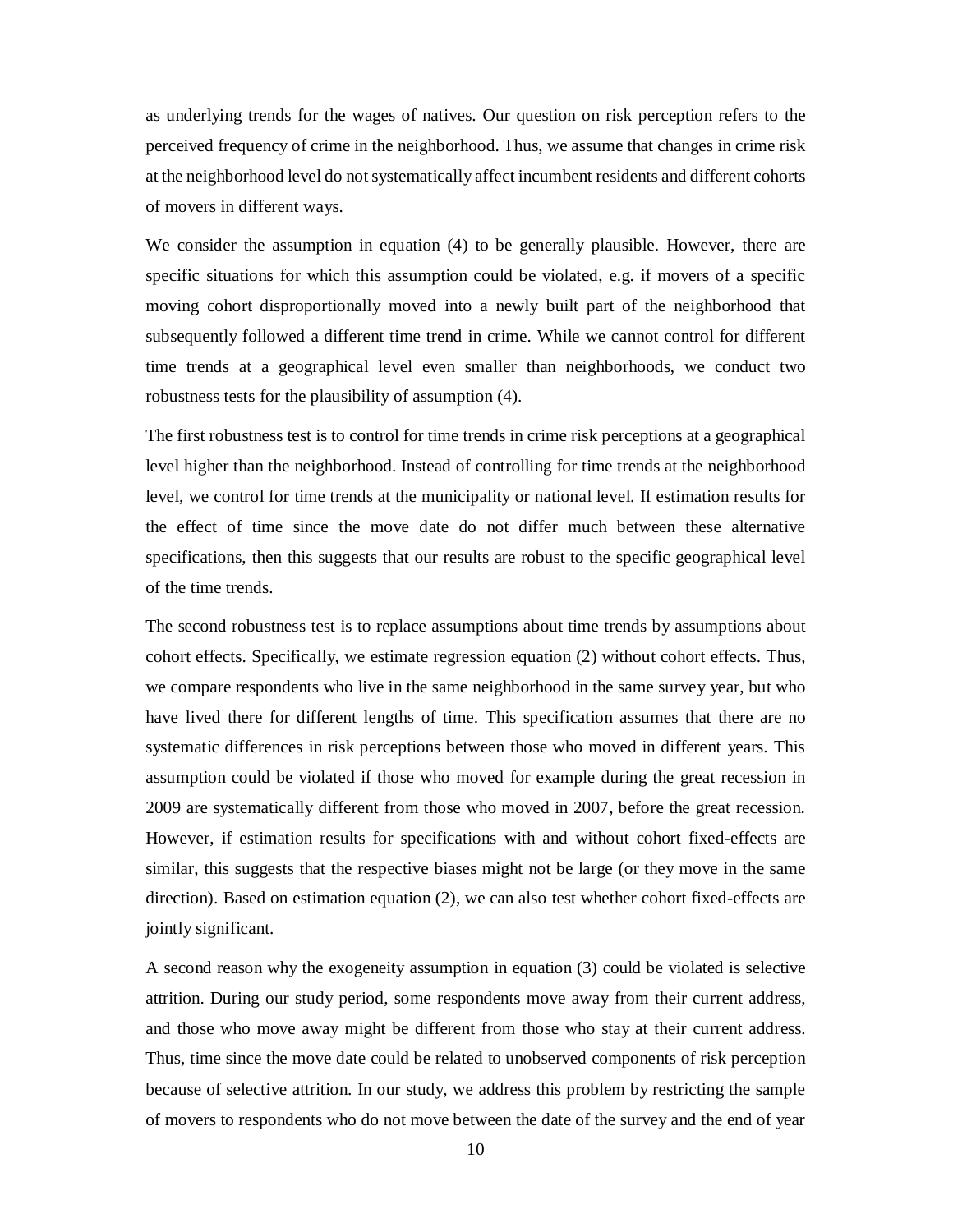2011.<sup>6</sup> By restricting the sample of movers to those who will not move again during our study period, we make sure that movers in all survey years are drawn from the same population. In this way, we exclude any bias from selective attrition. The effects of attrition that took place before the start of our study period in the year 2008 are captured by the cohort fixed-effects.

A third possible source of violation of the exogeneity assumption is caused by time itself. With increasing time since the move date, individuals become older. Age can affect risk perceptions. We address this issue by including age and age squared as explanatory variables in the estimation equation as well as other personal characteristics, including household size and labor force participation.<sup>7</sup>

#### **4. Data**

 $\overline{a}$ 

The source of data on perception of crime risk is the Netherlands Crime Survey (IVM). The IVM is an annual survey among some 200,000 randomly selected respondents in odd years and about 50,000 respondents in even years. Respondents are 15 years of age or older. The interviews are conducted from September 15 to December 31. Respondents are invited to participate in a letter. They can choose to complete the survey online or on paper. If they do not respond, they are asked to complete the survey in a telephone interview or, if that does not work out, in a face-to-face interview. Overall, the response rate is about 40 percent. The survey is based on a repeated cross section design. Relative to size of population (16 million), the IVM is one of the largest, if not the largest, crime survey in the world. We pool the four waves of the survey for the years 2008, 2009, 2010, 2011.<sup>8</sup>

Constructing the history of places of residence of respondents is facilitated by the fact that the sampling frame of the survey is the population register (Gemeentelijke Basisregistratie). In the population register, which is administered by municipalities, demographic details for each individual citizen are recorded, including the history of places of residence, going back to 1995.

<sup>6</sup> For incumbent residents, we do not exclude future movers from the sample. Selective attrition for incumbent residents does not bias our results because the time since the move date variable for incumbent residents is zero, and does not vary between survey years.

 $7$  Personal crime risk for movers is negatively related to the time since the move date (Xie and McDowall 2008). Risk-enhancing factors for those who moved recently include having relatively many newly purchased products in the home and not yet knowing neighbors who can keep an eye on one's property when away from home. Perception of neighborhood risk and personal risk may not be independent: individual experiences with crime may feed into perceived neighborhood risk. This could lead to a bias in perception of neighborhood risk that is negatively related to the time since the move date. As a consequence, our results present a lower bound of the effect of time since the move date on perception of neighborhood crime risk.

<sup>&</sup>lt;sup>8</sup> Earlier waves of the national crime survey cannot be used because of comprehensive changes in sampling design and in the questionnaire in 2008. The survey was changed again after 2011, making later waves incomparable as well.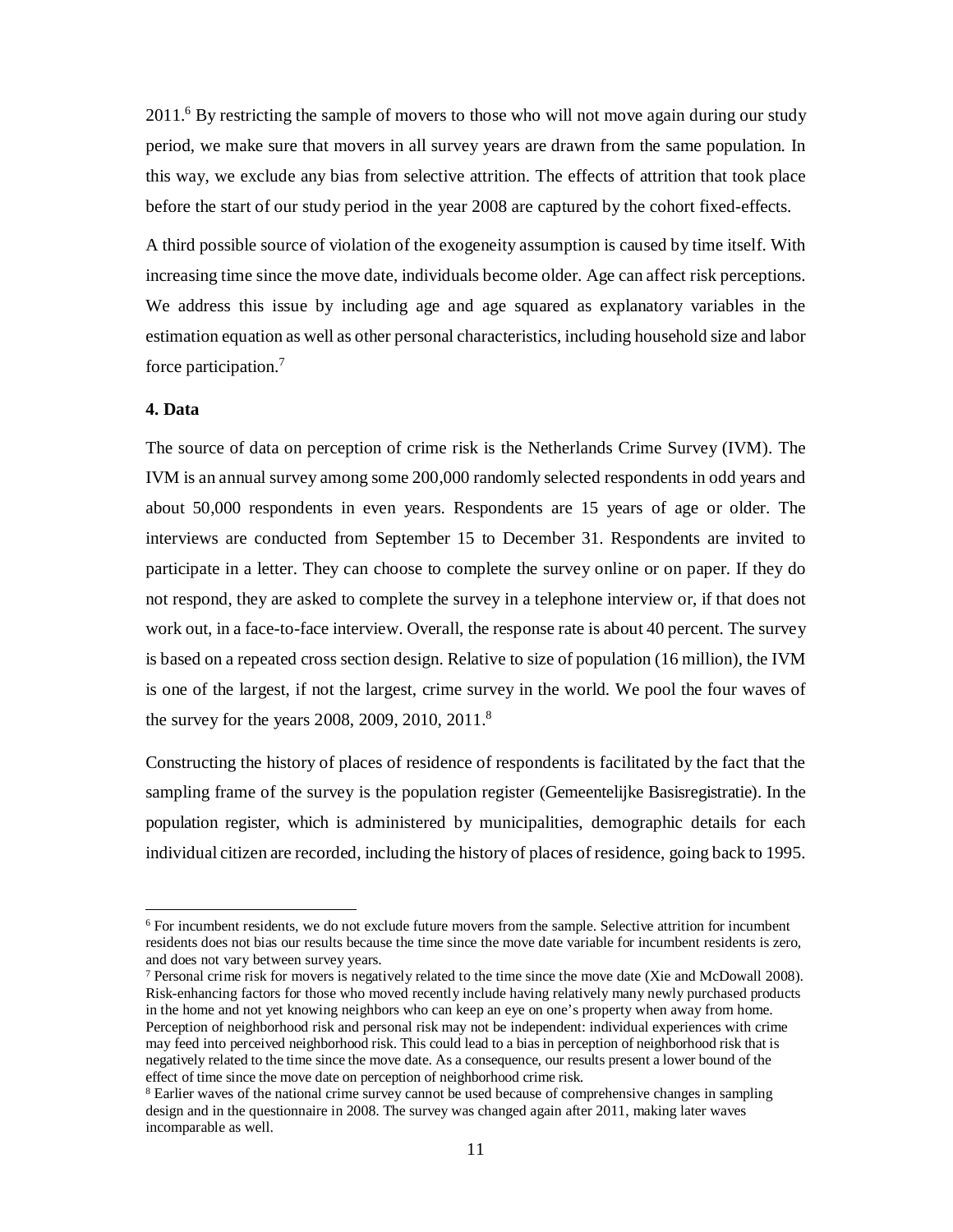We merge these records from the population register back on the survey data. We examine movers who moved to a different neighborhood during the last 10 years before the survey. The earliest cohort moved in 1998; the latest cohort moved in 2011.

Part of the survey relates to 'neighborhood problems'. Respondents are asked about their perception of the prevalence of crimes in the neighborhood of residence based on a verbal assessment of likelihood. The exact question is: Can you indicate whether in your view [crime type] occurs frequently, occasionally or almost never in your neighborhood? We select the following crime types: bicycle theft, burglary, theft from car and violent crime.<sup>9</sup> For our main specification, the outcome variable is a binary indicator which is one if a respondent answers 'almost never' and zero otherwise. In the sensitivity analysis, we show that using all three answer categories (using ordered logit) produces qualitatively similar results. In the baseline specification, we treat the answer "don't know" as missing. In the sensitivity analysis, we show that our results are robust if we control for "don't know" answers with a Heckman selection model.

Respondents may not answer questions about the neighborhood crime risk accurately and thoughtfully if the questions are not incentivized (Loughran et al. 2014) – even though untruthful reporting has been found to be less important for well-defined events that are relevant to respondents' lives (Manski 2004), such as crime. In the real world, mistaken beliefs carry a cost in terms of a higher chance of becoming a victim of crime; in a survey such costs are absent. As we show in Figure 1, the responses have face validity: the perceived prevalence of a crime is related to its rate of occurrence. If the prevalence of victimization of crime is higher in a municipality, then fewer people think that it is rare, and vice versa. This holds for each of the four crime types. Although the time period we consider is too short to examine whether this also holds across time, this relationship has been shown elsewhere (Innes 2011). As a further check on the accuracy of the elicited beliefs, we analyze avoidance behavior. This is informative if questions about actual behavior are less likely to suffer from an incentive bias than questions about beliefs, which seems a reasonable assumption. If respondents act on their beliefs, then we should see changes in their beliefs reflected in changes in avoidance behavior. Respondents are asked whether they avoid unsafe places in their neighborhood and whether they do not allow their children to go to some places in the neighborhood because of crime

<sup>9</sup> We exclude crime types that do not occur at a clear frequency, including graffiti, littering, and dog fouling. For reasons of exposition, we limit the number of crime types to four, excluding street robbery, for which we find similar patterns (results available upon request).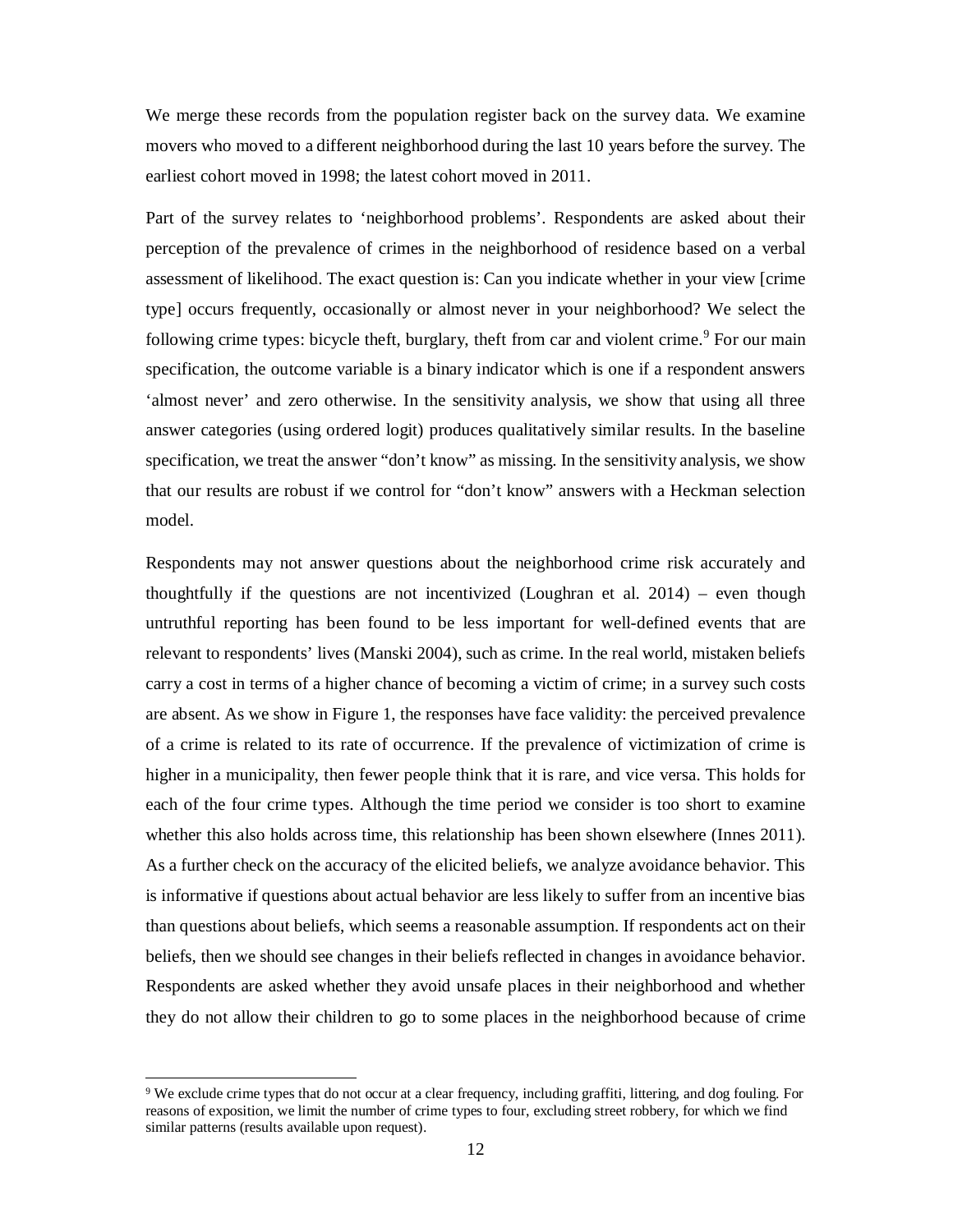concerns. The outcome variable is a binary indicator which is one if a respondent answers 'yes, frequently' and zero otherwise. $10$ 

#### [FIGURE 1]

-

Another challenge is the inter-personal comparability of the elicited beliefs. Different respondents may not interpret the verbal assessment of likelihood in the same way. In our analysis, we follow cohorts of movers over time. We compare beliefs across time rather than across individuals. Since we keep the composition of (the randomly selected samples of) the cohorts the same, it is as if we follow a representative individual over time. In this sense, our analysis does not rest on inter-personal comparisons of beliefs. That leaves the assertion that the responses are intra-personally comparable. A potential concern is a shift in reference point from the previous to the current place of residence. The survey questions do not provide an explicit reference point for the risk assessment. If a shift in reference point occurs, then its effect depends on how the crime rate in the previous place of residence compares to the current place of residence. In the empirical analysis, we check for a shift in reference point by allowing the change in perceptions to vary between moves from relatively low-crime areas to relatively high-crime areas and vice versa. We also analyze avoidance behavior, which is likely to be at least partly driven by beliefs. If a change in avoidance behavior corresponds with the observed change in beliefs, then this makes it less likely that the change in beliefs is simply the result of a change in reference point when responding to survey questions.

In line with the survey questions about perception of the crime risk, the analysis is conducted at the level of the neighborhood. We use the definition of a neighborhood provided by Netherlands Statistics. In 2011, the Netherlands had 2,572 neighborhoods. The average population of a neighborhood was 6,475. A small municipality like Ten Boer (population of 7,400) has two neighborhoods; a provincial capital like Groningen (population of 200,000) has 10 neighborhoods; a large city in the densely populated western part of the country like The Hague (population of 500,000) has 44 neighborhoods. We do not know whether the formal definition of a neighborhood corresponds to the term used by the survey respondents. Colloquial use of the term neighborhood may relate to an even lower level of aggregation. The data do not

<sup>&</sup>lt;sup>10</sup> We focus on avoidance behavior in the neighborhood. We do not consider preventive behaviors related to the individual's own home, such as leaving lights on when not at home, since changes in perceptions of the neighborhood crime risk are likely to differ from changes in perceptions of the individual risk (Tyler 1980). Moreover, people who have just moved may be more careful about their own home simply because it was recently acquired.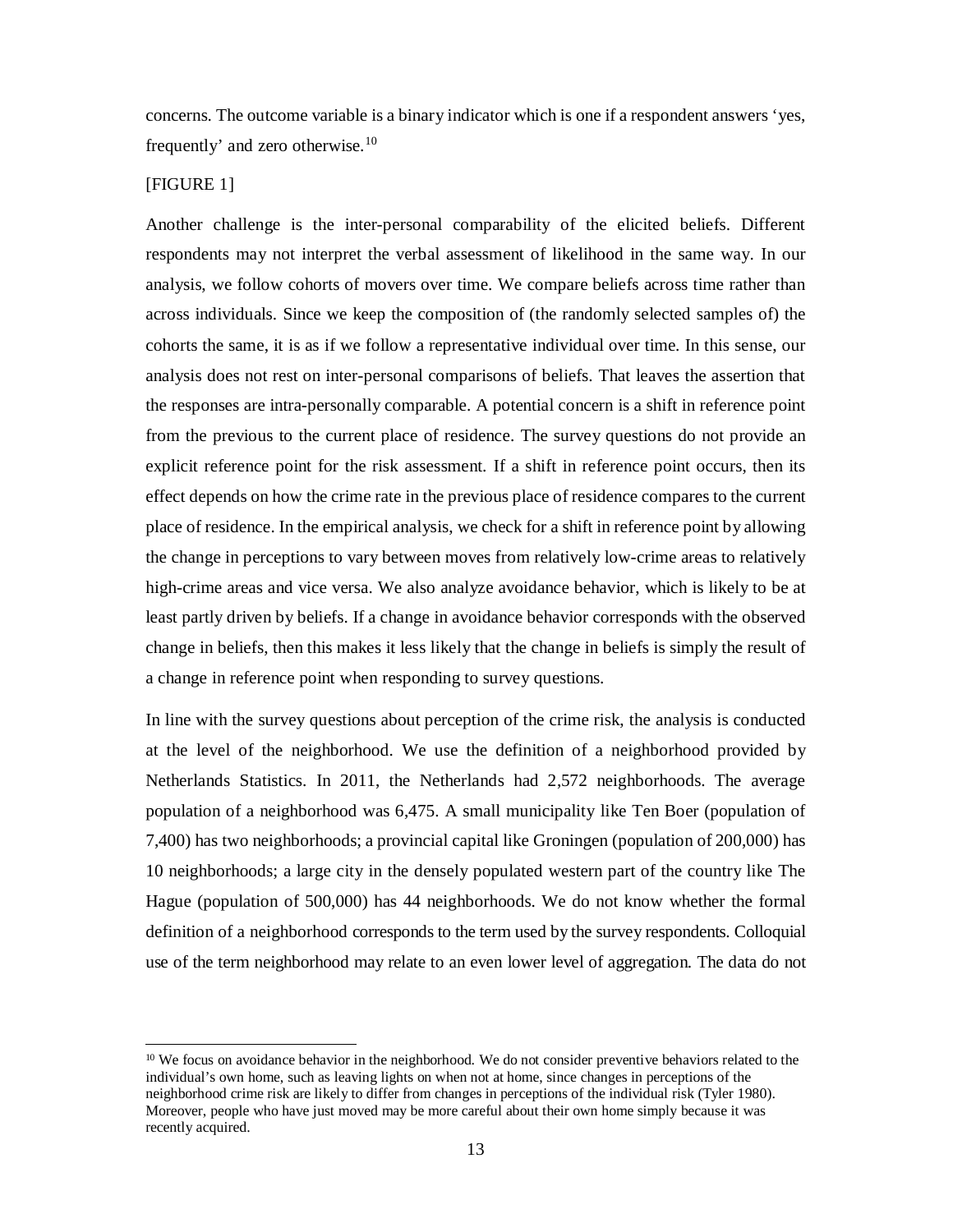allow us to conduct the analysis at a level lower than the neighborhood defined by Netherlands Statistics.

Our data include 550,760 respondents. In the sample used for the baseline estimation (column (1) in Table 2) we exclude 106,637 respondents because they respond "don't know" on the question about perceived neighborhood risk; 1,688 respondents were excluded because they refuse to answer this question. We exclude 15,414 respondents who moved after the interview date and 908 respondents for whom the neighborhood of residence is unknown. This leaves an estimation sample of 425,593 respondents. As stated before, we discuss how robust our findings are to excluding the answer category "don't know" in the sensitivity analysis.

Table 1 presents the summary statistics. The first two columns relate to the subsample of 116,699 respondents who moved at least once in the last 10 years, the next two columns to the full estimation sample. Movers are on average more likely to be young, well-educated, to have paid work and live in an apartment. The differences are generally small. The last move of those who moved at least once in the last 10 years is on average about five years (58 months) ago. Some 40 to 50 percent of respondents believe that burglary, bicycle theft and theft from car occur rarely in their neighborhood, for violent crime about 80 percent hold this belief.

[TABLE 1]

#### **5. Estimation results**

In this section, we present the estimation results and conduct a number of sensitivity tests (we defer a discussion of the interpretation of results to the next section).

#### *5.1 Graphical evidence: cohort trends*

As a first step, we graphically analyze the effect of time since the move date on perceptions of the neighborhood crime risk for different cohorts of movers. We estimate the following equation:

$$
y_i = I_c T_t \beta + X_i \lambda + \alpha_{n,t} + \varepsilon_i
$$
\n<sup>(5)</sup>

 $I_c T_t$  is an interaction of moving cohort and survey year, e.g. the 1998 moving cohort in the survey year 2008. The coefficient  $\beta$  represents how risk perceptions of specific moving cohorts in a specific survey year differ from risk perceptions of incumbent residents with the same observed characteristics in the same neighborhood and survey year.

[FIGURE 2]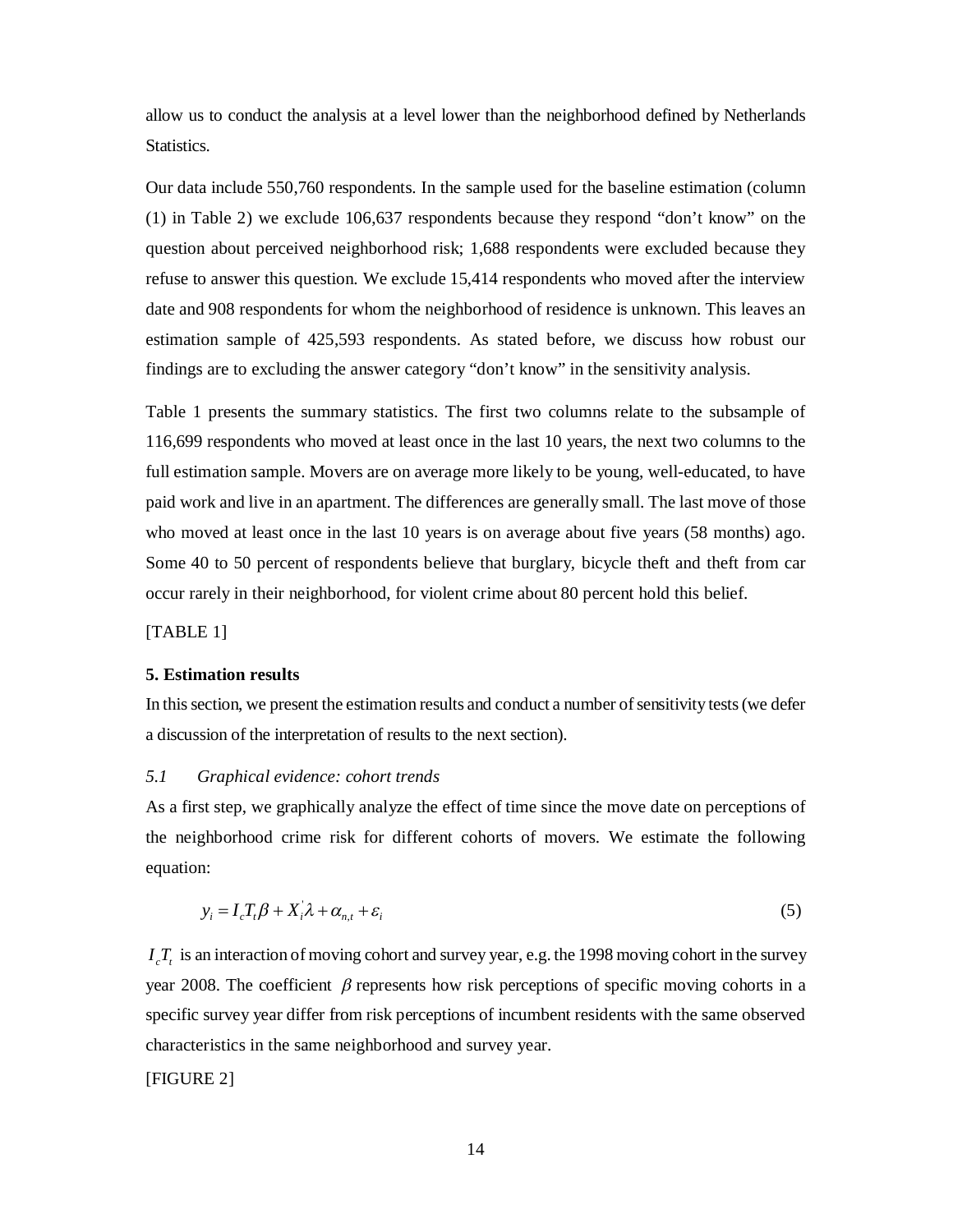The upper four graphs in Figure 2 show the estimation results for the four different crime types. The vertical axes show the percentage of movers who think that a crime is rare in the neighborhood relative to incumbent residents. The horizontal axes show the time since the last move in calendar years. The outcome variable in the upper left figure is a binary indicator for "bicycle theft occurs almost never in this neighborhood". We find close to all cohort curves to be downward sloping. This suggests that the longer the time since the move date, the less likely people are to perceive prevalence of bicycle theft as rare – relative to the incumbent residents. In other words, people perceive the neighborhood prevalence of bicycle theft to be greater, the longer ago they moved. Clearly, this is after the initial adjustment of beliefs at the time of the move: we only focus on what happens after. The changes in perception of the rate of bicycle theft continue for up to 10 years. As the other three graphs for perceptions of crime risk show, perceived prevalence of burglary, theft from car and violence in the neighborhood all follow a similar pattern.

The lower two graphs in Figure 2 show that adjustment in avoidance behavior in the neighborhood is in line with the observed changes in beliefs. The longer people live in a neighborhood, the more careful they become. This suggests that the changes in beliefs that we find are real in the sense that they go together with behavioral changes.

#### *5.2 Relation with the crime rate in the previous place of residence*

Next, we investigate adjustment in beliefs by the nature of the change in the neighborhood crime risk resulting from a move. As discussed in Section 2, this is essential for distinguishing the use of the anchoring-and-adjustment heuristic from other theories of belief formation. We distinguish four types of moves, depending on the level of crime in the previous and in the current neighborhood of residence: from safe to safe, from safe to unsafe, from risky to safe and from risky to risky. Safe neighborhoods have a rate of victimization of crime below the national average; risky neighborhoods have a rate of victimization of crime above the national average. We estimate the average trend across cohorts, i.e. the coefficients are estimated including cohort-fixed effects. The estimation equation is as in equation (2), but we substitute the linear term for time since the move date with a vector of binary indicators, with *β* representing a set of yearly dummies rather than one coefficient. We take those who moved less than 12 months ago as the reference group (in the graphs referred to as 'recent movers').

#### [FIGURE 3]

The upper four graphs in Figure 3 show the adjustment in perception of crime risk for the different types of moves. The risk adjustment is essentially similar for the four types of moves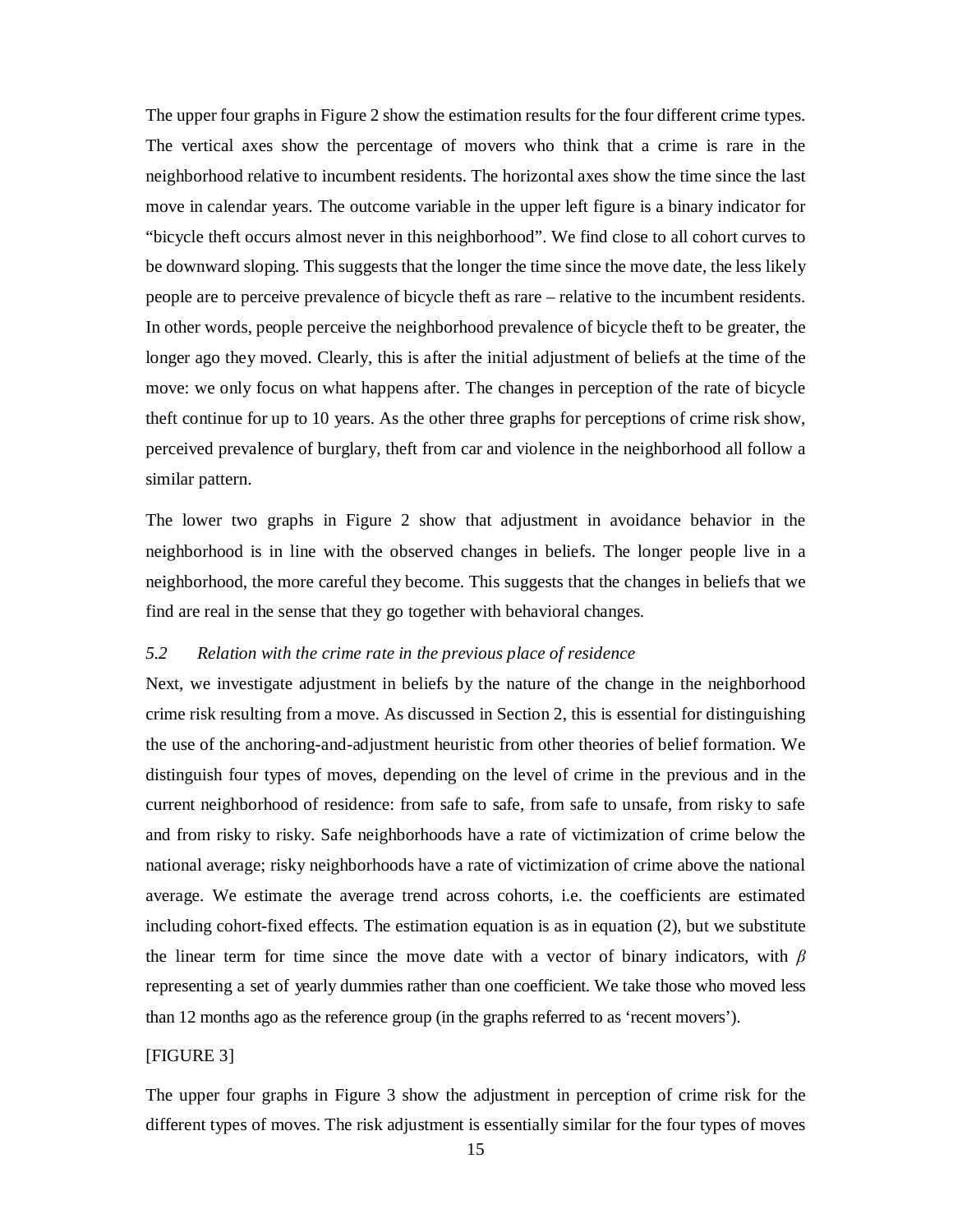and this holds for each crime type. In other words, the risk adjustment is found to be independent of the crime rate in the previous place of residence relative to the new place of residence. In all cases, the adjustment is substantial. In 10 years' time, the percentage of movers who think that bicycle theft is rare has declined by 8 percentage points  $(11 \text{ percent})$ .<sup>11</sup> For burglary, the adjustment is 14 percentage points (30 percent), for theft from car it is 12 percentage points (18 percent), and for violence 10 percentage points (13 percent).<sup>12</sup> In line with these results, we also find that avoidance behavior always goes up after a move, regardless of the type of move. The adjustment is even larger, in both cases about 66 percent.

#### *5.3 Parametric evidence*

In Table 2, we test whether the observed change in perceived crime risk with time since the move date meets the standards of statistical significance. We estimate equation (2), where time since the last move enters as a linear variable. Again, we distinguish four types of moves, depending on the crime rate in the current and previous place of residence.

The first two columns of Table 2 present the estimation results for the perceived prevalence of bicycle theft in the neighborhood. Whether including cohort-fixed effects or not, we find a negative effect of time since the move date on risk perceptions that is statistically highly significant. When dividing the estimated coefficients by 1,000, multiplying by 12 (months to years) and by 9 (number of years covered in Figure 3), we obtain percentage point decreases that are similar in size to those in Figure 3. The coefficients for the four types of moves are roughly similar. The results confirm those we found in Figure 3. Similarly, we find statistically significant effects of time the since move date on the perception of the risk of burglary, theft from car and violent crime (columns 3-8). Again, the effects are similar in size to those we found in Figure 3. Finally, the changes in avoidance behavior with time since the move date in the specification with cohort-fixed effects are also found to be statistically significant at conventional levels, and comparable in size with the results shown in Figure 3 (columns 9-12).

#### [TABLE 2]

-

#### *5.4 Heterogeneity*

In Figure 4, we allow the effect of time since the move date on the perceived risk to vary between different groups of movers: home owners and renters, young and old, high and low

<sup>&</sup>lt;sup>11</sup> 0.08-0.03 divided by the average of 0.47, see the summary statistics.

 $12$  The differences in the size of the adjustment should be interpreted with caution, as the verbal risk assessment may have been interpreted differently across crime types.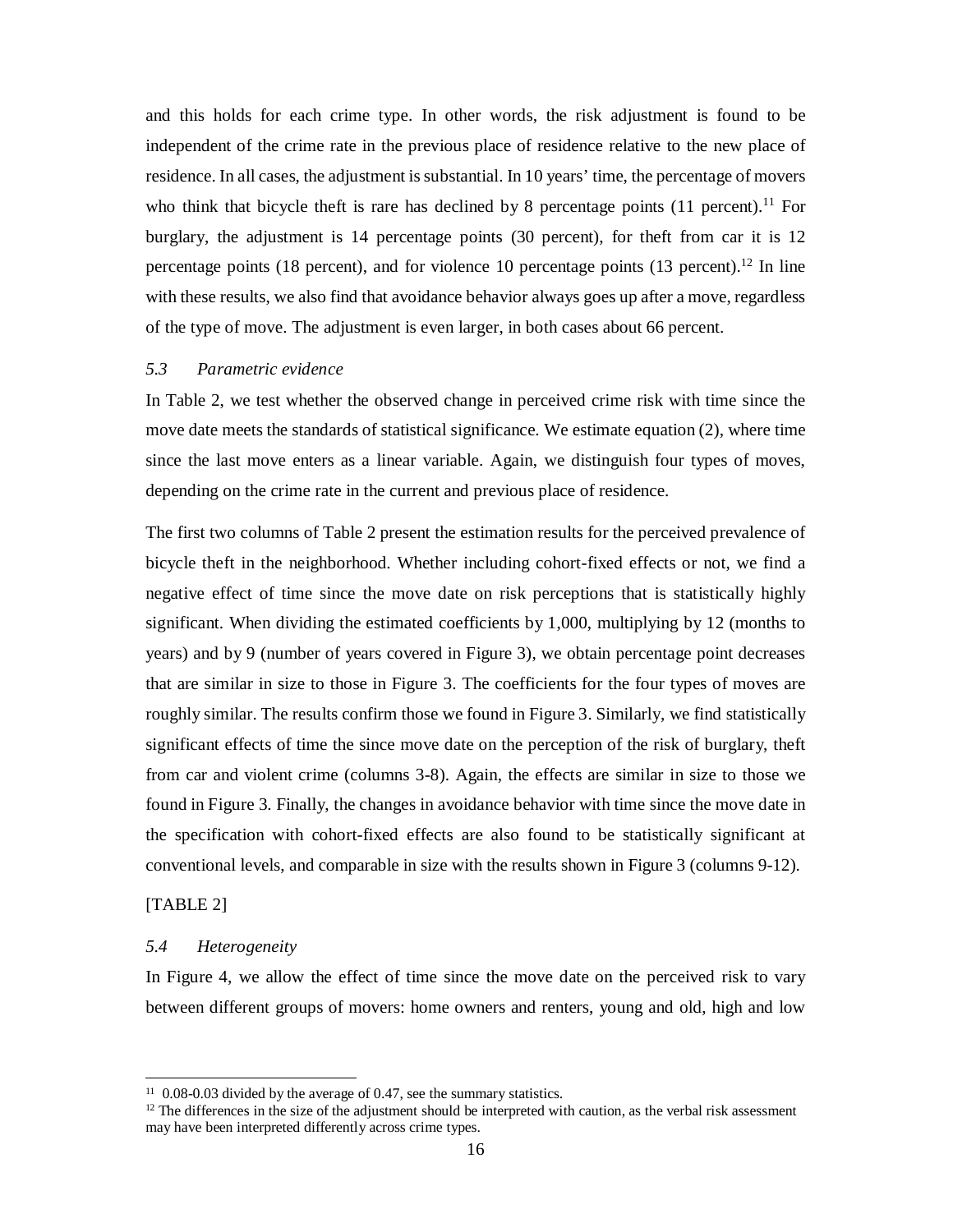levels of education, males and females, and infrequent and more frequent movers. The beliefs are estimated relative to people who moved less than one year ago ('recent movers').

#### [FIGURE 4]

In all cases, we find a similar change in perceived risk with time since the move date as reported previously. We only report estimates for perceived risk of bicycle theft; the results for the four other crime types are similar.

#### [FIGURE 5]

In Figure 5, we also allow the effect to differ by distance of move. We distinguish four types of moves: moves within the same neighborhood, moves to another neighborhood but within the same municipality, moves to another municipality but within the same province, and moves to a different province (in 2001, the Netherlands had 12 provinces and 418 municipalities). We find the adjustment in risk perceptions to be somewhat lower for moves within the same neighborhood compared to moves to a different neighborhood. The difference in adjustment after 10 years for moves within the neighborhood versus moves to a different province is statistically significant at the 1 percent level for all four crime types.

#### *5.5 Sensitivity analysis*

We conduct a number of tests to analyze the sensitivity of our results to alternative assumptions and alternative empirical specifications. As discussed in Section 3, our empirical models rely on the assumption that time trends in the crime rate are the same for incumbent residents of a neighborhood and for those who moved into that neighborhood. A formal definition of this assumption is given in equation (4). As a sensitivity test, we control for time trends in crime risk perceptions at geographical levels other than the neighborhood: the national level and the municipality level. The results for these two alternative specifications are shown in Table A1 and A2 in the Appendix. Results in both tables are very similar to the baseline specification in Table 2. Risk perceptions become strongly and statistically significantly more negative with increasing time since the move date, while avoidance behavior goes up. These results suggest that our results are robust to alternative specifications of time trends.

We reduced the responses to questions about crime perceptions from the three presented in the survey (frequently, occasionally, or almost never) to a binary indicator of whether a crime occurs almost never in the neighborhood. We use the binary indicator as an outcome variable in linear probability models. As a robustness check, we also estimate ordered logit models for all three outcome categories. We are not able to estimate ordered logit models with a complete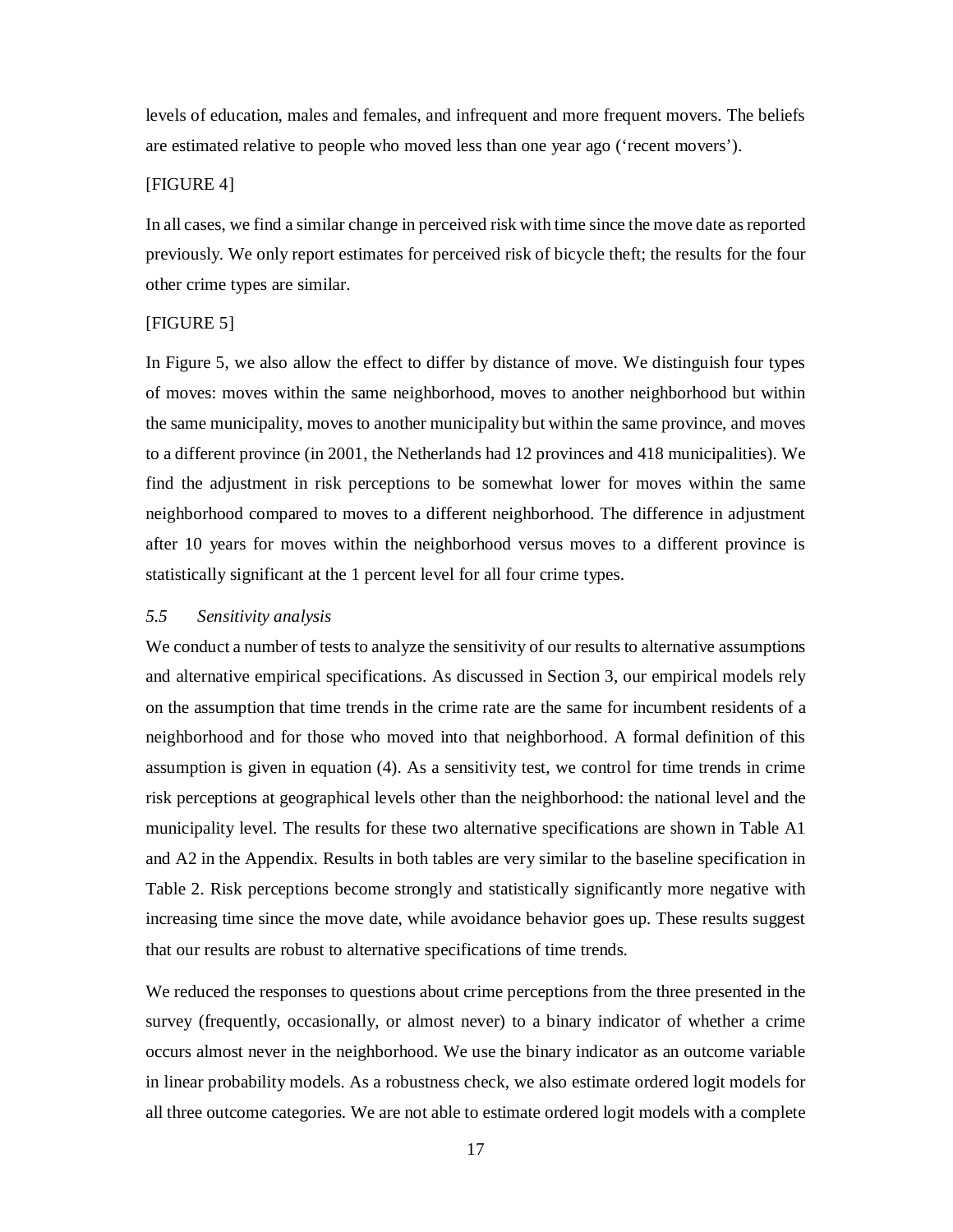set of neighborhood by year interaction variables due to an incidental parameter problem. Instead, we estimate a model with national time trends. Estimation results for ordered logit models are shown in Table A3. Coefficients from ordered logit models are not directly comparable with coefficients from linear regressions, given the use of three rather than two answer categories. Still, the estimation results from ordered logit models and from linear probability models point in the same direction. Crime risk perceptions decrease with increasing time since the move date, and this relationship is statistically significant.

A substantial fraction of respondents answered "don't know" on questions about the perceived crime risk in the neighborhood. So far, we excluded this response category. It could be that the share of respondents in this category is related to time since the move date, and should this be so, those who switch to (or from) an answer in another category may be different from those who have always remained in the other response categories. In that case, our results may be biased. As a robustness check, we re-estimate our baseline specification including a Heckman selection model that takes sample selection caused by "don't know" answers into account. In the first stage, we estimate the probability of giving an answer other than "don't know." As an instrumental variable for giving a valid answer about crime risk perception, we use a binary indicator for responding "don't know" on a different question in the survey: whether playgrounds are sufficiently available in the neighborhood. The model can only be estimated with a national time trend in the crime rate. Estimation results for Heckman selection models are shown in Table A4 in the Appendix. We find that "don't know" answers about crime risk perception in the neighborhood strongly and significantly decrease with increasing time since the move date. Still, estimation results for crime risk perceptions are very similar to those based on a national rather than a neighborhood crime trend reported in Table A1 and also to the baseline specification in Table 2. Crime risk perceptions strongly and significantly decrease with increasing time since the move date.

The level of crime in a neighborhood is measured based on the frequency of victimization of crime in our sample. For neighborhoods with few observations, crime rates could be measured imprecisely, leading to an inaccurate classification of neighborhoods into having a crime rate that is above or below the national average. As a robustness check, we re-estimate our model while restricting the sample to respondents with at least 100 observations in both their current and previous neighborhood. Estimation results are shown in Table A5. Again, similar to the baseline specification, we do not find any substantial differences in the effect of time since the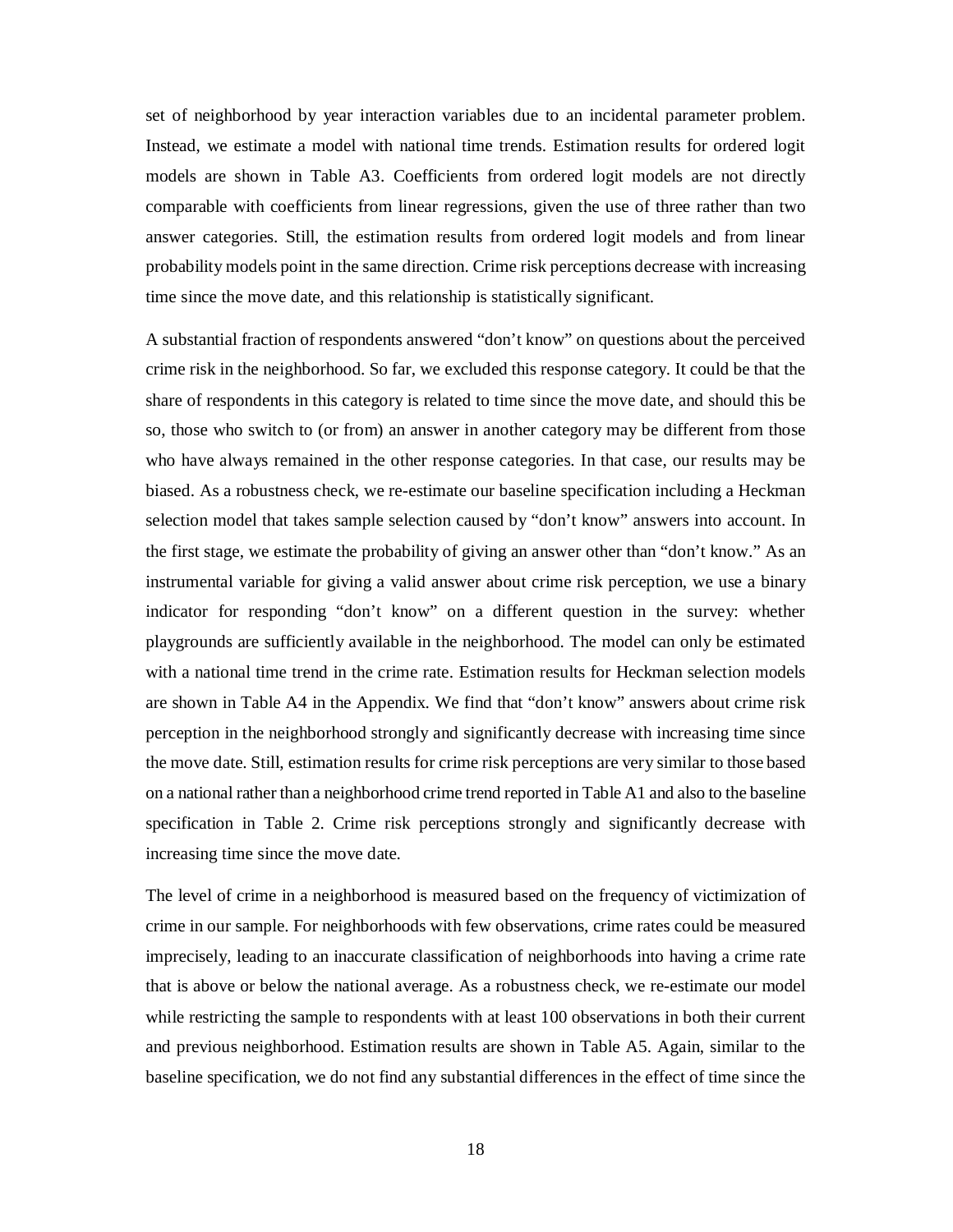move date on risk perceptions by type of move. Thus, this finding cannot be explained by measurement error in the classification of neighborhoods into 'risky' or 'safe'.

#### **6. Discussion**

In summary, we find a pattern of an upwards adjustment in neighborhood crime risk perceptions after a move. Our results are independent of the specific motive to move (people younger than 30 often move for work or study; older people often out of a preference for a better home or neighborhood, see WoON survey 2012), from differences in the capability of dealing with risk (given the results for educational attainment, which is related to cognitive ability, see Dohmen et al. 2010), from gender differences and, perhaps most surprisingly, from being in the position to learn from previous moves. The size of the adjustment in beliefs differs by distance of move. It is smaller for moves within the same neighborhood, and it is larger for moves to a different province.

These findings violate the assumption of rational expectations and suggest the presence of a judgmental bias. If people are well-informed, then changes in the perceptions of the population base rate over time should not differ between those who just moved into the neighborhood and those who moved longer ago. They all live in the same neighborhood after all; the underlying risk is the same.

An upwards adjustment in risk perceptions after moving house fits with the availability heuristic discussed in Section 2. People may base their perceptions of the crime risk on the ease with which negative experiences of crime in the new place of residence can be brought to mind. The stock of crime-related experiences increases over time, resulting in a progressively greater perceived risk of crime. More generally, if this is how potential victims' beliefs evolve, then perceptions of crime risk are primarily based on recent or particularly disturbing direct and indirect experiences with crime in their neighborhood rather than statistical information such as reported crime rates. This is consistent with the finding that adjustment in risk perceptions is lower for moves within the same neighborhood than for moves to a different neighborhood: the stock of experiences built up in the previous place of residence is partly relevant for nearby moves but not for moves further away. The exceedingly long duration of the adjustment process could be related to the infrequent occurrence of victimization of crime: for most people, the stock of direct experiences expands only slowly. The data do not, however, allow us to disentangle the channels by which beliefs are changed.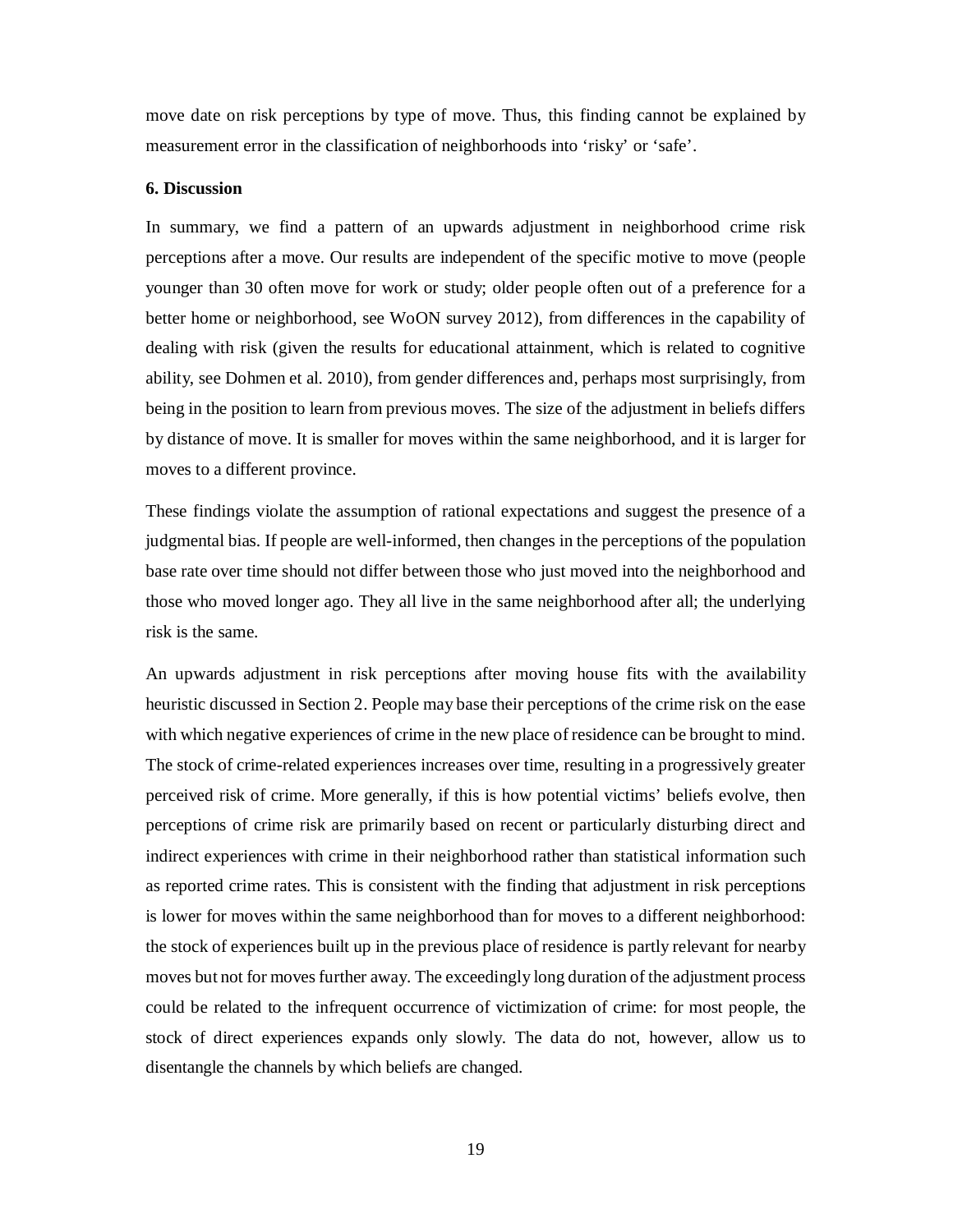Our results contrast with the anchoring-and-adjustment heuristic. We do not find the adjustment to differ depending on the crime risk in the previous place of residence (the 'anchor') relative to the new place of residence. These results also suggest that the reference point that respondents use to answer questions about the neighborhood crime risk does not gradually shift from the previous to the current place of residence after having moved (see Section 4 for a discussion). Such a shift would have been apparent in a different adjustment for different types of moves.

Over-optimistic beliefs about the crime risk in the neighborhood one wants to move to, a variant of the winners' curse that we discussed in Section 2, is not a likely explanation of our findings either. This bias should have less of an effect for people who have limited choice of where to live. In the Netherlands, this holds for most renters. They cannot simply move to the place of their liking. The reason is that almost 70 percent of renters live in rent-controlled homes provided by social housing foundations (one in three of all homes are in this sector). Due to the highly restricted supply of this type of housing, prospective tenants often need to compromise many of their wishes, including their preferred neighborhood. We found very similar patterns for the evolution of risk perceptions for owners and renters. This contradicts the winner's curse explanation.

Other than the use of the availability heuristic in making a judgment of the crime risk, our results may be related to the mediator of the change in crime risk that we use in our analysis: moving house. As discussed in Section 2, people may have a tendency to justify the decision to move by casting characteristics of their new living environment in too positive a light. This tendency may diminish over time, resulting in the same pattern in beliefs. This choicesupportive bias also fits with the difference in adjustment by distance of move. For those moving within the same neighborhood, it does not make sense to present too rosy a picture of the crime rate in the locality they have been living in for some time already. This would only make sense for the crime rate in a different locality. A bias resulting from cognitive dissonance and a bias from use of the availability heuristic are observationally equivalent. The upwards adjustment in risk perceptions may be the result of both gathering information about what goes on in the neighborhood and a diminishing tendency to cast everything in too positive a light. Future research should show which of the two mechanisms is at work.

A lessening impact of the choice-supportive bias implies that crime risk perceptions become less distorted over time. Use of the availability heuristic also implies a diminishing bias if we believe that the ability to draw upon a greater stock of direct and indirect experiences of crime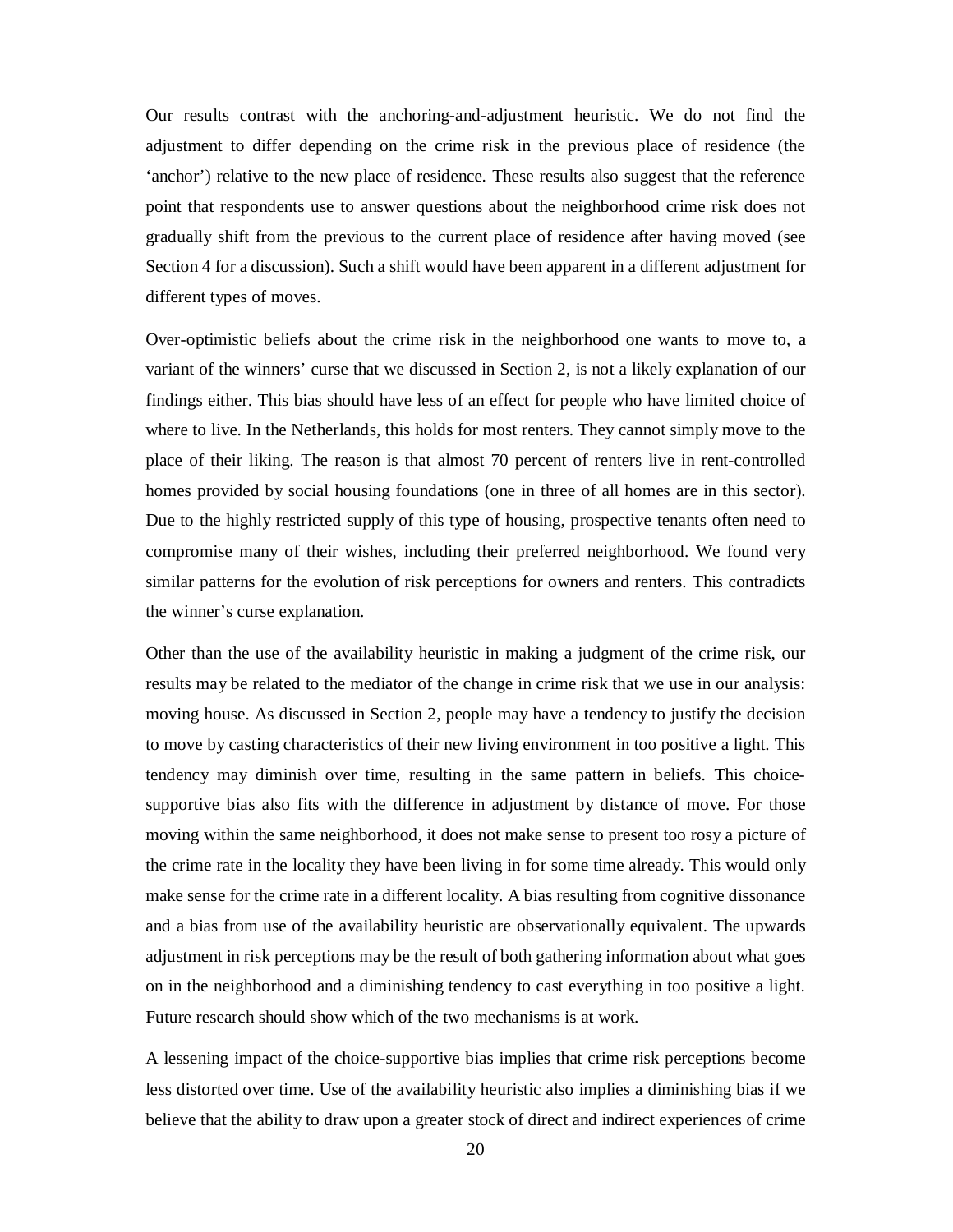makes people better informed about what goes on in their neighborhood. Both implications for the degree to which beliefs are distorted are in line with the finding that risk perceptions of movers converge towards those of the incumbent residents. Under the above assumption about the value of gained experiences with crime, it should be noted that the convergence of beliefs only suggests less distortion, *not* that crime risk perceptions converge to the correct value. As we discussed in Section 2, beliefs of the incumbent residents may well be off (even though we find differences in crime risk perceptions to correspond with differences in actual victimization rates in Section 4). This means that our findings do not necessarily contradict with the popular belief that people tend to overestimate the crime risk, and the finding that subjective probabilities are generally higher than objective probabilities within the context of crime risk.

Our findings have important implications for the understanding of the causes of crime. For crime to occur, a potential victim needs to offer an opportunity. With a few notable exceptions, this demand-side of the crime equation has been largely ignored since the 1980s. We do not only bring victim behavior back into focus, but go beyond the existing models and empirical evidence by looking at how potential victims actually deal with crime. In previous work, all exposure to the crime risk was assumed to be deliberate, i.e. the result of weighing cost and benefits based on perfect information. We show that one key element in precautionary decision making, assessment of the crime risk, can be severely biased for an extensive period of time.

Our paper opens avenues for an alternative way of lowering the cost of crime to society, namely reducing the number of readily available criminal opportunities by altering victim behavior. If potential victims inadvertently expose themselves to crime risk because their beliefs and precautions are off, then this provides another rationale for intervening in precautionary behavior, next to the traditional argument of externalities emanating from private victim precaution. Because of the high pecuniary and particularly the high emotional burden of some crimes, preventing mistakes can have a high payoff. Targeting victim rather than offender behavior may be a more cost-effective way of lowering crime, as has been shown in the cases of regulation of car security and of home security discussed in the introduction. Such interventions can improve welfare, because they do not simply redistribute crime from wellprotected to less well-protected targets. Greater victim precaution can deter potential offenders from engaging in crime at least temporarily because they cannot costlessly and instantaneously shift towards alternative criminal opportunities.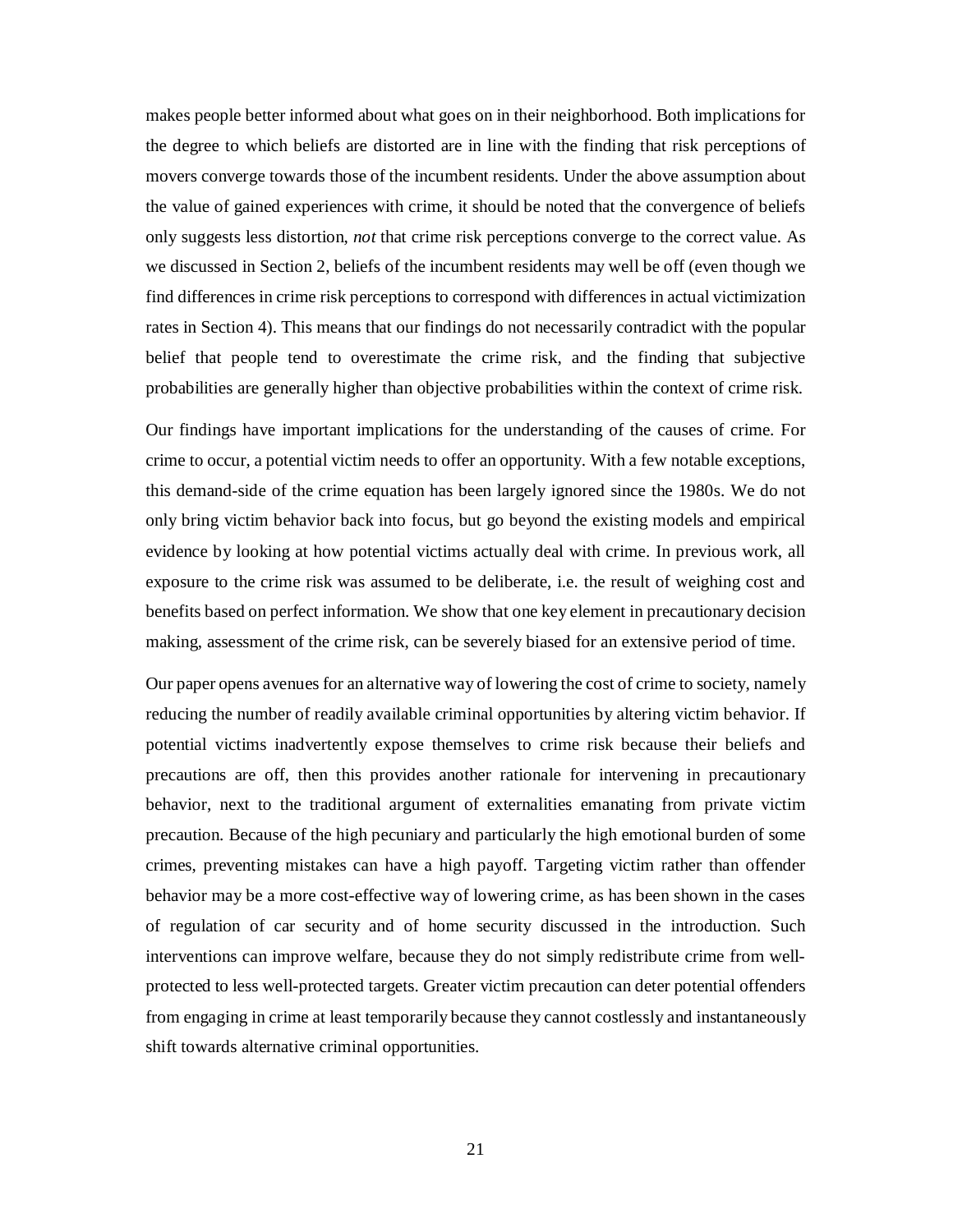#### **References**

Acquisti, Alessandro and Catherine Tucker, 2011, Guns, privacy, and crime, *unpublished manuscript*, Carnegie Mellon University/MIT Sloan School of Business.

Akerlof, G.A. and W.T. Dickens, 1982, The economic consequences of cognitive dissonance, *American Economic Review*, 72, 307-319.

Amodio, Francesco, 2013, Crime protection investment spillovers: theory and evidence from the city of Buenos Aires, *unpublished manuscript*, Universitat Pompeu Fabra, Barcelona.

Ayres, Ian and Steven D. Levitt, 1998, Measuring positive externalities from unobservable victim precaution: an empirical analysis of Lojack, *Quarterly Journal of Economics*, 113 (1), 43-77.

Baumeister, Roy F., Ellen Bratslavsky, Catrin Finkenauer, Kathleen D. Vohs, 2001, Bad is stronger than good, *Review of General Psychology*, 5 (4), 323-370.

Bernasco, Wim, Richard Block and Stijn Ruiter, 2013, Go where the money is: modeling street robbers' location choices, *Journal of Economic Geography*, 13, 119-143.

Borjas, George (1995), Assimilation and changes in cohort quality revisited: what happened to immigrant earnings in the 1980s? *Journal of Labor Economics*, 13 (2), 201-245.

Clotfelter, Charles T., 1977, Public services, private substitutes, and the demand for protection against crime, *American Economic Review*, 67 (5), 867-77.

Cook, Philip J., 1986, The demand and supply of criminal opportunities, *Crime and Justice*, 7, 1-27.

Cook, Philip J. and Jens Ludwig, 2006, The social cost of gun ownership, *Journal of Public Economics*, 90 (1), 379-391.

Cook, Philip J. and John MacDonald, 2011, Public safety through private action: an economic assessment of bids, *The Economic Journal*, 121, 445-62.

Cohen, Lawrence E. and Marcus Felson, 1979, Social change and crime trends: a routine activity approach, *American Sociological Review*, 44, 588-608.

Di Tella, Rafael, Sebastian Galiani, and Ernesto Schargrodsky, 2010, Crime inequality and victim behavior during a crime wave, in: R. Di Tella, S. Edwards and E. Schargrodsky (eds.), *The economics of crime: lessons for and from Latin America*, University of Chicago Press, 175-206.

Dijk, Jan J.M. van, 1994, Understanding crime rates. On the interactions between the rational choices of victims and offenders, *British Journal of Criminology*, 34 (2), 105-121

Dohmen, Thomas, Armin Falk, David Huffman, and Uwe Sunde, 2010, Are risk aversion and impatience related to cognitive ability?, *American Economic Review*, 100 (3), 1238-60.

Dominitz, Jeff, Charles F. Manski, 1997, Perceptions of economic insecurity. Evidence from the survey of economic expectations, *Public Opinion Quarterly*, 61, 261-287.

Ehrlich, Isaac, 1981, On the usefulness of controlling individuals: an economic analysis of rehabilitation, incapacitation and deterrence, *American Economic Review*, 71 (3), 307-322.

Ehrlich, Isaac, 1996, Crime, punishment, and the market for offenses, *Journal of Economic Perspectives*, 10 (1), 43-67.

Felson, Marcus and Erika Poulsen, 2003, Simple indicators of crime by time of day, *International Journal of Forecasting*, 19, 595-601.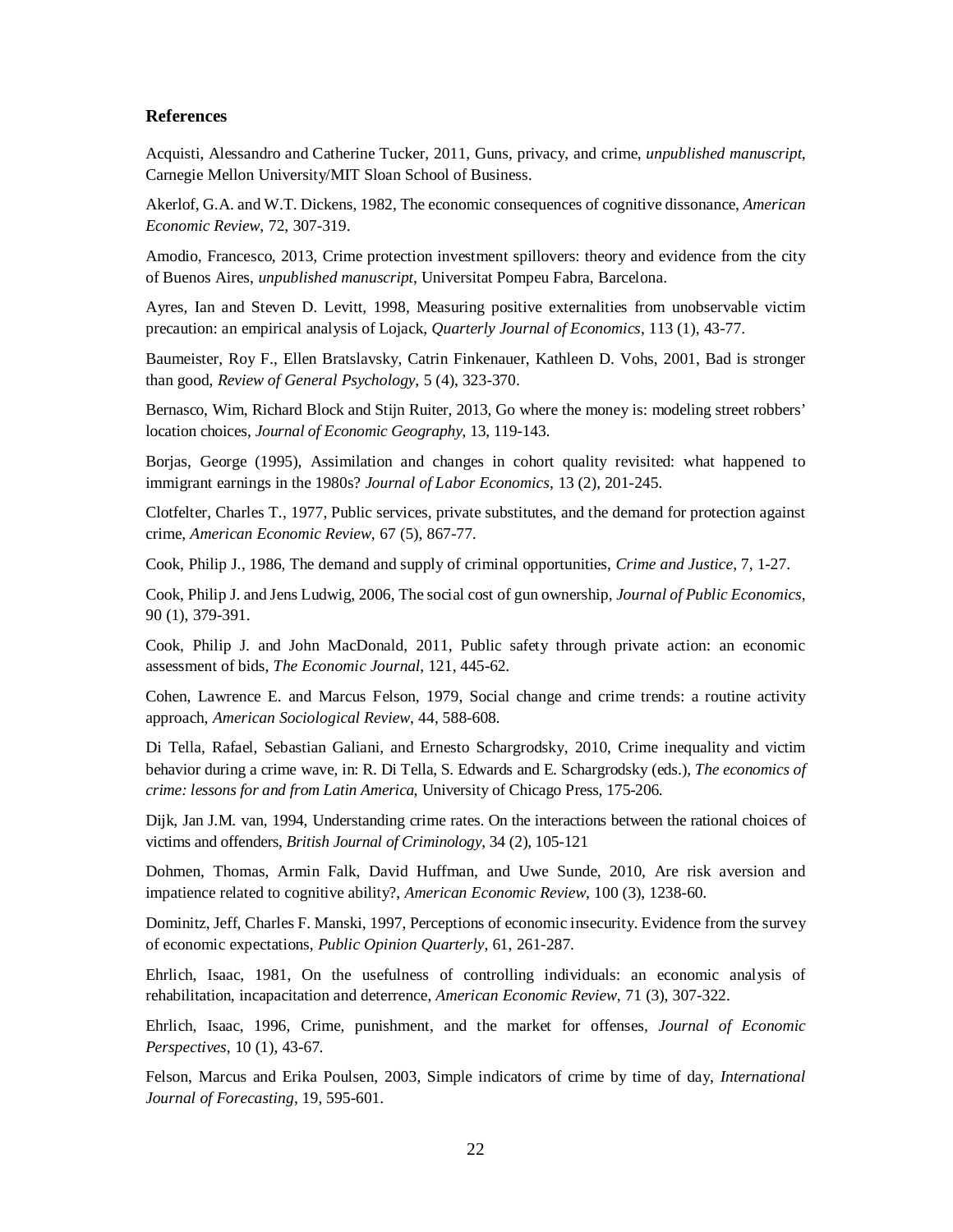Gallagher, J., 2014, Learning about an infrequent event: evidence from flood insurance take-up in the United States, *American Economic Journal: Applied Economics*, 6 (3), 206-233.

Gonzalez-Navarro, M., 2013, Deterrence and geographical externalities in auto theft, *American Economic Journal: Applied Economics*, in press

Helsley, R.W. and W.C. Strange, 1999, Gated communities and the economic geography of crime, *Journal of Urban Economics*, 46 (1), 80-105.

Helsley, R.W. and W.C. Strange, 2005, Mixed markets and crime, *Journal of Public Economics*, 89, 1251-75.

Hjalmarsson, R., 2009, Crime and expected punishment: changes in perceptions at the age of criminal majority, *American Law and Economics Review*, 11 (1), 209-248.

Hui-Wen, K. and I.P.L Png, 1994, Private security: deterrent or diversion?, *International Review of Law and Economics*, 14 (1), 87-101.

Innes, Jennifer, 2011, Public perceptions, Chapter 5 in: Rupert Chaplin, John Flatley and Kevin Smith (eds.), *Crime in England and Wales 2010/11*, HOSB:10/11, Home Office, London, 83-100.

IVM (Integrale Veiligheidsmonitor), 2011, Dataset, Netherlands Statistics, The Hague.

Jackson, J., and E. Gray, 2010, Functional fear and public insecurities about crime, *British Journal of Criminology*, 50, 1-22.

Krumpal, I., H. Rauhut, D. Böhr, and E. Naumann, 2011, The framing of risks and the communication of subjective probabilities for victimizations, *Quality and Quantity*, 45, 1331-1348.

Manski, Charles, 2004, Measuring expectations, *Econometrica*, 72 (5), 1329-1376.

Lauritsen, Janet L. and Maribeth L. Rezey, 2013, Measuring the prevalence of crime with the National Crime and Victimization Survey, Bureau of Justice Statistics, US Department of Justice, Washington DC.

Lochner, Lance, 2007, Individual Perceptions of the Criminal Justice System, *American Economic Review*, 97 (1), 444-460.

Loughran, Thomas A., Ray Paternoster, and Kyle J. Thomas, 2014, Incentivizing responses to selfreport questions in perceptual deterrence studies: an investigation of the validity of deterrence theory using Bayesian truth serum, *Journal of Quantitative Criminology*, 30, 677-707.

Ours, Jan C. van, and Ben A. Vollaard, forthcoming, The engine immobilizer: a non-starter for car thieves, *The Economic Journal*.

Quillian, Lincoln and Devah Pager, 2010, Estimating risk: stereotype ampliciation and the perceived risk of criminal victimization, *Social Psychology Quarterly*, 73, 79-104.

Shavell, Steven, 1991, Individual precautions to prevent theft: private versus socially optimal behavior, *International Review of Law and Economics*, 11, 123-132.

Skogan, W.G. and M.G. Maxfield, 1981, *Coping with crime. Individual and neighborhood reactions*, Sage, London.

Slovic, Paul, 1987, Perception of risk, *Science*, 236 (4799), 280-285.

Slovic, P., B. Fischhoff, and S. Lichtenstein, 1987, Behavioral decision theory perspectives on protective behavior, chapter 1 in: N.D. Weinstein (ed.), *Taking care. Understanding and encouraging self-protective behavior*, Cambridge University Press, Cambridge, 14-41.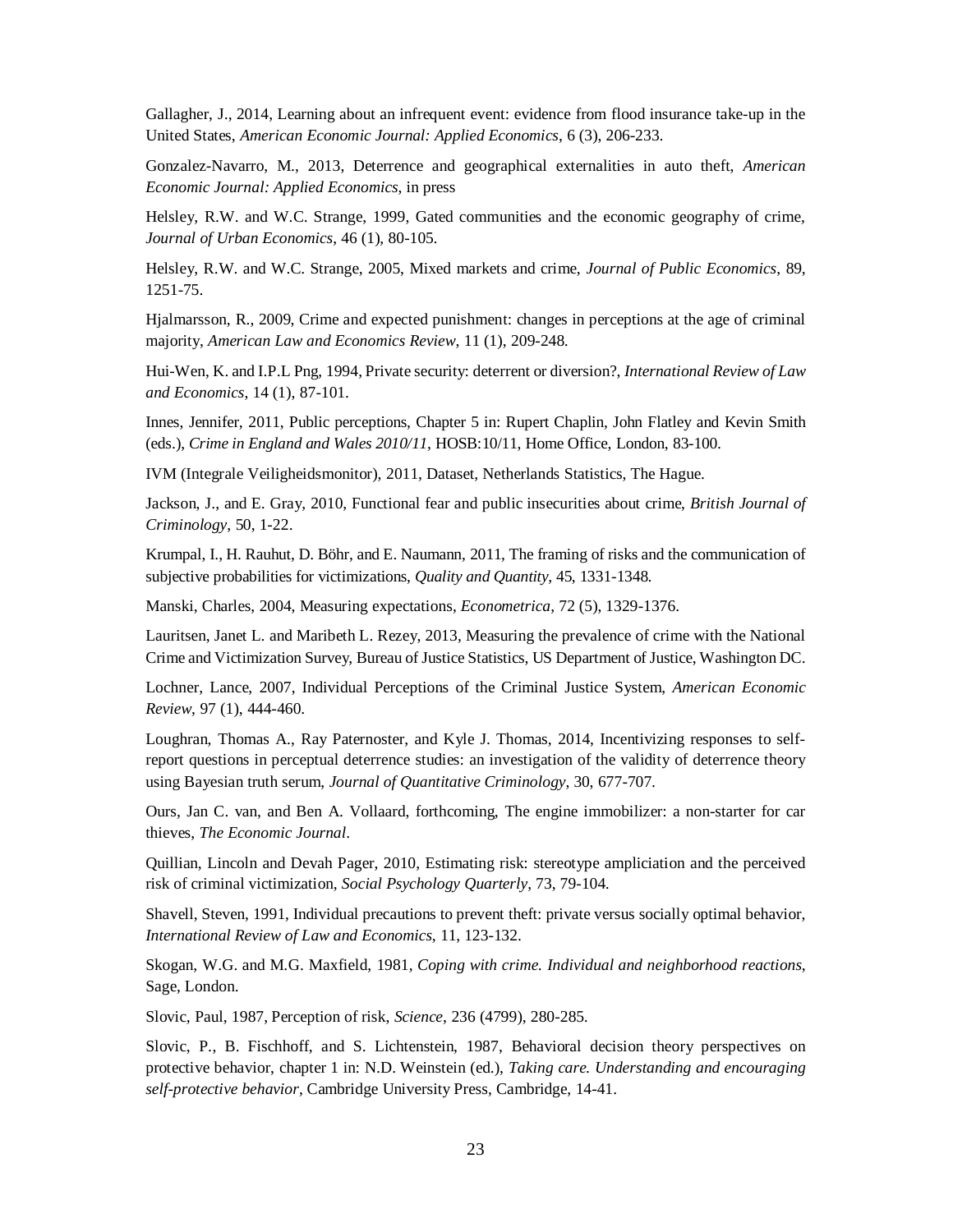Smith, V.K., D.H. Taylor, F.A. Sloan, F.R. Johnson and W.H. Desvouges, 2001, Do smokers respond to health shocks?, *Review of Economics and Statistics*, 83 (4), 675-687.

Tversky, A., and D. Kahneman, 1973, Availability: a heuristic for judging frequency and probability, *Cognitive Psychology*, 5, 207-232.

Tversky, A., and D. Kahneman, 1974, Judgment under uncertainty: heuristics and biases, *Science*, 185, 1124–1130.

Tyler, Tom R., 1980, Impact of directly and indirectly experienced events: the origin of crime-related judgment and behaviors, *Journal of Personality and Social Psychology*, 39 (1), 13-28.

Vollaard, Ben A. and Jan C. van Ours, 2011, Does regulation of built-in security reduce crime? Evidence from a natural experiment, *The Economic Journal*, 121, 485-504.

Weisburd, D., E.R. Groff, and S. Yang, 2012, *The criminology of place*, Oxford University Press, New York.

Wonnacott, Ronald, and Thomas Wonnacott, 1985, *Introductory Statistics*, 4th edition, Wiley & Sons, New York.

WoON Survey, 2012, Dataset, Netherlands Statistics, The Hague.

Xie, Min, and David McDowall, 2008, The effects of residential turnover on household victimization, *Criminology*, 46 (3), 539-75.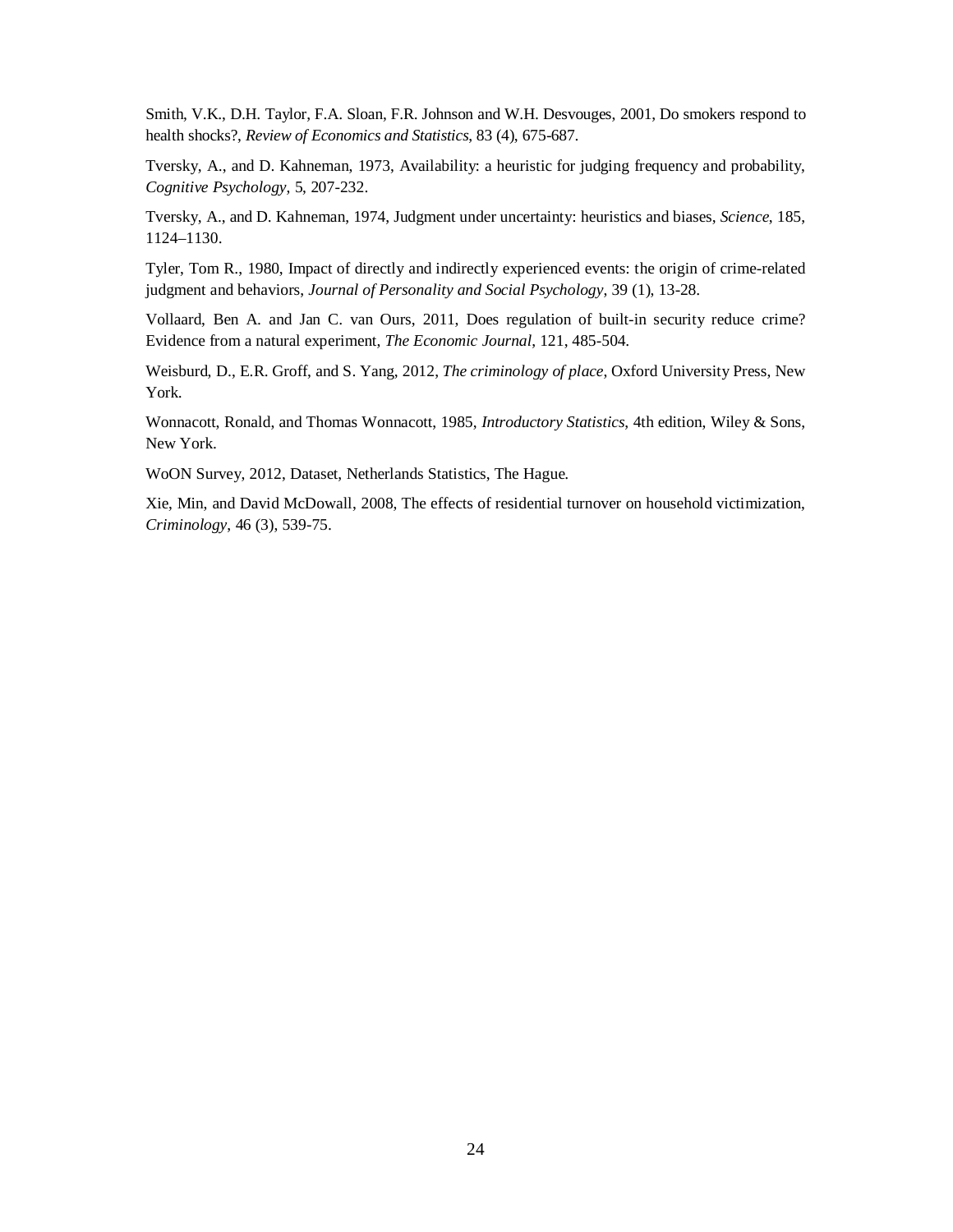### Table 1. Summary statistics

|                                                                                                       |        | Sample of movers |        | Full sample      |
|-------------------------------------------------------------------------------------------------------|--------|------------------|--------|------------------|
|                                                                                                       | Mean   | Standard<br>Dev. | Mean   | Standard<br>Dev. |
| Victimization last 12 months                                                                          |        |                  |        |                  |
| Any crime                                                                                             | 0.367  | 0.482            | 0.304  | 0.460            |
| <b>Risk perception</b>                                                                                |        |                  |        |                  |
| "Bicycle theft is rare in neighborhood"                                                               | 0.472  | 0.499            | 0.481  | 0.500            |
| "Burglary is rare in neighborhood"                                                                    | 0.431  | 0.495            | 0.393  | 0.488            |
| "Theft from car is rare in neighborhood"                                                              | 0.544  | 0.498            | 0.542  | 0.498            |
| "Violent crime is rare in neighborhood"                                                               | 0.762  | 0.426            | 0.796  | 0.403            |
| Avoidance behavior                                                                                    |        |                  |        |                  |
| "Frequently avoids unsafe places in neighborhood"                                                     | 0.059  | 0.235            | 0.053  | 0.215            |
| "Frequently doesn't allow children to go to some<br>places in neighborhood because of crime concerns" | 0.119  | 0.324            | 0.096  | 0.207            |
| Personal characteristics                                                                              |        |                  |        |                  |
| Months since the move date                                                                            | 58.197 | 35.613           |        |                  |
| Moved at least twice in last 10 years                                                                 | 0.467  | 0.499            |        |                  |
| Age                                                                                                   | 42.336 | 15.154           | 48.881 | 17.172           |
| Female                                                                                                | 0.521  | 0.500            | 0.529  | 0.499            |
| Household size                                                                                        | 2.651  | 1.256            | 2.712  | 1.240            |
| Secondary education                                                                                   | 0.362  | 0.481            | 0.370  | 0.483            |
| Tertiary education                                                                                    | 0.411  | 0.492            | 0.303  | 0.460            |
| Education information missing                                                                         | 0.015  | 0.123            | 0.016  | 0.124            |
| Paid work for more than 12 hours per week                                                             | 0.676  | 0.468            | 0.553  | 0.497            |
| Homeowner                                                                                             | 0.688  | 0.463            | 0.704  | 0.457            |
| Residence in detached house                                                                           | 0.139  | 0.346            | 0.186  | 0.389            |
| Residence in townhouse                                                                                | 0.497  | 0.500            | 0.548  | 0.498            |
| Residence in apartment                                                                                | 0.358  | 0.479            | 0.258  | 0.438            |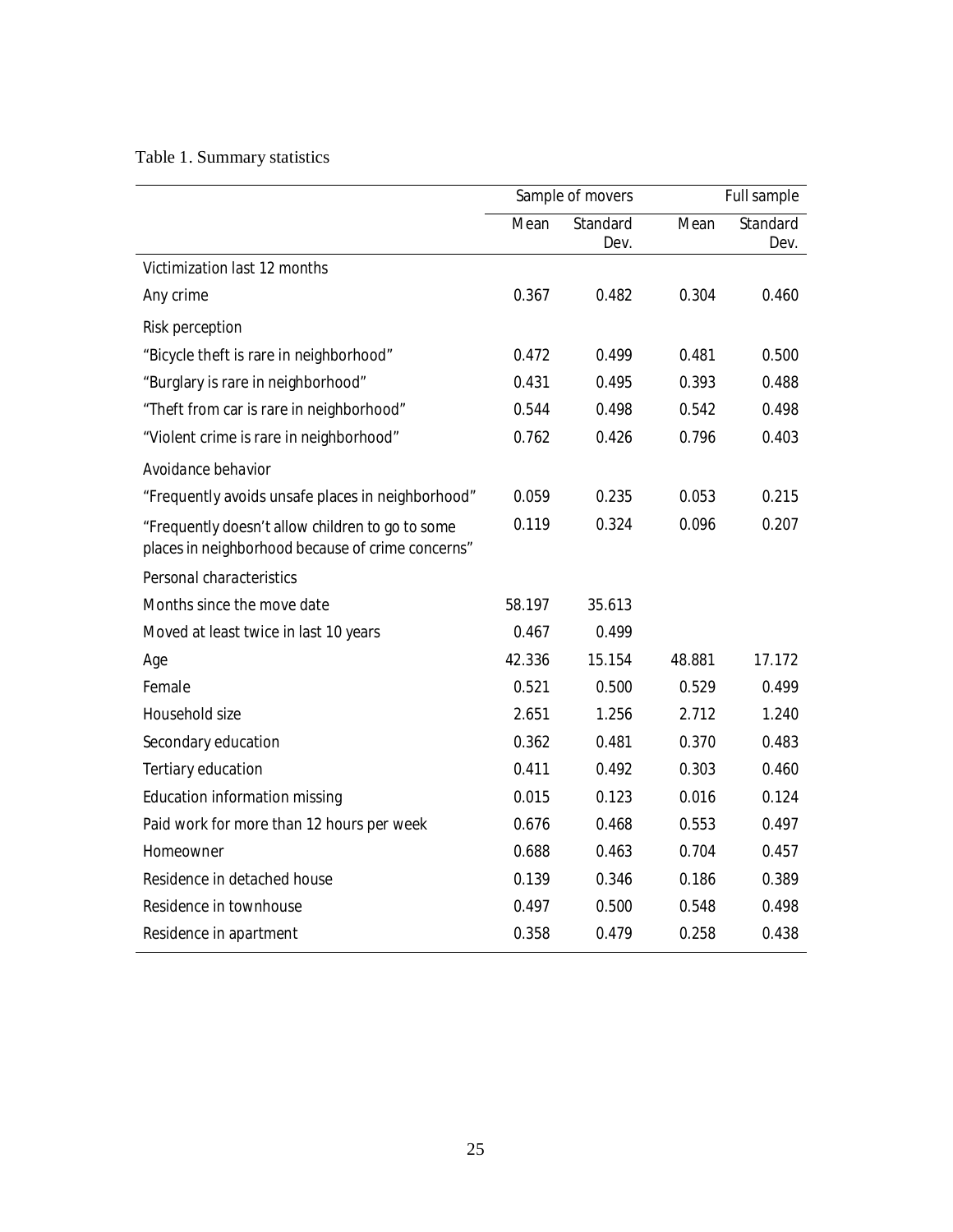|  |  |  | Table 1. Summary statistics (continued) |
|--|--|--|-----------------------------------------|
|--|--|--|-----------------------------------------|

|                                                | Sample of movers |          |         | Full sample |  |
|------------------------------------------------|------------------|----------|---------|-------------|--|
|                                                | Mean             | Standard | Mean    | Standard    |  |
|                                                |                  | Dev.     |         | Dev.        |  |
| Type of move by crime risk                     |                  |          |         |             |  |
| From safe to safe neighborhood                 | 0.261            | 0.439    | 0.071   | 0.258       |  |
| From risky to safe neighborhood                | 0.193            | 0.395    | 0.053   | 0.224       |  |
| From safe to risky neighborhood                | 0.170            | 0.376    | 0.047   | 0.211       |  |
| From risky to risky neighborhood               | 0.376            | 0.484    | 0.103   | 0.304       |  |
| Type of move by distance                       |                  |          |         |             |  |
| Within same neighborhood                       |                  |          | 0.184   | 0.388       |  |
| To different neighborhood in same municipality | 0.484            | 0.500    | 0.133   | 0.339       |  |
| To different municipality in same province     | 0.339            | 0.473    | 0.096   | 0.295       |  |
| To different province                          | 0.177            | 0.382    | 0.049   | 0.215       |  |
| Number of observations                         | 116,699          |          | 425,593 |             |  |

*Notes*. The sample of movers is restricted to respondents who have moved to a different neighborhood at least once in the last ten years. The sample size varies for different outcome variables. Sample statistics are for baseline estimation in Column (1) of Table 2.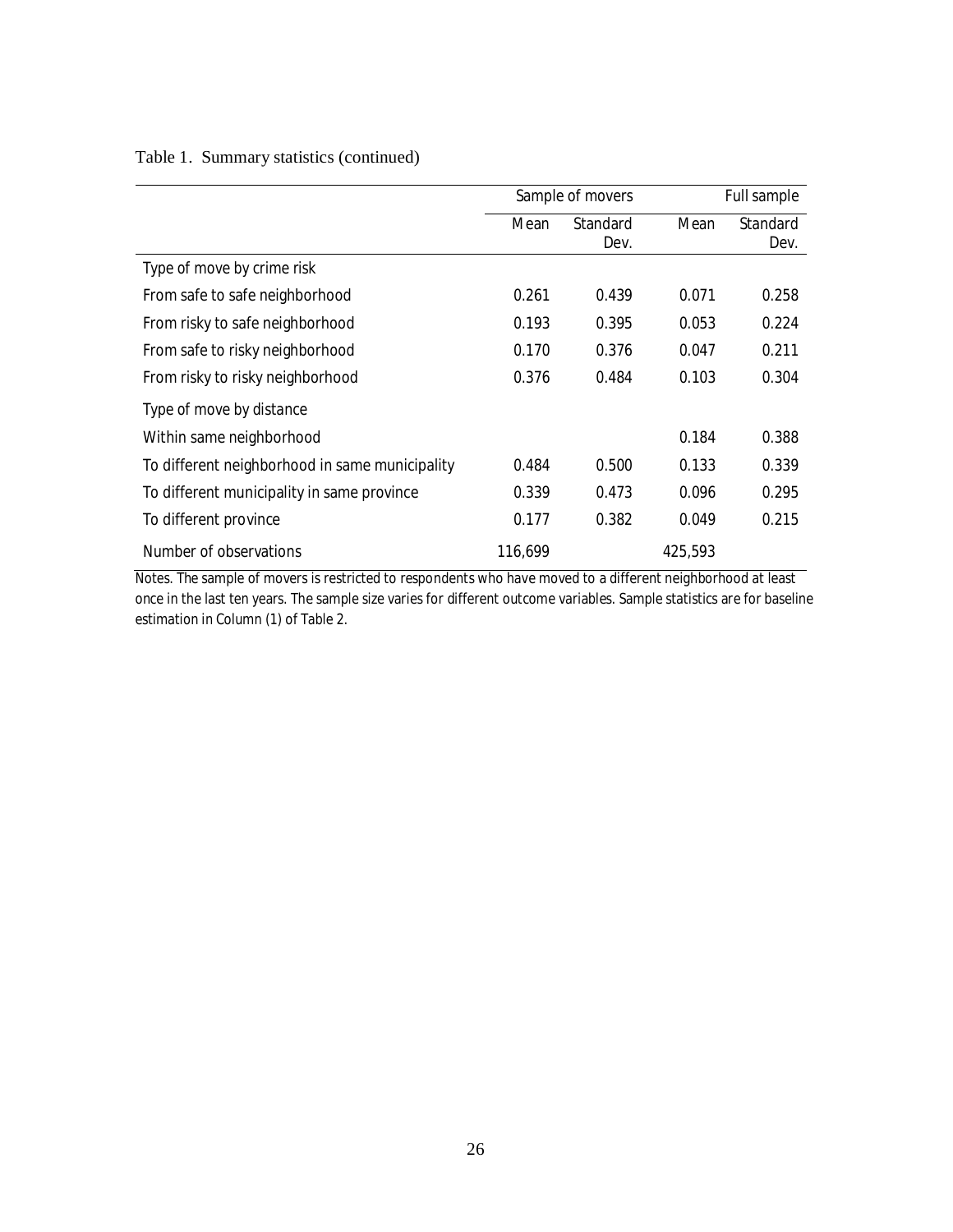|                     | neighborhood" | "Bicycle theft is rare in |              | "Burglary is rare in<br>neighborhood" |              | "Theft from car is rare in<br>neighborhood" |  |
|---------------------|---------------|---------------------------|--------------|---------------------------------------|--------------|---------------------------------------------|--|
|                     | Without       | With                      | Without      | With                                  |              |                                             |  |
|                     |               |                           |              |                                       | Without      | With                                        |  |
|                     | cohort FE     | cohort FE                 | cohort FE    | cohort FE                             | cohort FE    | cohort FE                                   |  |
|                     | (1)           | (2)                       | (3)          | (4)                                   | (5)          | (6)                                         |  |
| Months since move × | $-0.4176***$  | $-0.7311***$              | $-0.7956***$ | $-1.3738***$                          | $-0.8522***$ | $-1.2206***$                                |  |
| move from safe to   | (0.0933)      | (0.1754)                  | (0.0889)     | (0.1692)                              | (0.0861)     | (0.1688)                                    |  |
| safe neighborhood   |               |                           |              |                                       |              |                                             |  |
| Months since move × | $-0.4936***$  | $-0.8083***$              | $-0.8123***$ | $-1.3921***$                          | $-0.8631***$ | $-1.2311***$                                |  |
| move from risky to  | (0.1031)      | (0.1772)                  | (0.0949)     | (0.1713)                              | (0.1132)     | (0.1937)                                    |  |
| safe neighborhood   |               |                           |              |                                       |              |                                             |  |
| Months since move × | $-0.3799***$  | $-0.7072***$              | $-0.6996***$ | $-1.2714***$                          | $-0.7778***$ | $-1.1439***$                                |  |
| move from safe to   | (0.0975)      | (0.1747)                  | (0.1180)     | (0.1823)                              | (0.1140)     | (0.1890)                                    |  |
| risky neighborhood  |               |                           |              |                                       |              |                                             |  |
| Months since move × | $-0.3779***$  | $-0.7077***$              | $-0.5693***$ | $-1.1449***$                          | $-0.6280***$ | $-0.9980***$                                |  |
| move from risky to  | (0.0705)      | (0.1572)                  | (0.0831)     | (0.1583)                              | (0.0749)     | (0.1596)                                    |  |
| risky neighborhood  |               |                           |              |                                       |              |                                             |  |
|                     |               |                           |              |                                       |              |                                             |  |
| p-value cohort-FE=0 |               | 0.1059                    |              | 0.0065                                |              | 0.1104                                      |  |
| Number of           | 425,593       | 425,593                   | 447,487      | 447,487                               | 428,190      | 428,190                                     |  |
| observations        |               |                           |              |                                       |              |                                             |  |
| R-Squared           | 0.022         | 0.022                     | 0.043        | 0.043                                 | 0.023        | 0.023                                       |  |

Table 2. Effect of time since the move date on risk perception and avoidance behavior, by level of crime in current and previous place of residence

*Notes*. Results show coefficients for linear regression as in Equation (2). Coefficients are multiplied by a factor of 1,000. A neighborhood is denoted as safe if the crime rate is below average. A neighborhood is denoted as risky if the crime rate is above average. Coefficients for age, age squared, female, household size, education, labor force participation, home ownership, two or more moves during last 10 years, type of residence, for moves from a risky to a safe municipality, for moves from a safe to a risky municipality, for moves from a risky to a risky municipality, survey mode, cohort fixed effects, and fixed effects for neighborhood and year interactions are not shown. Robust standard errors (clustered at neighborhood level) are given in parentheses. Statistical significance at \*\*\* 1% \*\* 5% \* 10% level.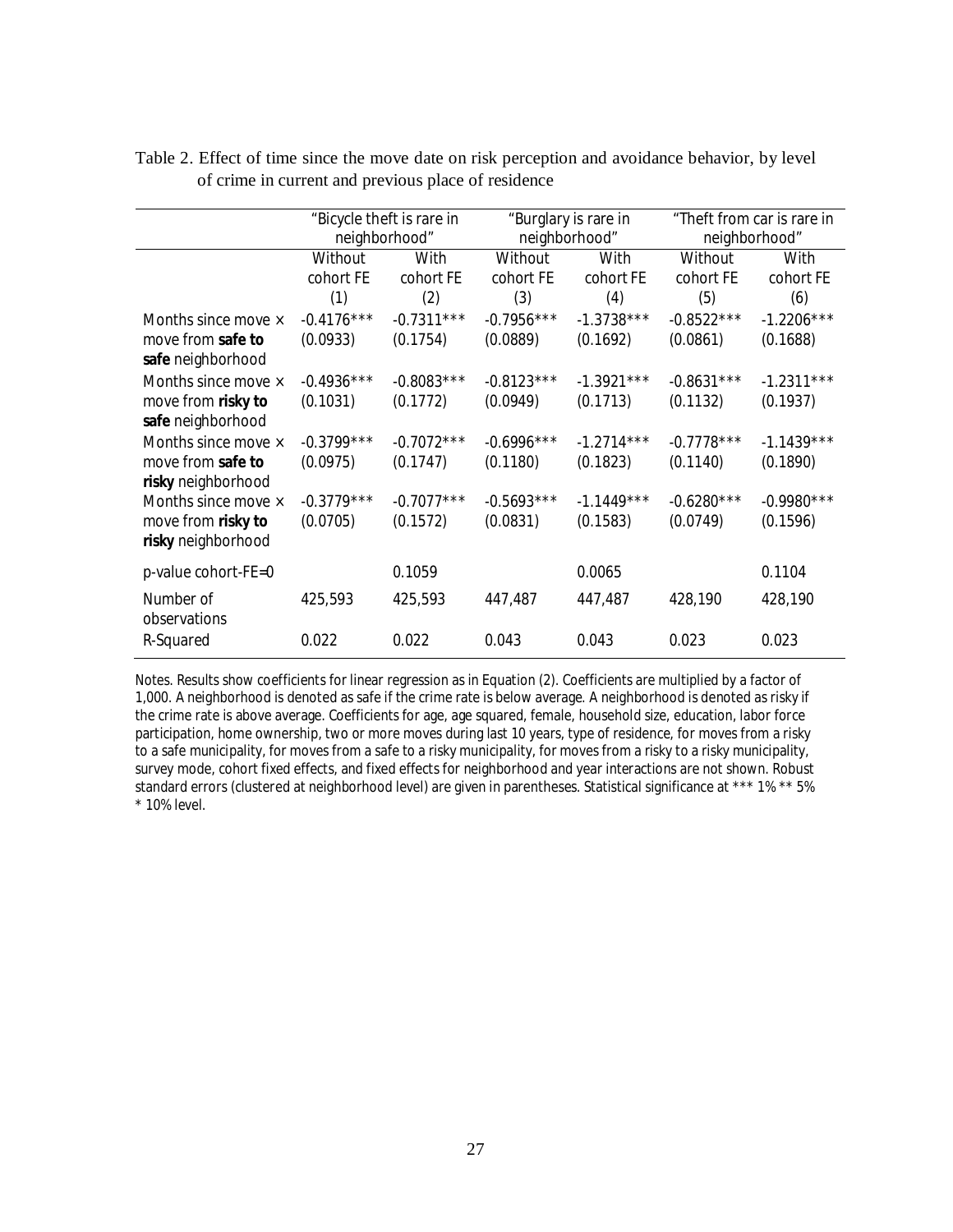|                           | "Violent crime is rare in<br>neighborhood" |              | "Frequently avoids<br>unsafe places in<br>neighborhood" |             | "Frequently doesn't allow<br>children to go to some<br>places in neighborhood" |             |
|---------------------------|--------------------------------------------|--------------|---------------------------------------------------------|-------------|--------------------------------------------------------------------------------|-------------|
|                           | Without                                    | With         | Without                                                 | With        | Without                                                                        | With        |
|                           | cohort FE                                  | cohort FE    | cohort FE                                               | cohort FE   | cohort FE                                                                      | cohort      |
|                           | (7)                                        | (8)          | (9)                                                     | (10)        | (11)                                                                           | FE          |
|                           |                                            |              |                                                         |             |                                                                                | (12)        |
| Months since move ×       | $-0.3803***$                               | $-1.0049***$ | $0.1286***$                                             | $0.2865***$ | $0.3495***$                                                                    | $0.7415***$ |
| move from safe to         | (0.0644)                                   | (0.1514)     | (0.0391)                                                | (0.0933)    | (0.0730)                                                                       | (0.1595)    |
| safe neighborhood         |                                            |              |                                                         |             |                                                                                |             |
| Months since move ×       | $-0.3399***$                               | $-0.9647***$ | $0.0833*$                                               | $0.2421**$  | $0.2718***$                                                                    | $0.6618***$ |
| move from risky to        | (0.0912)                                   | (0.1692)     | (0.0435)                                                | (0.0951)    | (0.0834)                                                                       | (0.1670)    |
| safe neighborhood         |                                            |              |                                                         |             |                                                                                |             |
| Months since move ×       | $-0.5114***$                               | $-1.1116***$ | 0.0947                                                  | $0.2469**$  | $0.4956***$                                                                    | $0.8754***$ |
| move from safe to         | (0.1055)                                   | (0.1722)     | (0.0591)                                                | (0.0974)    | (0.1248)                                                                       | (0.1876)    |
| risky neighborhood        |                                            |              |                                                         |             |                                                                                |             |
| Months since move ×       | $-0.4590***$                               | $-1.0643***$ | 0.0026                                                  | $0.1554*$   | $0.1582*$                                                                      | $0.5399***$ |
| move from risky to        | (0.0781)                                   | (0.1470)     | (0.0455)                                                | (0.0889)    | (0.0891)                                                                       | (0.1620)    |
| risky neighborhood        |                                            |              |                                                         |             |                                                                                |             |
| p-value cohort-FE=0       |                                            | 0.0038       |                                                         | 0.0878      |                                                                                | 0.1029      |
| Number of<br>observations | 410,675                                    | 410,675      | 338,664                                                 | 338,664     | 192,678                                                                        | 192,678     |
| R-Squared                 | 0.022                                      | 0.022        | 0.018                                                   | 0.018       | 0.019                                                                          | 0.019       |

Table 2. Effect of time since the move date on risk perception and avoidance behavior, by level of crime in current and previous place of residence (continued)

*Notes*. Results show coefficients for linear regression as in Equation (2). Coefficients are multiplied by a factor of 1,000. A neighborhood is denoted as safe if the crime rate is below average. A neighborhood is denoted as risky if the crime rate is above average. Coefficients for age, age squared, female, household size, education, labor force participation, home ownership, two or more moves during last 10 years, type of residence, for moves from a risky to a safe municipality, for moves from a safe to a risky municipality, for moves from a risky to a risky municipality, survey mode, cohort fixed effects, and fixed effects for neighborhood and year interactions are not shown. Robust standard errors (clustered at neighborhood level) are given in parentheses. Statistical significance at \*\*\* 1% \*\* 5% \* 10% level.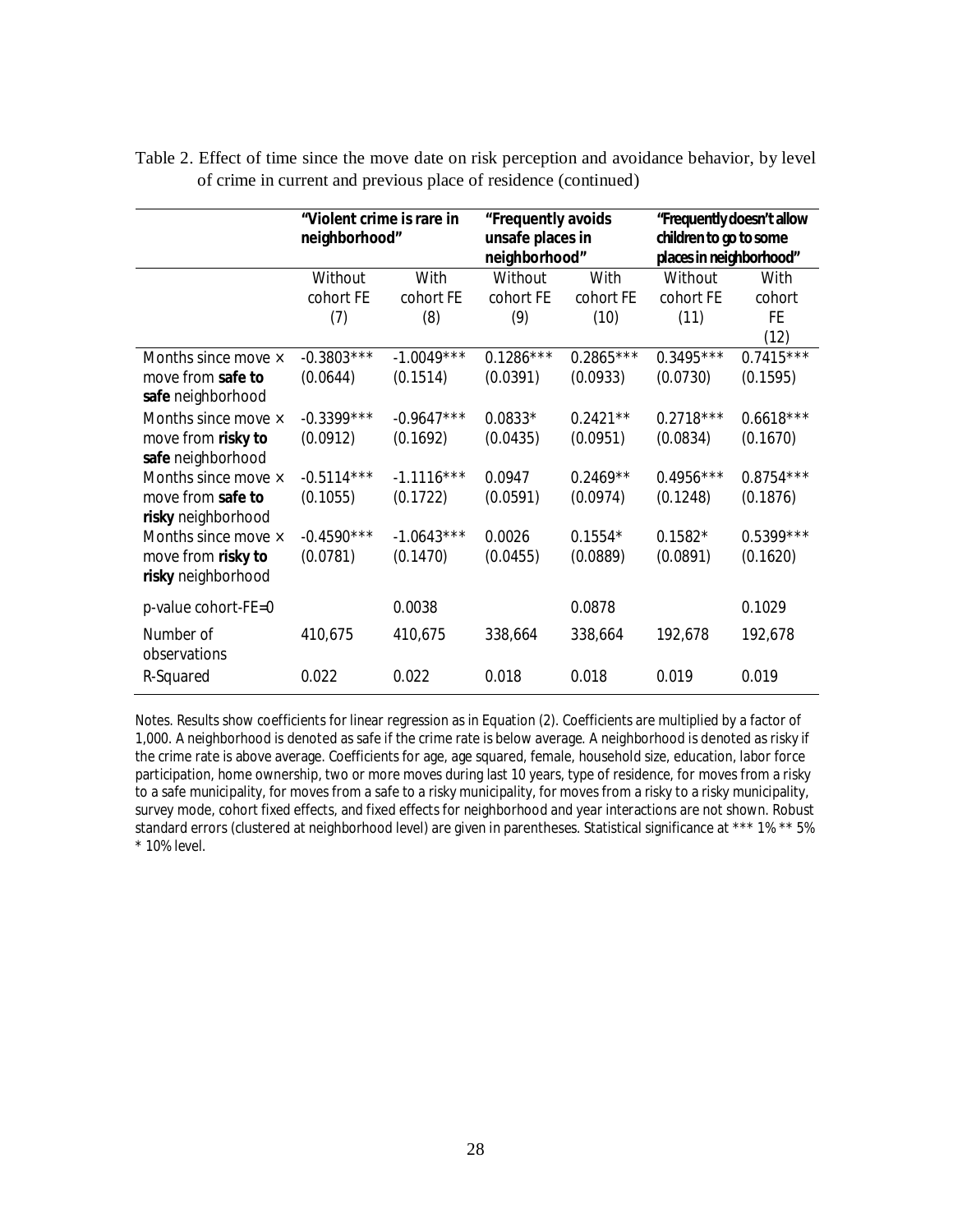

Figure 1. Actual and perceived prevalence of crime, by municipality and crime type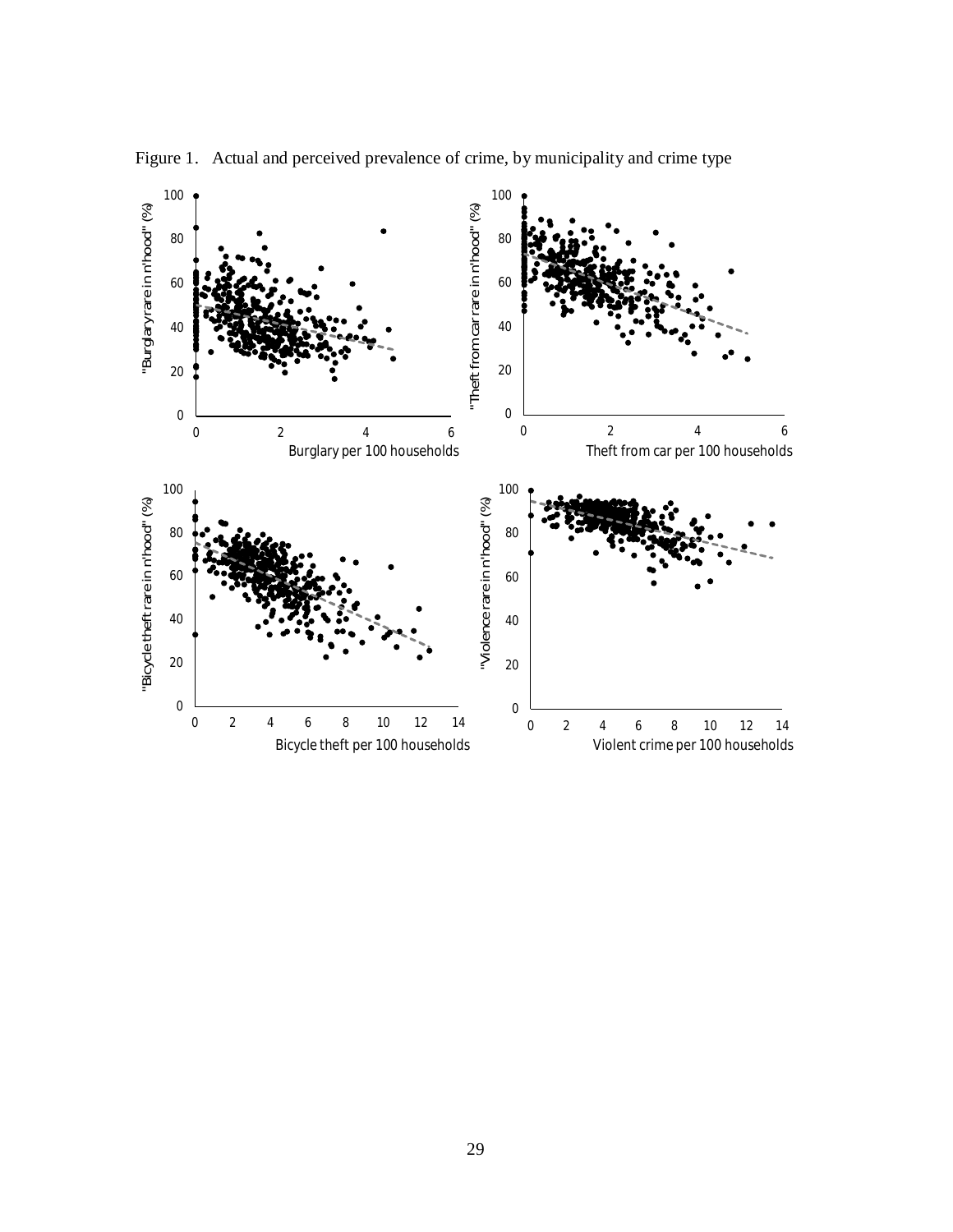Figure 2. Perception of neighborhood risk and avoidance behavior in the neighborhood, individual cohort curves, relative to incumbent residents



*Note*. Figures plot coefficients from Equation (5). Based on survey data for calendar years 2008-2011.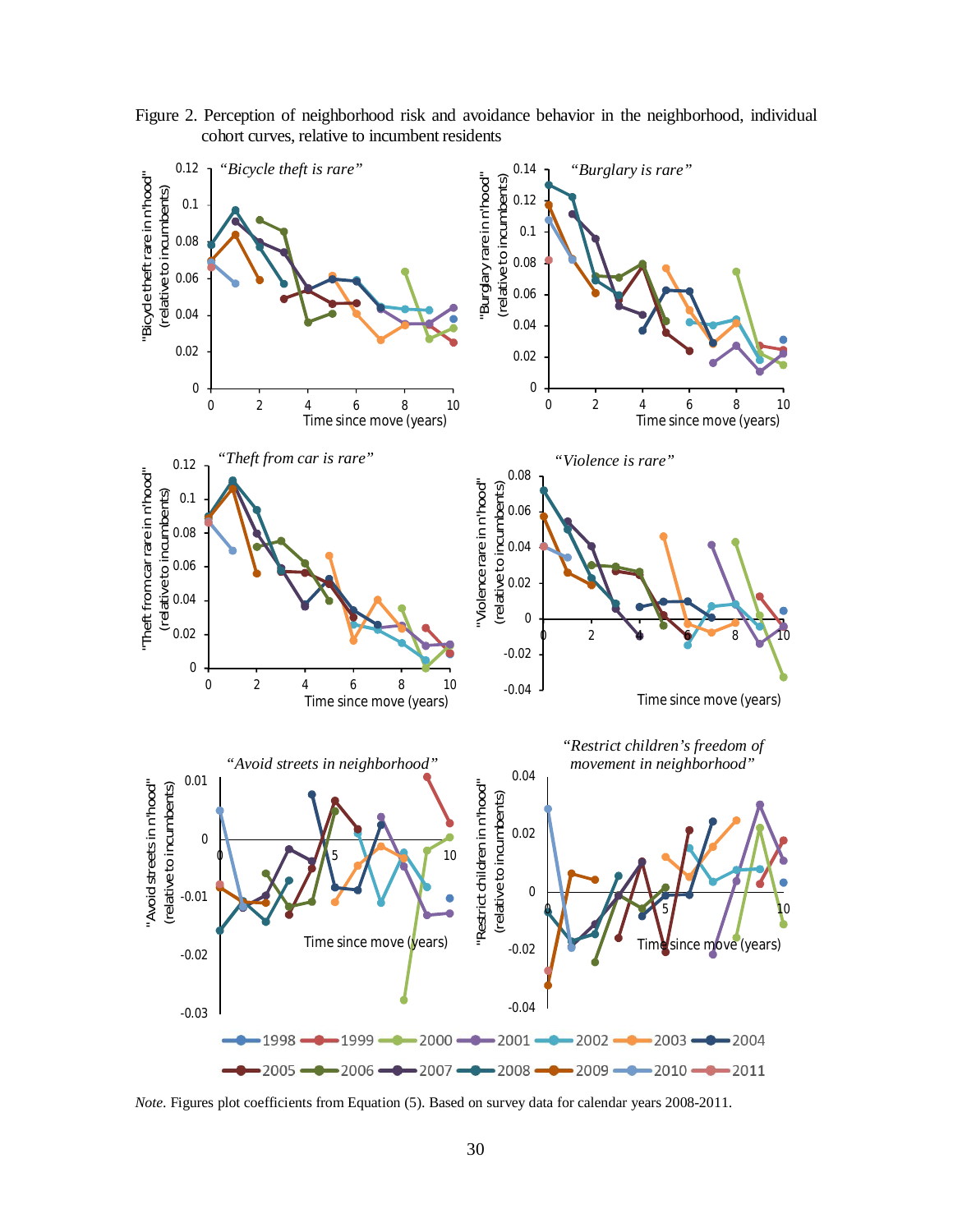

Figure 3. Perception of neighborhood risk and avoidance behavior in the neighborhood, by type of move, relative to those who moved less than 1 year ago

*Note*. Safe neighborhoods have a rate of victimization of crime below the national average; risky neighborhoods have a rate of victimization of crime above the national average.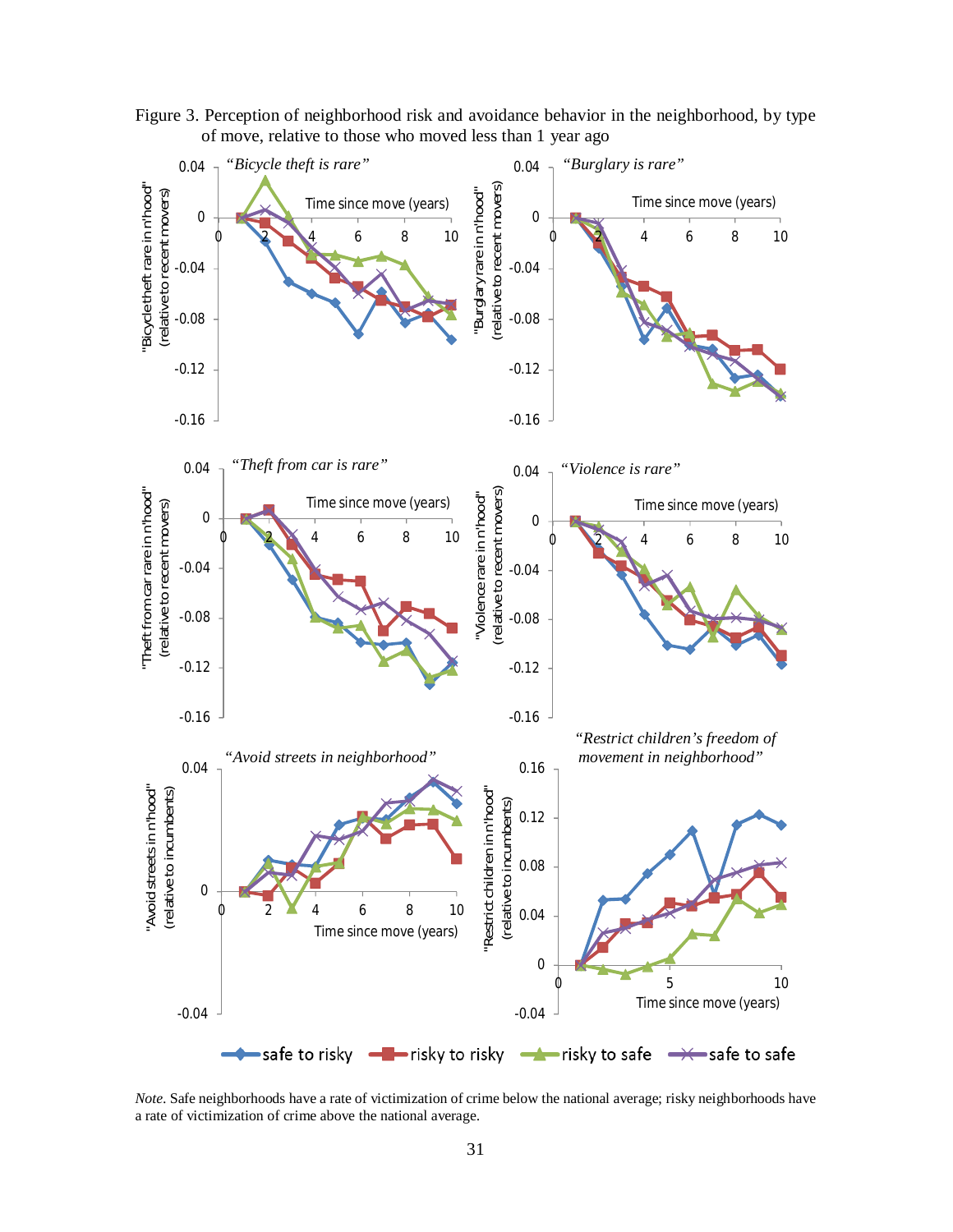Figure 4. Perception of risk of bicycle theft in the neighborhood since the move date relative to those who moved less than one year ago, by home owner/renter, age at time of move, educational attainment, gender, number of moves in last 10 years

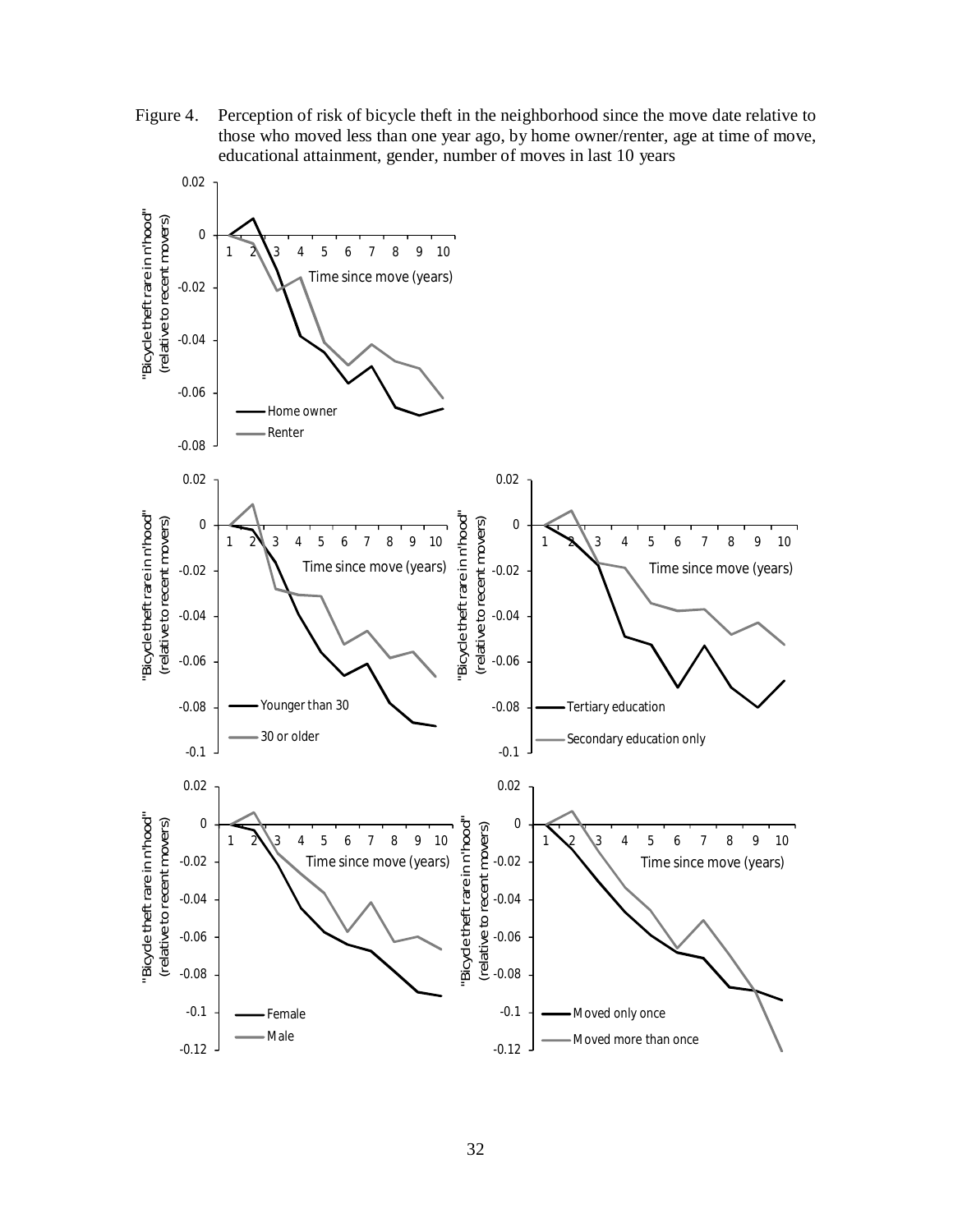

Figure 5 Perception of crime risk since the move date relative to those who moved less than one year ago, by distance of move and crime type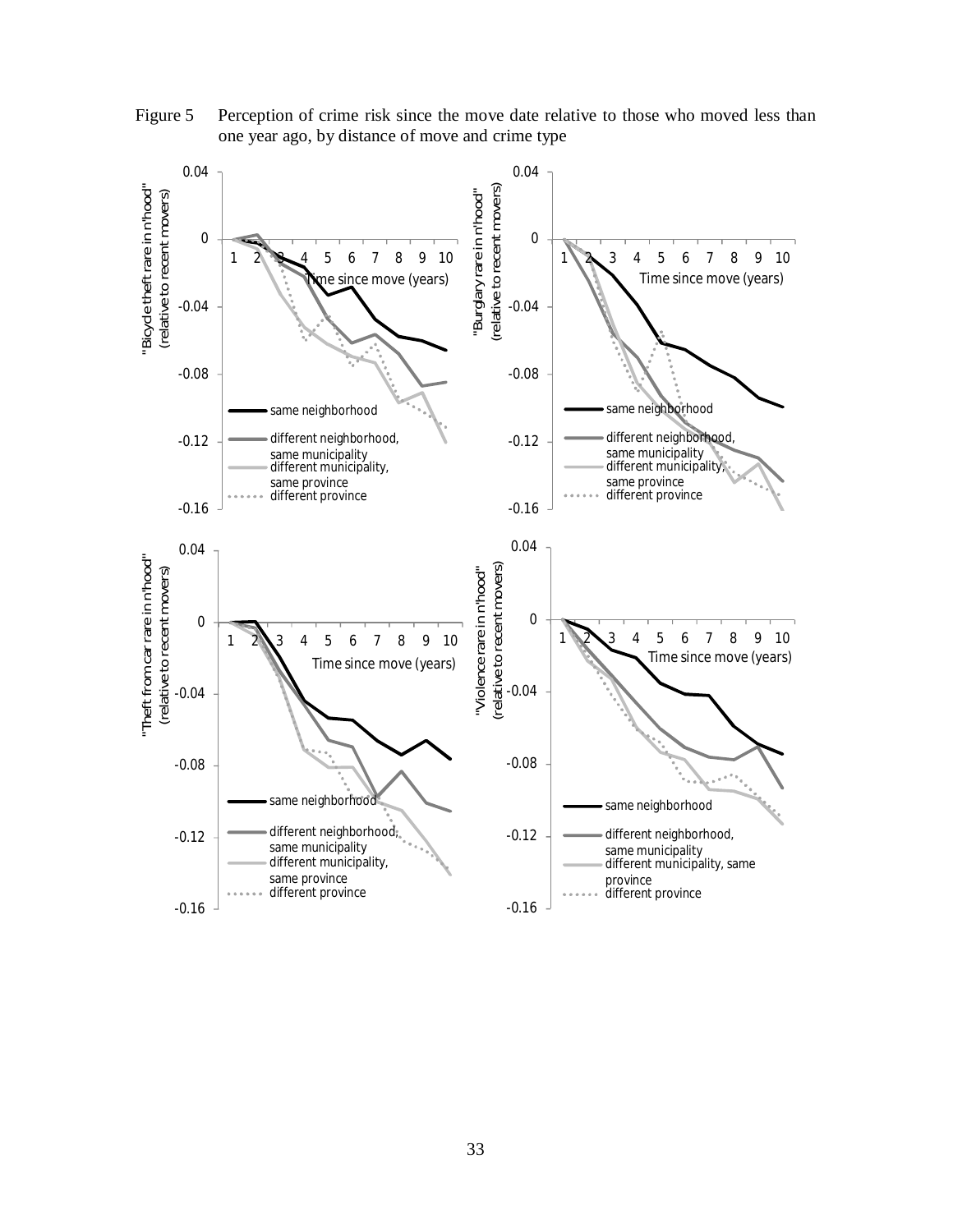**For online publication. Appendix tables.**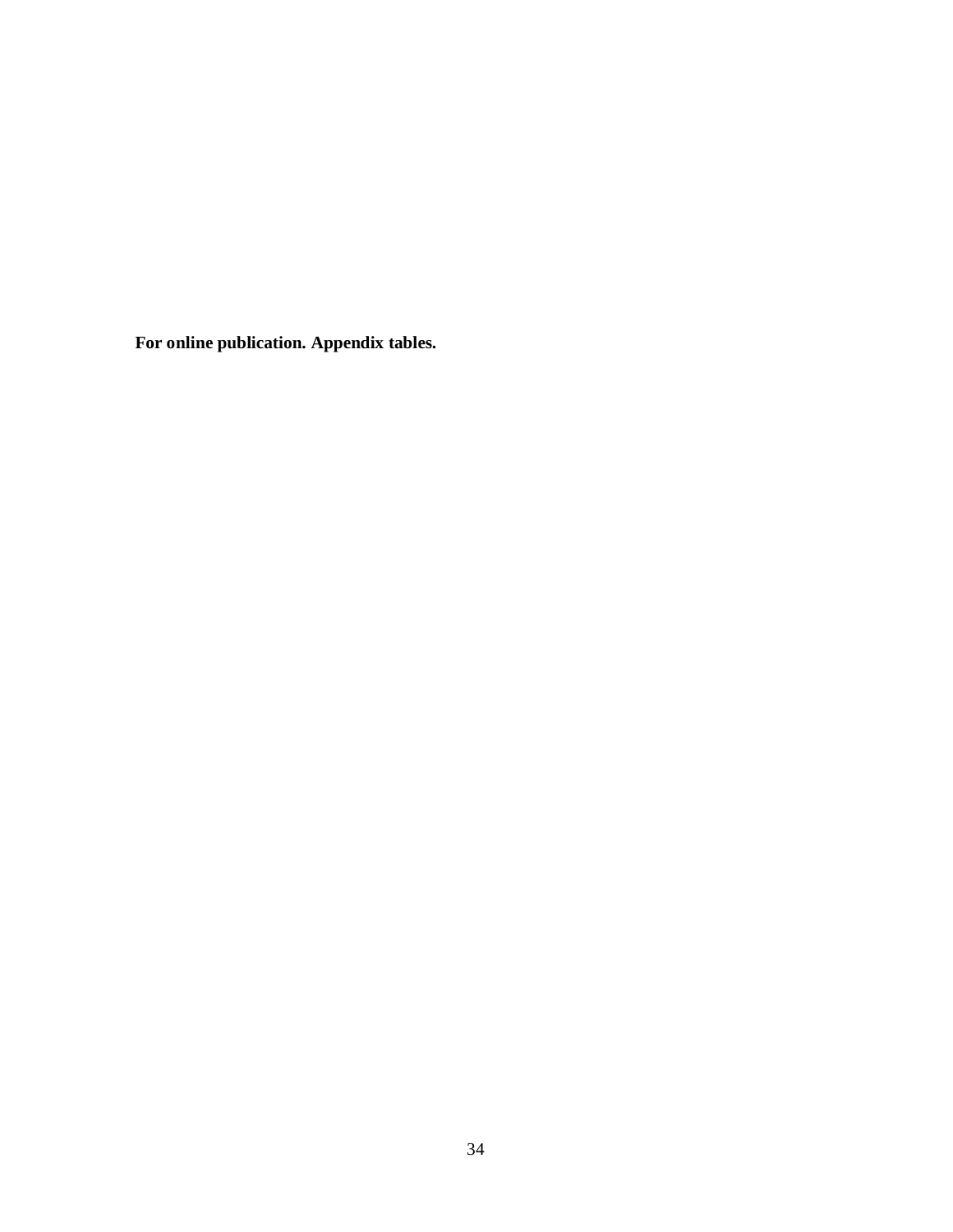|                                                                 | "Bicycle theft is rare in<br>neighborhood" |                          | "Burglary is rare in<br>neighborhood" |                          | "Theft from car is rare in<br>neighborhood" |                          |
|-----------------------------------------------------------------|--------------------------------------------|--------------------------|---------------------------------------|--------------------------|---------------------------------------------|--------------------------|
|                                                                 | Without<br>cohort FE<br>(1)                | With<br>cohort FE<br>(2) | Without<br>cohort FE<br>(3)           | With<br>cohort FE<br>(4) | Without<br>cohort FE<br>(5)                 | With<br>cohort FE<br>(6) |
| Months since move ×<br>move from safe to<br>safe neighborhood   | $-0.6867***$<br>(0.0945)                   | $-0.8611***$<br>(0.2111) | $-0.8557***$<br>(0.0933)              | $-1.4659***$<br>(0.2058) | $-1.0666$ ***<br>(0.0914)                   | $-1.4196***$<br>(0.2071) |
| Months since move ×<br>move from risky to<br>safe neighborhood  | $-0.7741***$<br>(0.1078)                   | $-0.9496***$<br>(0.2124) | $-0.8924***$<br>(0.1005)              | $-1.5039***$<br>(0.2105) | $-1.0687***$<br>(0.1209)                    | $-1.4219***$<br>(0.2302) |
| Months since move ×<br>move from safe to<br>risky neighborhood  | $-0.3014***$<br>(0.1031)                   | $-0.4950**$<br>(0.2150)  | $-0.7271***$<br>(0.1233)              | $-1.3271***$<br>(0.2245) | $-0.7369***$<br>(0.1158)                    | $-1.0815***$<br>(0.2176) |
| Months since move ×<br>move from risky to<br>risky neighborhood | $-0.4442***$<br>(0.0824)                   | $-0.6388***$<br>(0.2013) | $-0.6183***$<br>(0.0959)              | $-1.2229***$<br>(0.2104) | $-0.6671***$<br>(0.0898)                    | $-1.0160***$<br>(0.2070) |
| p-value cohort-FE=0                                             |                                            | 0.3613                   |                                       | 0.0227                   |                                             | 0.4707                   |
| Number of<br>observations                                       | 425,593                                    | 425,593                  | 447,487                               | 447,487                  | 428,190                                     | 428,190                  |
| R-Squared                                                       | 0.076                                      | 0.076                    | 0.041                                 | 0.042                    | 0.060                                       | 0.060                    |

Table A1. Effect of time since the move date on risk perception and avoidance behavior, by level of crime in current and previous place of residence, time trends at national level

*Notes*. Results show coefficients for linear regression as in Equation (2). Coefficients are multiplied by a factor of 1,000. A neighborhood is denoted as safe if the crime rate is below average. A neighborhood is denoted as risky if the crime rate is above average. Coefficients for age, age squared, female, household size, education, labor force participation, home ownership, two or more moves during last 10 years, type of residence, for moves from a risky to a safe municipality, for moves from a safe to a risky municipality, for moves from a risky to a risky municipality, survey mode, cohort fixed effects, and year fixed effects are not shown. Robust standard errors are given in parentheses. Statistical significance at \*\*\* 1% \*\* 5% \* 10% level.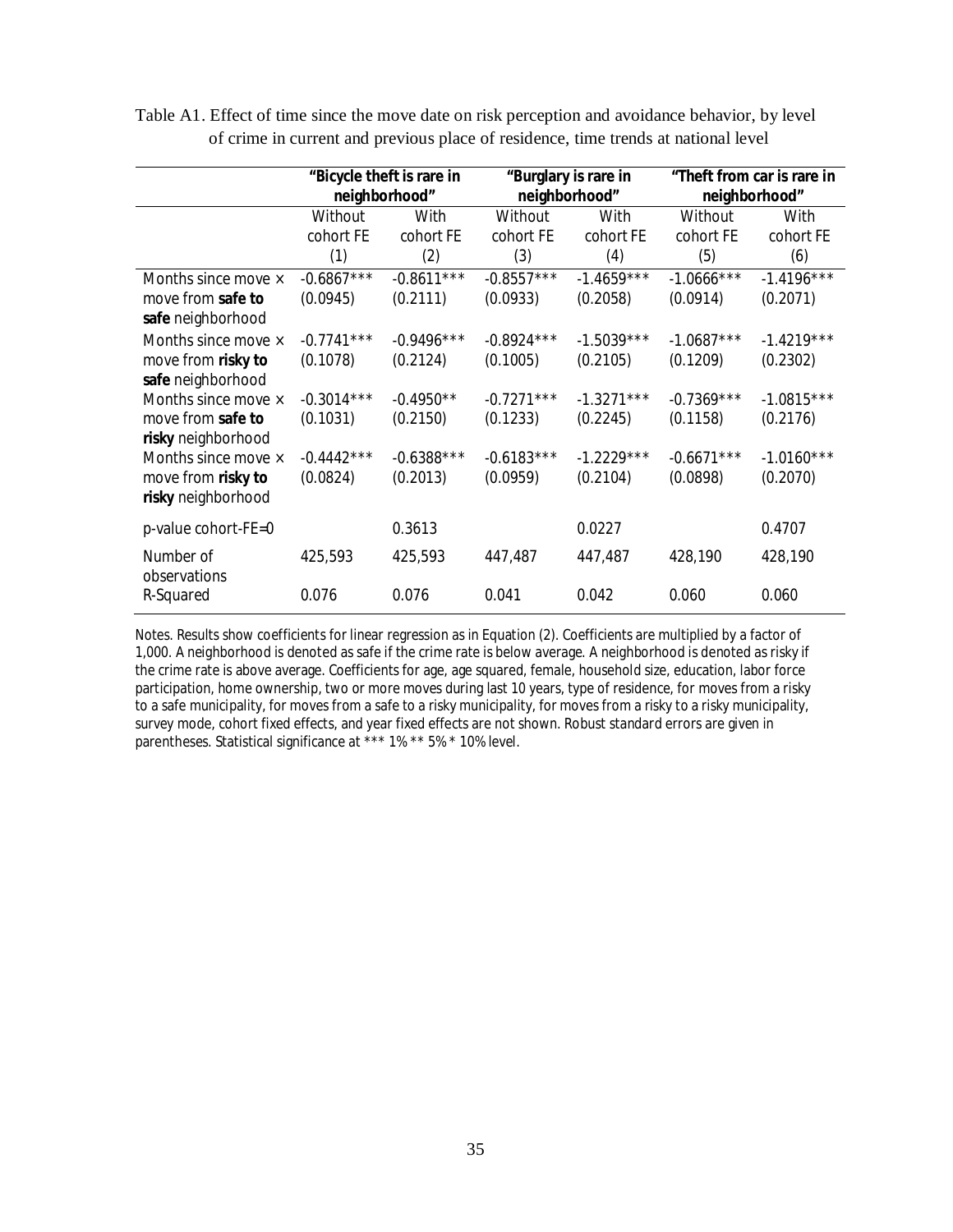|                                          | "Violent crime is rare in<br>neighborhood" |                  | "Frequently avoids<br>unsafe places in<br>neighborhood" |                   | "Frequently doesn't allow<br>children to go to some<br>places in neighborhood" |                   |
|------------------------------------------|--------------------------------------------|------------------|---------------------------------------------------------|-------------------|--------------------------------------------------------------------------------|-------------------|
|                                          | Without                                    | With             | Without                                                 | With              | Without                                                                        | With              |
|                                          | cohort FE<br>(7)                           | cohort FE<br>(8) | cohort FE<br>(9)                                        | cohort FE<br>(10) | cohort FE<br>(11)                                                              | cohort FE<br>(12) |
| Months since move $\times$               | $-0.5984***$                               | $-1.2198***$     | $0.1726***$                                             | $0.3528***$       | $0.4294***$                                                                    | $0.8279***$       |
| move from safe to<br>safe neighborhood   | (0.0671)                                   | (0.1652)         | (0.0395)                                                | (0.0931)          | (0.0734)                                                                       | (0.1607)          |
| Months since move ×                      | $-0.5772***$                               | $-1.1988***$     | $0.1266***$                                             | $0.3078***$       | $0.3635***$                                                                    | $0.7587***$       |
| move from risky to<br>safe neighborhood  | (0.0886)                                   | (0.1765)         | (0.0427)                                                | (0.0943)          | (0.0810)                                                                       | (0.1646)          |
| Months since move ×                      | $-0.5372***$                               | $-1.1323***$     | $0.1050*$                                               | $0.2804***$       | $0.4736***$                                                                    | $0.8589***$       |
| move from safe to<br>risky neighborhood  | (0.1148)                                   | (0.1961)         | (0.0602)                                                | (0.0995)          | (0.1246)                                                                       | (0.1900)          |
| Months since move ×                      | $-0.5162***$                               | $-1.1156***$     | 0.0280                                                  | $0.2048**$        | $0.1875**$                                                                     | $0.5734***$       |
| move from risky to<br>risky neighborhood | (0.0876)                                   | (0.1788)         | (0.0461)                                                | (0.0894)          | (0.0874)                                                                       | (0.1623)          |
| p-value cohort-FE=0                      |                                            | 0.0111           |                                                         | 0.0479            |                                                                                | 0.0923            |
| Number of<br>observations                | 410,675                                    | 410,675          | 388,664                                                 | 388,664           | 192,678                                                                        | 192,678           |
| R-Squared                                | 0.073                                      | 0.073            | 0.027                                                   | 0.027             | 0.035                                                                          | 0.038             |

Table A1. Effect of time since the move date on risk perception and avoidance behavior, by level of crime in current and previous place of residence, time trends at national level (continued)

*Notes*. Results show coefficients for linear regression as in Equation (2). Coefficients are multiplied by a factor of 1,000. A neighborhood is denoted as safe if the crime rate is below average. A neighborhood is denoted as risky if the crime rate is above average. Coefficients for age, age squared, female, household size, education, labor force participation, home ownership, two or more moves during last 10 years, type of residence, for moves from a risky to a safe municipality, for moves from a safe to a risky municipality, for moves from a risky to a risky municipality, survey mode, cohort fixed effects, and year fixed effects are not shown. Robust standard errors are given in parentheses. Statistical significance at \*\*\* 1% \*\* 5% \* 10% level.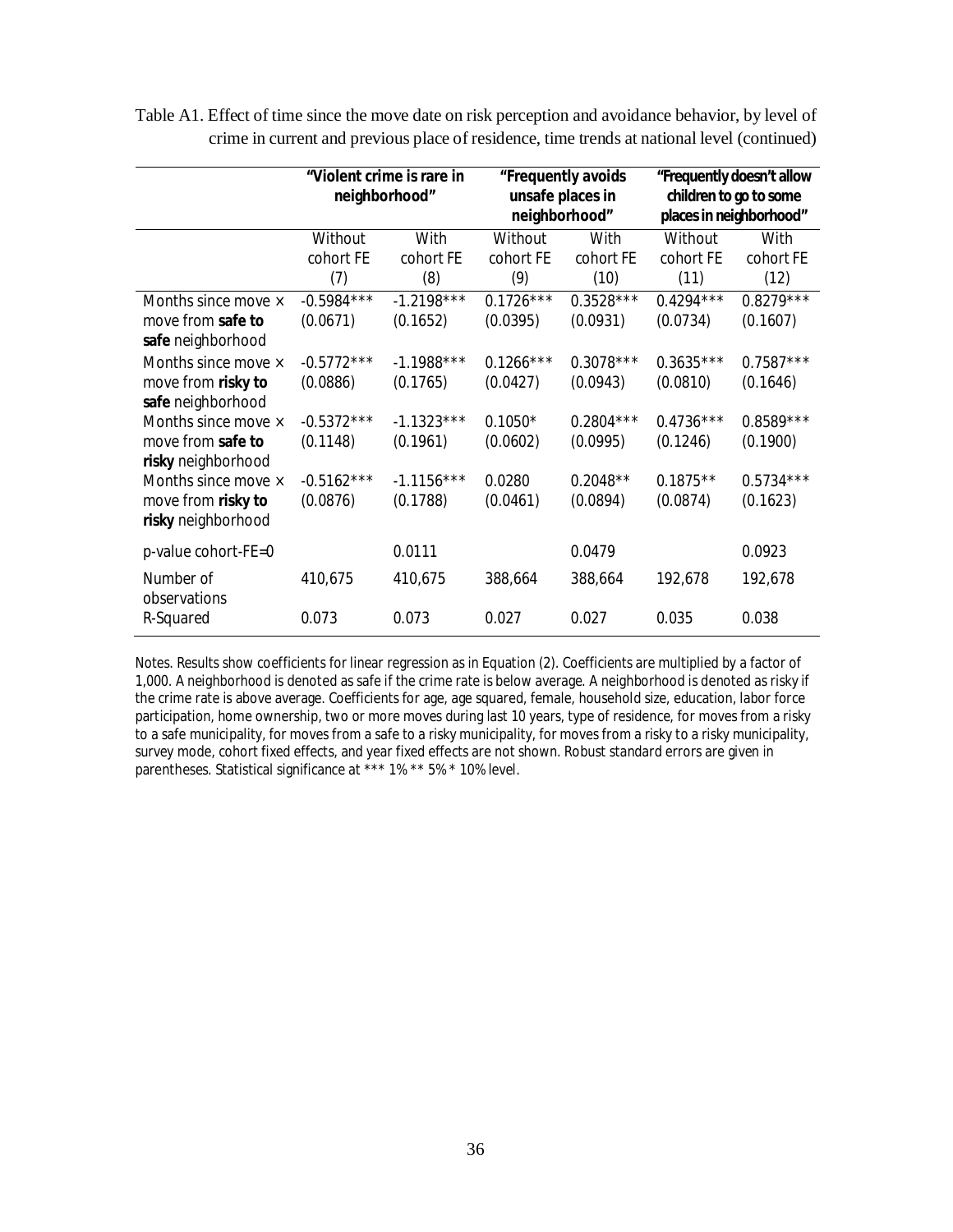|                     |              | "Bicycle theft is rare in<br>neighborhood" | "Burglary is rare in<br>neighborhood" |              | "Theft from car is rare in<br>neighborhood" |              |
|---------------------|--------------|--------------------------------------------|---------------------------------------|--------------|---------------------------------------------|--------------|
|                     | Without      | With                                       | Without                               | With         | Without                                     | With         |
|                     | cohort FE    | cohort FE                                  | cohort FE                             | cohort FE    | cohort FE                                   | cohort FE    |
|                     | (1)          | (2)                                        | (3)                                   | (4)          | (5)                                         | (6)          |
| Months since move × | $-0.5219***$ | $-0.8541***$                               | $-0.8286***$                          | $-1.4100***$ | $-0.9657***$                                | $-1.3837***$ |
| move from safe to   | (0.1017)     | (0.1983)                                   | (0.0908)                              | (0.1843)     | (0.0878)                                    | (0.1960)     |
| safe neighborhood   |              |                                            |                                       |              |                                             |              |
| Months since move × | $-0.6354***$ | $-0.9698***$                               | $-0.8696***$                          | $-1.4521***$ | $-0.9964***$                                | $-1.4148***$ |
| move from risky to  | (0.1012)     | (0.1761)                                   | (0.1042)                              | (0.2022)     | (0.1309)                                    | (0.1972)     |
| safe neighborhood   |              |                                            |                                       |              |                                             |              |
| Months since move × | $-0.2475**$  | $-0.6082***$                               | $-0.6686***$                          | $-1.2470***$ | $-0.6952***$                                | $-1.1176***$ |
| move from safe to   | (0.1123)     | (0.2093)                                   | (0.1387)                              | (0.2092)     | (0.1179)                                    | (0.1899)     |
| risky neighborhood  |              |                                            |                                       |              |                                             |              |
| Months since move × | $-0.3489***$ | $-0.7104***$                               | $-0.5960***$                          | $-1.1772***$ | $-0.6327***$                                | $-1.0588***$ |
| move from risky to  | (0.0568)     | (0.1873)                                   | (0.1002)                              | (0.2074)     | (0.0696)                                    | (0.1970)     |
| risky neighborhood  |              |                                            |                                       |              |                                             |              |
| p-value cohort-FE=0 |              | 0.0004                                     |                                       | 0.0168       |                                             | 0.0222       |
| Number of           | 426,499      | 426,499                                    | 448,376                               | 448,376      | 429,058                                     | 429,058      |
| observations        | 0.029        | 0.029                                      | 0.042                                 | 0.043        | 0.026                                       | 0.026        |
| R-Squared           |              |                                            |                                       |              |                                             |              |

Table A2. Effect of time since the move date on risk perception and avoidance behavior, by level of crime in current and previous place of residence, time trends at municipality level

*Notes*. Results show coefficients for linear regression as in Equation (2). Coefficients are multiplied by a factor of 1,000. A neighborhood is denoted as safe if the crime rate is below average. A neighborhood is denoted as risky if the crime rate is above average. Coefficients for age, age squared, female, household size, education, labor force participation, home ownership, two or more moves during last 10 years, type of residence, for moves from a risky to a safe municipality, for moves from a safe to a risky municipality, for moves from a risky to a risky municipality, survey mode, cohort fixed effects, and fixed effects for municipality and year interactions are not shown. Robust standard errors (clustered at municipality level) are given in parentheses. Statistical significance at \*\*\* 1% \*\* 5% \* 10% level.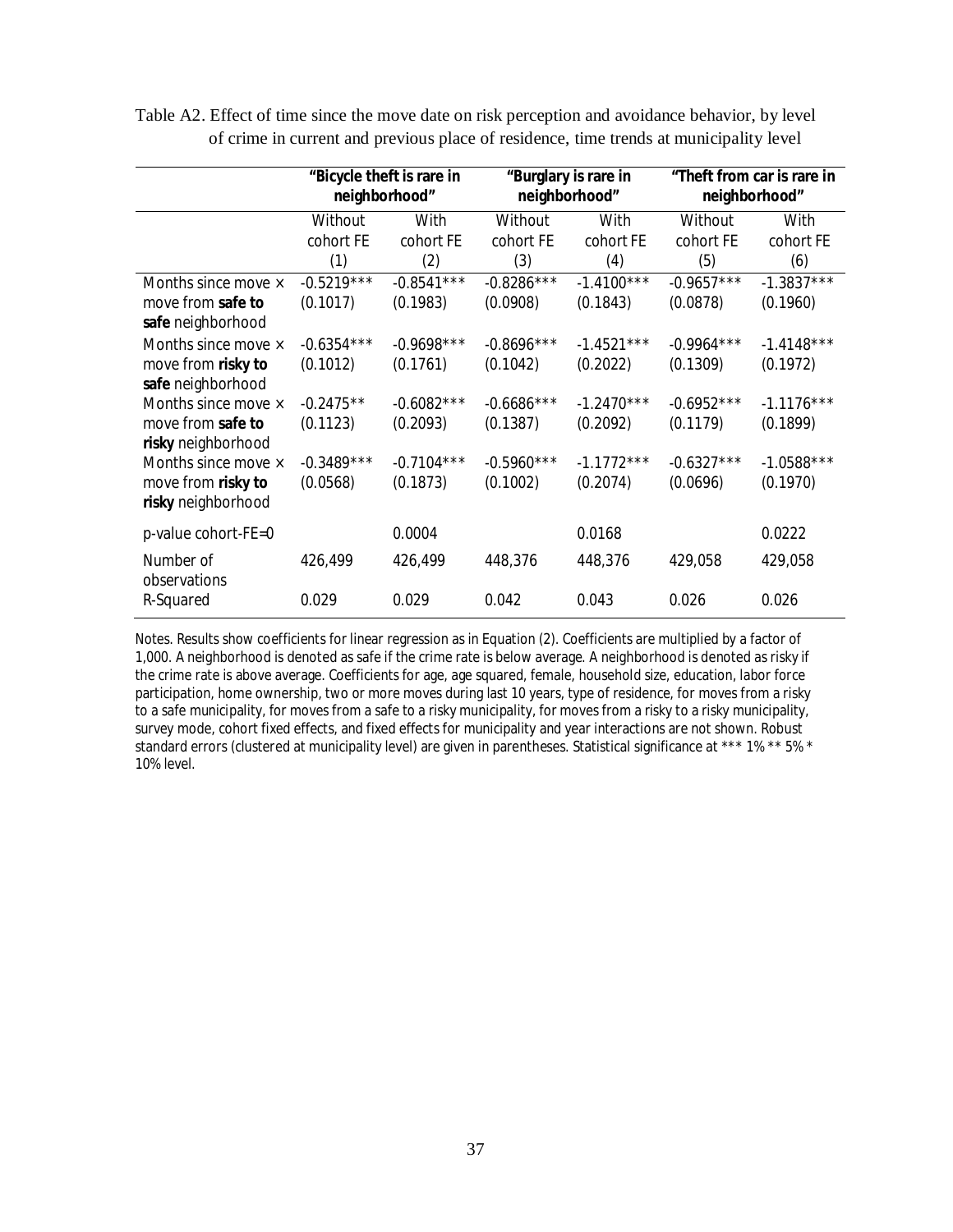|                                          | "Violent crime is rare in<br>neighborhood" |                  | "Frequently avoids<br>unsafe places in<br>neighborhood" |                   | "Frequently doesn't allow<br>children to go to some<br>places in neighborhood" |                   |
|------------------------------------------|--------------------------------------------|------------------|---------------------------------------------------------|-------------------|--------------------------------------------------------------------------------|-------------------|
|                                          | Without                                    | With             | Without                                                 | With              | Without                                                                        | With              |
|                                          | cohort FE<br>(7)                           | cohort FE<br>(8) | cohort FE<br>(9)                                        | cohort FE<br>(10) | cohort FE<br>(11)                                                              | cohort FE<br>(12) |
| Months since move ×                      | $-0.4689***$                               | $-1.0201***$     | $0.1382***$                                             | $0.2723***$       | $0.3923***$                                                                    | $0.8022***$       |
| move from safe to<br>safe neighborhood   | (0.0638)                                   | (0.1572)         | (0.0407)                                                | (0.0940)          | (0.0660)                                                                       | (0.1716)          |
| Months since move ×                      | $-0.4615***$                               | $-1.0126***$     | $0.1023**$                                              | $0.2369***$       | $0.3530***$                                                                    | $0.7580***$       |
| move from risky to<br>safe neighborhood  | (0.1072)                                   | (0.1872)         | (0.0460)                                                | (0.0812)          | (0.0832)                                                                       | (0.1540)          |
| Months since move ×                      | $-0.4540***$                               | $-0.9835***$     | 0.0869                                                  | $0.2161**$        | $0.4488***$                                                                    | $0.8461***$       |
| move from safe to<br>risky neighborhood  | (0.1031)                                   | (0.1693)         | (0.0563)                                                | (0.0994)          | (0.1303)                                                                       | (0.2160)          |
| Months since move ×                      | $-0.4434***$                               | $-0.9755***$     | 0.0084                                                  | 0.1382            | $0.1567*$                                                                      | $0.5536***$       |
| move from risky to<br>risky neighborhood | (0.0935)                                   | (0.1717)         | (0.0557)                                                | (0.1026)          | (0.0810)                                                                       | (0.0801)          |
| p-value cohort-FE=0                      |                                            | 0.0290           |                                                         | 0.0083            |                                                                                | 0.0393            |
| Number of<br>observations                | 411,499                                    | 411,499          | 389,373                                                 | 389,374           | 192,978                                                                        | 192,978           |
| R-Squared                                | 0.034                                      | 0.034            | 0.020                                                   | 0.020             | 0.024                                                                          | 0.024             |

Table A2. Effect of time since the move date on risk perception and avoidance behavior, by level of crime in current and previous place of residence, time trends at municipality level (continued)

*Notes*. Results show coefficients for linear regression as in Equation (2). Coefficients are multiplied by a factor of 1,000. A neighborhood is denoted as safe if the crime rate is below average. A neighborhood is denoted as risky if the crime rate is above average. Coefficients for age, age squared, female, household size, education, labor force participation, home ownership, two or more moves during last 10 years, type of residence, for moves from a risky to a safe municipality, for moves from a safe to a risky municipality, for moves from a risky to a risky municipality, survey mode, cohort fixed effects, and fixed effects for municipality and year interactions are not shown. Robust standard errors (clustered at municipality level) are given in parentheses. Statistical significance at \*\*\* 1% \*\* 5% \* 10% level.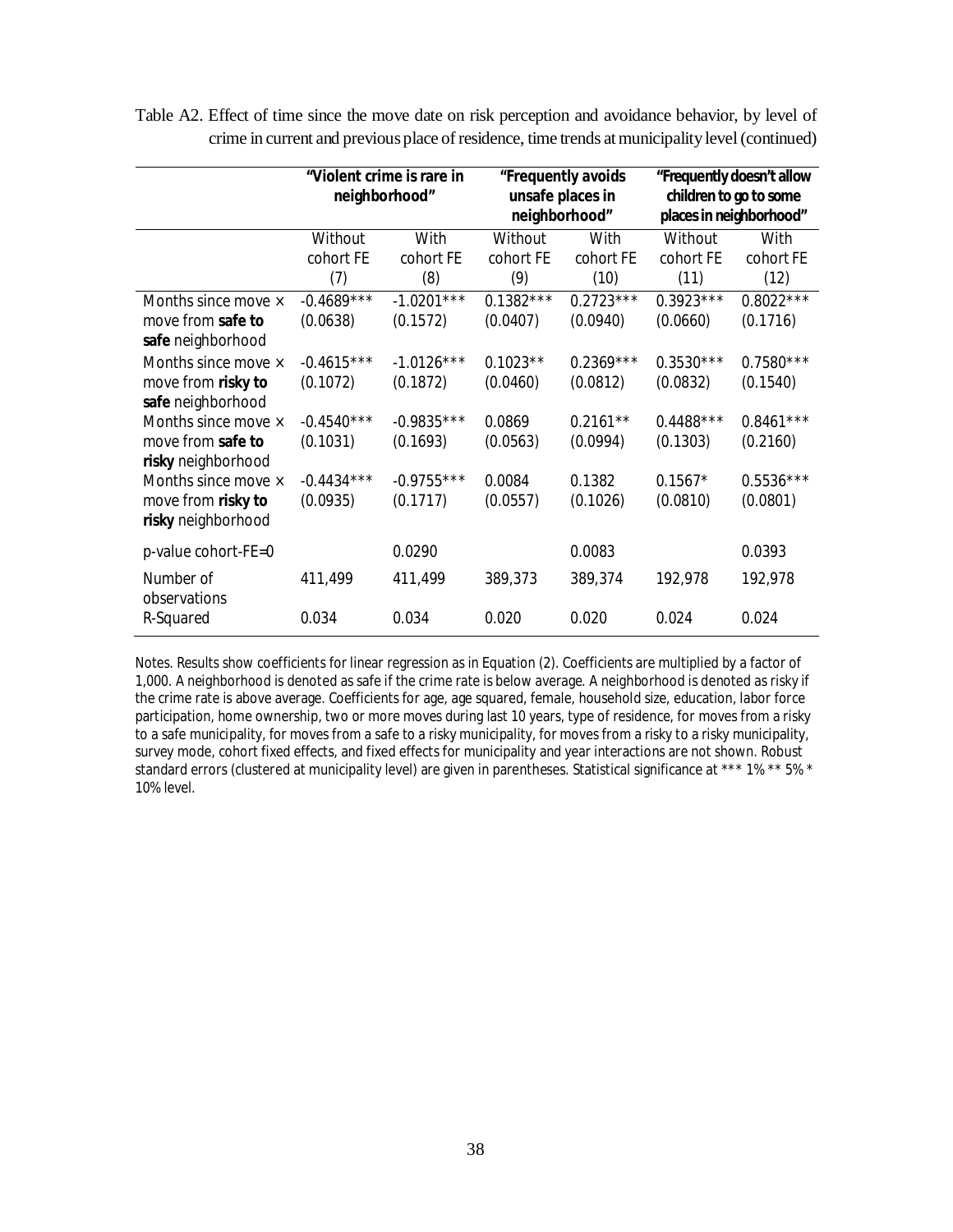|                     | "Bicycle theft is rare in<br>neighborhood" |              | "Burglary is rare in<br>neighborhood" |              | "Theft from car is rare in<br>neighborhood" |              |
|---------------------|--------------------------------------------|--------------|---------------------------------------|--------------|---------------------------------------------|--------------|
|                     | Without                                    | With         | Without                               | With         | Without                                     | With         |
|                     | cohort FE                                  | cohort FE    | cohort FE                             | cohort FE    | cohort FE                                   | cohort FE    |
|                     | (1)                                        | (2)          | (3)                                   | (4)          | (5)                                         | (6)          |
| Months since move × | $-3.3164***$                               | $-5.0376***$ | $-3.4189***$                          | $-6.7704***$ | $-4.9868***$                                | $-6.9196***$ |
| move from safe to   | (0.4309)                                   | (0.9251)     | (0.3916)                              | (0.8918)     | (0.4272)                                    | (0.9477)     |
| safe neighborhood   |                                            |              |                                       |              |                                             |              |
| Months since move × | $-3.3499***$                               | $-5.0678***$ | $-3.4952***$                          | $-6.8484***$ | $-4.7069***$                                | $-6.6396***$ |
| move from risky to  | (0.4621)                                   | (0.9077)     | (0.4156)                              | (0.9173)     | (0.5217)                                    | (1.0155)     |
| safe neighborhood   |                                            |              |                                       |              |                                             |              |
| Months since move × | $-0.5120$                                  | $-2.3578**$  | $-2.9154***$                          | $-6.2134***$ | $-2.7883***$                                | $-4.6752***$ |
| move from safe to   | (0.4706)                                   | (0.9515)     | (0.5230)                              | (0.9853)     | (0.4757)                                    | (0.9488)     |
| risky neighborhood  |                                            |              |                                       |              |                                             |              |
| Months since move × | $-1.4584***$                               | $-3.3054***$ | $-2.7133***$                          | $-6.0332***$ | $-2.7428***$                                | $-4.6497***$ |
| move from risky to  | (0.3692)                                   | (0.8849)     | (0.4583)                              | (0.9576)     | (0.4131)                                    | (0.9367)     |
| risky neighborhood  |                                            |              |                                       |              |                                             |              |
| p-value cohort-FE=0 |                                            | 0.0463       |                                       | 0,0114       |                                             | 0.3332       |
| Number of           | 425,593                                    | 425,593      | 447,487                               | 447,487      | 428,190                                     | 428,190      |
| observations        |                                            |              |                                       |              |                                             |              |
| Pseudo R-Squared    | 0.0481                                     | 0.0481       | 0.0185                                | 0.0186       | 0.0384                                      | 0.0384       |

Table A3. Effect of time since the move date on risk perception and avoidance behavior, by level of crime in current and previous place of residence, ordered logit regressions

*Notes*. Results show coefficients for ordered logit regression. Coefficients are multiplied by a factor of 1,000. A neighborhood is denoted as safe if the crime rate is below average. A neighborhood is denoted as risky if the crime rate is above average. Coefficients for age, age squared, female, household size, education, labor force participation, home ownership, two or more moves during last 10 years, type of residence, for moves from a risky to a safe municipality, for moves from a safe to a risky municipality, for moves from a risky to a risky municipality, survey mode, cohort fixed effects, and year fixed effects are not shown. Robust standard errors are given in parentheses. Statistical significance at \*\*\* 1% \*\* 5% \* 10% level.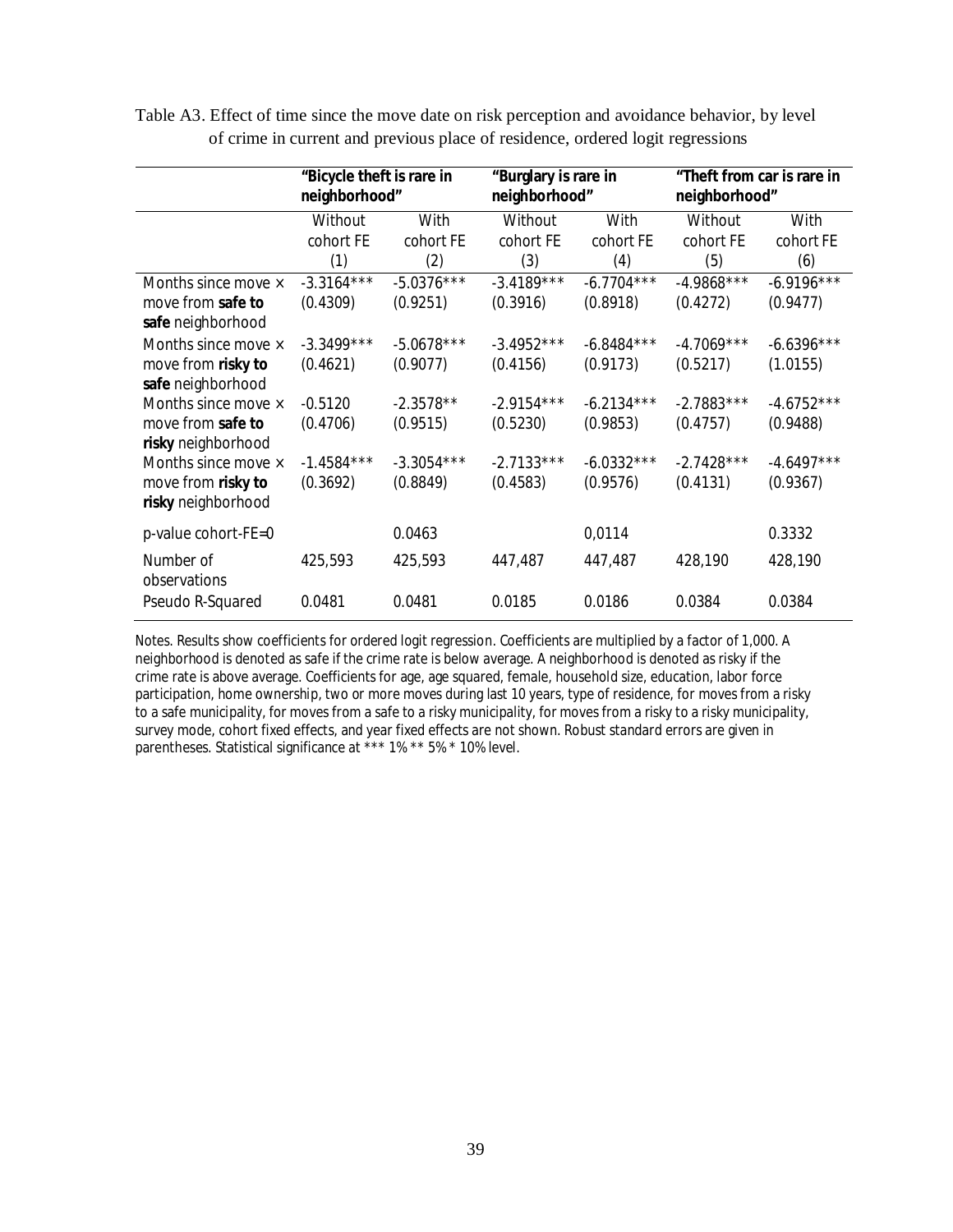|                                                                 |                          | "Violent crime is rare in<br>neighborhood" |                          | "Frequently avoids<br>unsafe places in<br>neighborhood" |                          | "Frequently doesn't allow<br>children to go to some<br>places in neighborhood" |  |
|-----------------------------------------------------------------|--------------------------|--------------------------------------------|--------------------------|---------------------------------------------------------|--------------------------|--------------------------------------------------------------------------------|--|
|                                                                 | Without                  | With                                       | Without                  | With                                                    | Without                  | With                                                                           |  |
|                                                                 | cohort FE<br>(7)         | cohort FE<br>(8)                           | cohort FE<br>(9)         | cohort FE<br>(10)                                       | cohort FE<br>(11)        | cohort FE<br>(12)                                                              |  |
| Months since move ×<br>move from safe to<br>safe neighborhood   | $-4.0211***$<br>(0.5758) | $-7.7088***$<br>(1.1150)                   | $-3.5050***$<br>(0.5522) | $-4.6187***$<br>(1.0360)                                | $-3.9973***$<br>(0.5747) | $-5.6213***$<br>(1.1461)                                                       |  |
| Months since move ×<br>move from risky to<br>safe neighborhood  | $-3.5814***$<br>(0.7199) | $-7.2709***$<br>(1.2074)                   | $-2.2159***$<br>(0.5731) | $-3.3441***$<br>(1.0632)                                | $-4.5403***$<br>(0.5987) | $-6.1642***$<br>(1.1818)                                                       |  |
| Months since move ×<br>move from safe to<br>risky neighborhood  | $-3.4460***$<br>(0.5690) | $-6.9616***$<br>(1.1554)                   | $-2.9913***$<br>(0.5474) | $-4.1057***$<br>(0.9791)                                | $-3.8578***$<br>(0.7422) | $-5.4578***$<br>(1.2022)                                                       |  |
| Months since move ×<br>move from risky to<br>risky neighborhood | $-3.2089***$<br>(0.4060) | $-6.7671***$<br>(1.0654)                   | $-1.601***$<br>(0.4272)  | $-2.8123***$<br>(0.9625)                                | $-3.1107***$<br>(0.5040) | $-4.7046***$<br>(1.1140)                                                       |  |
| p-value cohort-FE=0                                             |                          | 0.0141                                     |                          | 0.2068                                                  |                          | 0.1357                                                                         |  |
| Number of<br>observations                                       | 410,675                  | 410,675                                    | 388,664                  | 388,664                                                 | 192,678                  | 192,678                                                                        |  |
| R-Squared                                                       | 0.0626                   | 0.0627                                     | 0.0530                   | 0.0531                                                  | 0.0439                   | 0.0439                                                                         |  |

Table A3. Effect of time since the move date on risk perception and avoidance behavior, by level of crime in current and previous place of residence, ordered logit regressions (continued)

*Notes*. Results show coefficients for ordered logit regression. Coefficients are multiplied by a factor of 1,000. A neighborhood is denoted as safe if the crime rate is below average. A neighborhood is denoted as risky if the crime rate is above average. Coefficients for age, age squared, female, household size, education, labor force participation, home ownership, two or more moves during last 10 years, type of residence, for moves from a risky to a safe municipality, for moves from a safe to a risky municipality, for moves from a risky to a risky municipality, survey mode, cohort fixed effects, and year fixed effects are not shown. Robust standard errors are given in parentheses. Statistical significance at \*\*\* 1% \*\* 5% \* 10% level.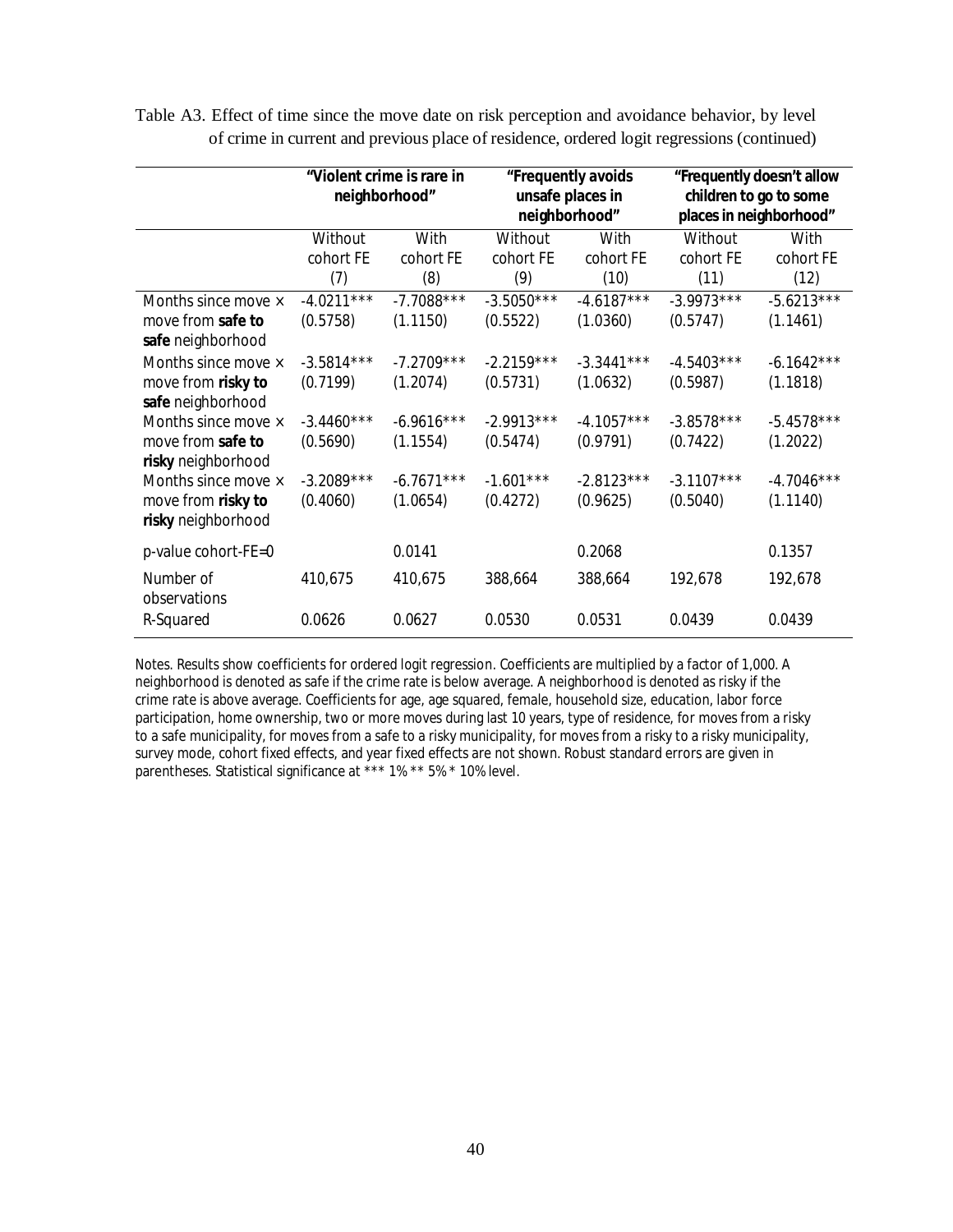Table A4. Effect of time since the move date on risk perception and avoidance behavior, by level of crime in current and previous place of residence, Heckman selection model for "don't know" answers

|                                                                 | "Bicycle theft is rare in<br>neighborhood" |                                            | "Burglary is rare in<br>neighborhood"      |                                            | "Theft from car is rare in<br>neighborhood" |                                            |
|-----------------------------------------------------------------|--------------------------------------------|--------------------------------------------|--------------------------------------------|--------------------------------------------|---------------------------------------------|--------------------------------------------|
|                                                                 | 1 <sup>st</sup> stage<br>estimation<br>(1) | 2 <sup>nd</sup> stage<br>estimation<br>(2) | 1 <sup>st</sup> stage<br>estimation<br>(3) | 2 <sup>nd</sup> stage<br>estimation<br>(4) | 1 <sup>st</sup> stage<br>estimation<br>(5)  | 2 <sup>nd</sup> stage<br>estimation<br>(6) |
| Months since move ×<br>move from safe to<br>safe neighborhood   | $5.3552***$<br>(0.3933)                    | $-0.8227***$<br>(0.1530)                   | $5.3792***$<br>(0.4228)                    | $-1.3734***$<br>(0.1472)                   | $5.3111***$<br>(0.4041)                     | $-1.2645***$<br>(0.1521)                   |
| Months since move ×<br>move from risky to<br>safe neighborhood  | 5.1507***<br>(0.4075)                      | $-0.8800$ ***<br>(0.1593)                  | 5.3078***<br>(0.4371)                      | $-1.3953***$<br>(0.1536)                   | 5.2026***<br>(0.4186)                       | $-1.2483***$<br>(0.1586)                   |
| Months since move ×<br>move from safe to<br>risky neighborhood  | 4.0142***<br>(0.4131)                      | $-0.4629***$<br>(0.1618)                   | $5.1211***$<br>(0.4361)                    | $-1.2280***$<br>(0.1600)                   | 5.0893 ***<br>(0.4219)                      | $-0.9152***$<br>(0.1639)                   |
| Months since move ×<br>move from risky to<br>risky neighborhood | $3.8414***$<br>(0.3738)                    | $-0.6205***$<br>(0.1457)                   | $5.1106***$<br>(0.3959)                    | $-1.1216***$<br>(0.1442)                   | 4.7428***<br>(0.3820)                       | $-0.8702***$<br>(0.1473)                   |
| "Don't know" answer<br>about availability of<br>playgrounds     | $-0.4047***$<br>(0.0073)                   |                                            | $-0.3820***$<br>(0.0078)                   |                                            | $-0.4037***$<br>(0.0074)                    |                                            |
| Number of<br>observations                                       | 526,740                                    | 526,740                                    | 526,668                                    | 526,668                                    | 526,137                                     | 526,137                                    |

*Notes*. Results show coefficients for Heckman selection model. Coefficients for months since the move date are multiplied by a factor of 1,000. A neighborhood is denoted as safe if the crime rate is below average. A neighborhood is denoted as risky if the crime rate is above average. Coefficients for age, age squared, female, household size, education, labor force participation, home ownership, two or more moves during last 10 years, type of residence, for moves from a risky to a safe municipality, for moves from a safe to a risky municipality, for moves from a risky to a risky municipality, survey mode, cohort fixed effects, and year fixed effects are not shown. Robust standard errors are given in parentheses. Statistical significance at \*\*\* 1% \*\* 5% \* 10% level.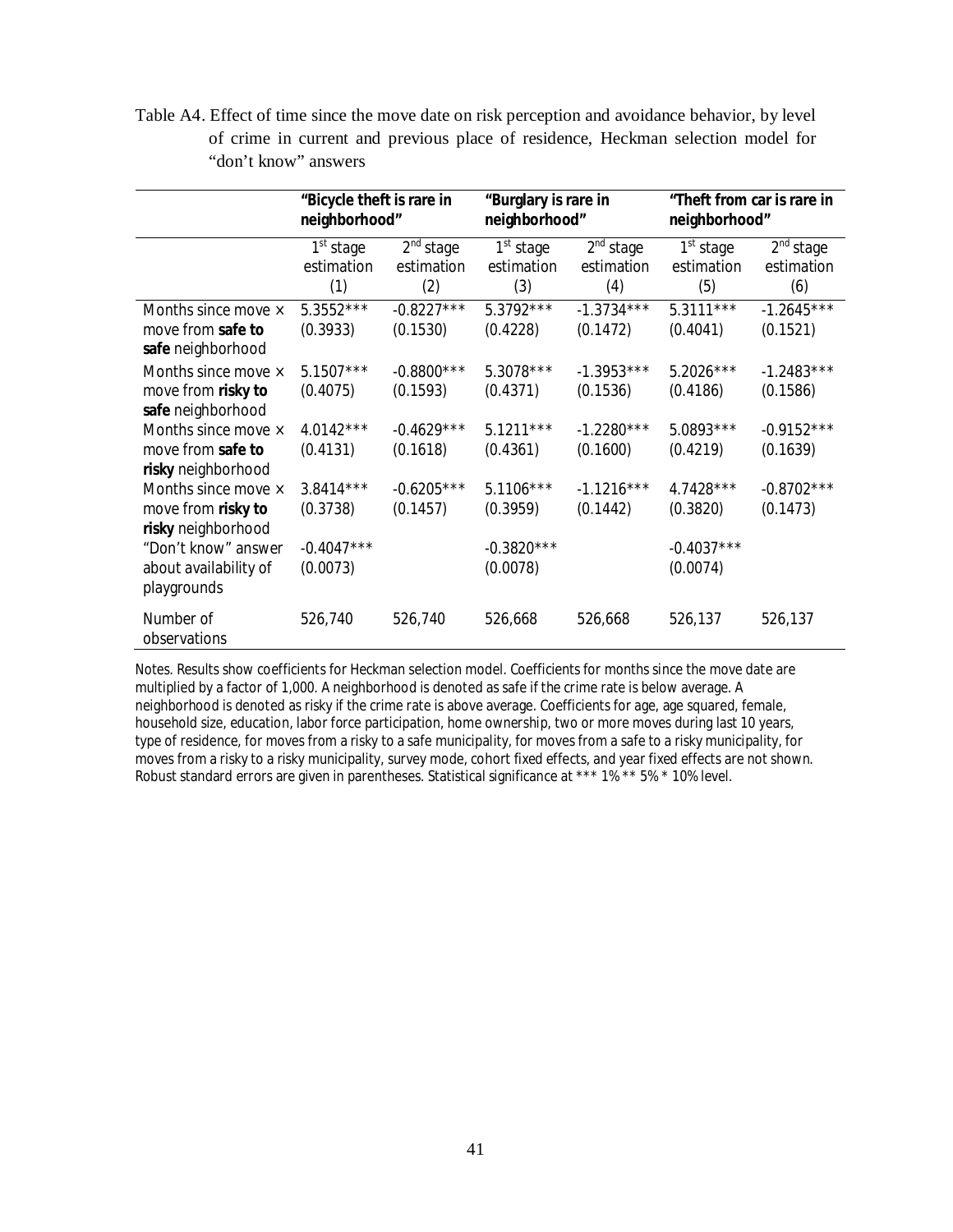Table A4. Effect of time since the move date on risk perception and avoidance behavior, by level of crime in current and previous place of residence, Heckman selection model for "don't know" answers (continued)

|                                        | "Violent crime is rare in<br>neighborhood" |                       | "Frequently avoids<br>unsafe places in |                       | "Frequently doesn't allow<br>children to go to some |                       |
|----------------------------------------|--------------------------------------------|-----------------------|----------------------------------------|-----------------------|-----------------------------------------------------|-----------------------|
|                                        |                                            |                       | neighborhood"                          |                       | places in neighborhood"                             |                       |
|                                        | 1 <sup>st</sup> stage                      | 2 <sup>nd</sup> stage | 1 <sup>st</sup> stage                  | 2 <sup>nd</sup> stage | 1 <sup>st</sup> stage                               | 2 <sup>nd</sup> stage |
|                                        | estimation                                 | estimation            | estimation                             | estimation            | estimation                                          | estimation            |
|                                        | (7)                                        | (8)                   | (9)                                    | (10)                  | (11)                                                | (12)                  |
| Months since move ×                    | $3.3967***$                                | $-1.2729***$          | 0.6683                                 | $0.3484***$           | $2.9217***$                                         | $0.9018***$           |
| move from safe to<br>safe neighborhood | (0.3957)                                   | (0.1232)              | (0.7944)                               | (0.0719)              | (0.7137)                                            | (0.1337)              |
| Months since move ×                    | 3.3815***                                  | $-1.2326***$          | $1.4212*$                              | $0.3057***$           | $3.0410***$                                         | $0.8351***$           |
| move from risky to                     | (0.4102)                                   | (0.1284)              | (0.8363)                               | (0.0748)              | (0.7537)                                            | (0.1389)              |
| safe neighborhood                      |                                            |                       |                                        |                       |                                                     |                       |
| Months since move ×                    | 3.3085***                                  | $-1.1922***$          | $-0.1047$                              | $0.2735***$           | $3.0627***$                                         | $0.9391***$           |
| move from safe to                      | (0.4125)                                   | (0.1331)              | (0.8568)                               | (0.0763)              | (0.7873)                                            | (0.1480)              |
| risky neighborhood                     |                                            |                       |                                        |                       |                                                     |                       |
| Months since move ×                    | $3.4763***$                                | $-1.1811***$          | 0.9064                                 | $0.2075***$           | $3.4001***$                                         | $0.6517***$           |
| move from risky to                     | (0.3731)                                   | (0.1199)              | (0.7729)                               | (0.0691)              | (0.7112)                                            | (0.1313)              |
| risky neighborhood                     |                                            |                       |                                        |                       |                                                     |                       |
| "Don't know" answer                    | $-0.3721***$                               |                       | $-0.1964***$                           |                       | $-0.5541***$                                        |                       |
| about availability of<br>playgrounds   | (0.0074)                                   |                       | (0.0143)                               |                       | (0.0172)                                            |                       |
| Number of<br>observations              | 526,486                                    | 526,486               | 402,242                                | 402,242               | 225,078                                             | 225,078               |

*Notes*. Results show coefficients for Heckman selection model. Coefficients for months since the move date are multiplied by a factor of 1,000. A neighborhood is denoted as safe if the crime rate is below average. A neighborhood is denoted as risky if the crime rate is above average. Coefficients for age, age squared, female, household size, education, labor force participation, home ownership, two or more moves during last 10 years, type of residence, for moves from a risky to a safe municipality, for moves from a safe to a risky municipality, for moves from a risky to a risky municipality, survey mode, cohort fixed effects, and year fixed effects are not shown. Robust standard errors are given in parentheses. Statistical significance at \*\*\* 1% \*\* 5% \* 10% level.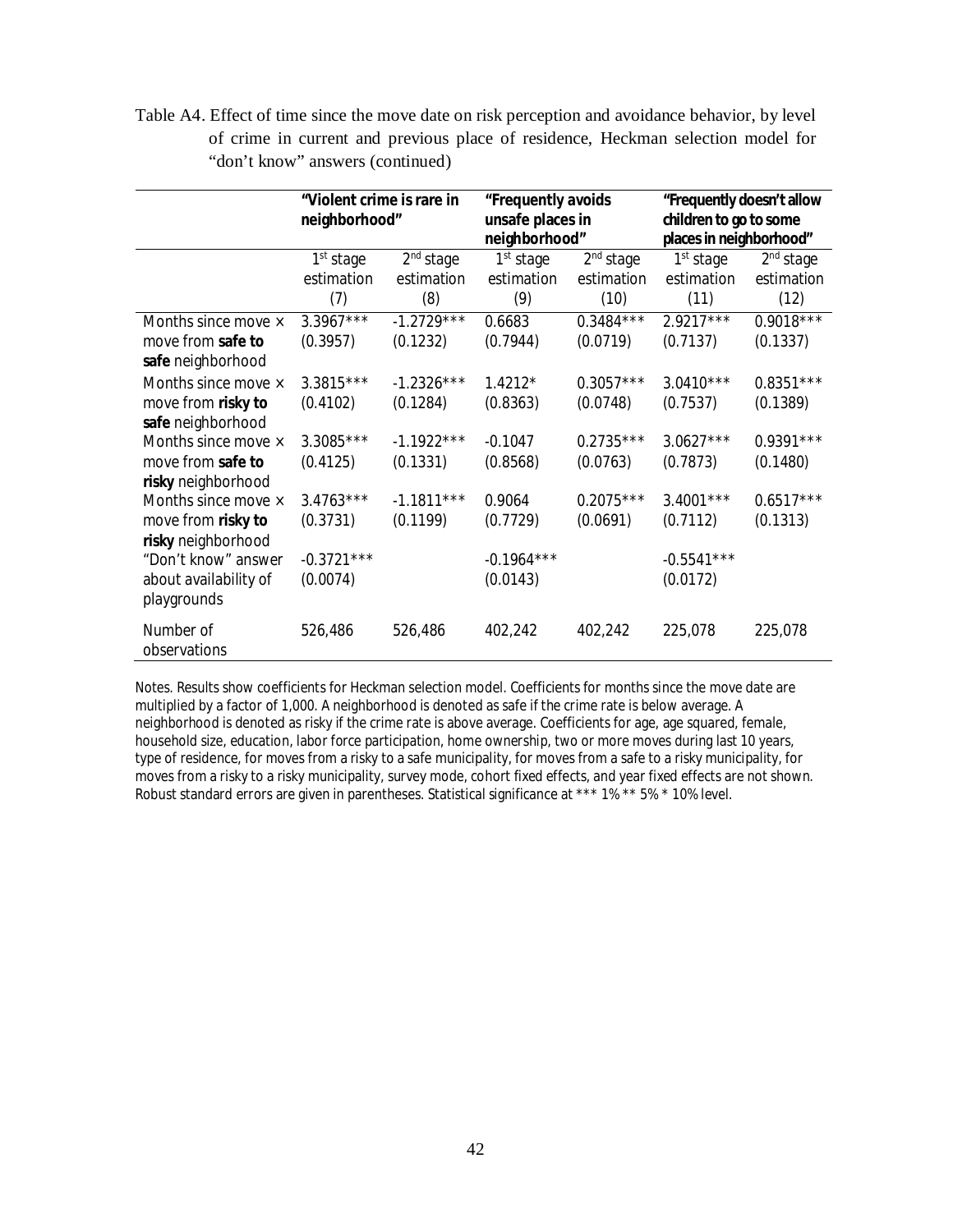Table A5. Effect of time since the move date on risk perception and avoidance behavior, by level of crime in current and previous place of residence, restrict sample to municipalities with  $100+$  observations

|                                                                 | "Bicycle theft is rare in<br>neighborhood" |                          | "Burglary is rare in<br>neighborhood" |                          | "Theft from car is rare in<br>neighborhood" |                          |
|-----------------------------------------------------------------|--------------------------------------------|--------------------------|---------------------------------------|--------------------------|---------------------------------------------|--------------------------|
|                                                                 | Without<br>cohort FE<br>(1)                | With<br>cohort FE<br>(2) | Without<br>cohort FE<br>(3)           | With<br>cohort FE<br>(4) | Without<br>cohort FE<br>(5)                 | With<br>cohort FE<br>(6) |
| Months since move ×<br>move from safe to<br>safe neighborhood   | $-0.4167***$<br>(0.1319)                   | $-0.8160***$<br>(0.2128) | $-0.8358***$<br>(0.1149)              | $-1.5130***$<br>(0.2001) | $-0.8560***$<br>(0.1139)                    | $-1.3573***$<br>(0.2006) |
| Months since move ×<br>move from risky to<br>safe neighborhood  | $-0.5628***$<br>(0.1200)                   | $-0.9638***$<br>(0.1987) | $-0.8303***$<br>(0.1052)              | $-1.5079***$<br>(0.1968) | $-0.9093***$<br>(0.1308)                    | $-1.4111***$<br>(0.2250) |
| Months since move ×<br>move from safe to<br>risky neighborhood  | $-0.3036***$<br>(0.1145)                   | $-0.7247***$<br>(0.1978) | $-0.6617***$<br>(0.1357)              | $-1.3363***$<br>(0.2090) | $-0.7126***$<br>(0.1405)                    | $-1.2101***$<br>(0.2174) |
| Months since move ×<br>move from risky to<br>risky neighborhood | $-0.3762***$<br>(0.0715)                   | $-0.7998***$<br>(0.1726) | $-0.5568***$<br>(0.0865)              | $-1.2358***$<br>(0.1769) | $-0.6448***$<br>(0.0769)                    | $-1.1478***$<br>(0.1801) |
| p-value cohort-FE=0                                             |                                            | 0.1209                   |                                       | 0.0029                   |                                             | 0.0365                   |
| Number of<br>observations                                       | 360,319                                    | 360,319                  | 379,211                               | 379,211                  | 362,218                                     | 362,218                  |
| R-Squared                                                       | 0.023                                      | 0.023                    | 0.044                                 | 0.044                    | 0.025                                       | 0.025                    |

*Notes*. Results show coefficients for linear regression as in Equation (2). Coefficients are multiplied by a factor of 1,000. A neighborhood is denoted as safe if the crime rate is below average. A neighborhood is denoted as risky if the crime rate is above average. Coefficients for age, age squared, female, household size, education, labor force participation, home ownership, two or more moves during last 10 years, type of residence, for moves from a risky to a safe municipality, for moves from a safe to a risky municipality, for moves from a risky to a risky municipality, survey mode, cohort fixed effects, and fixed effects for neighborhood and year interactions are not shown. Robust standard errors (clustered at neighborhood level) are given in parentheses. Statistical significance at \*\*\* 1% \*\* 5% \* 10% level.